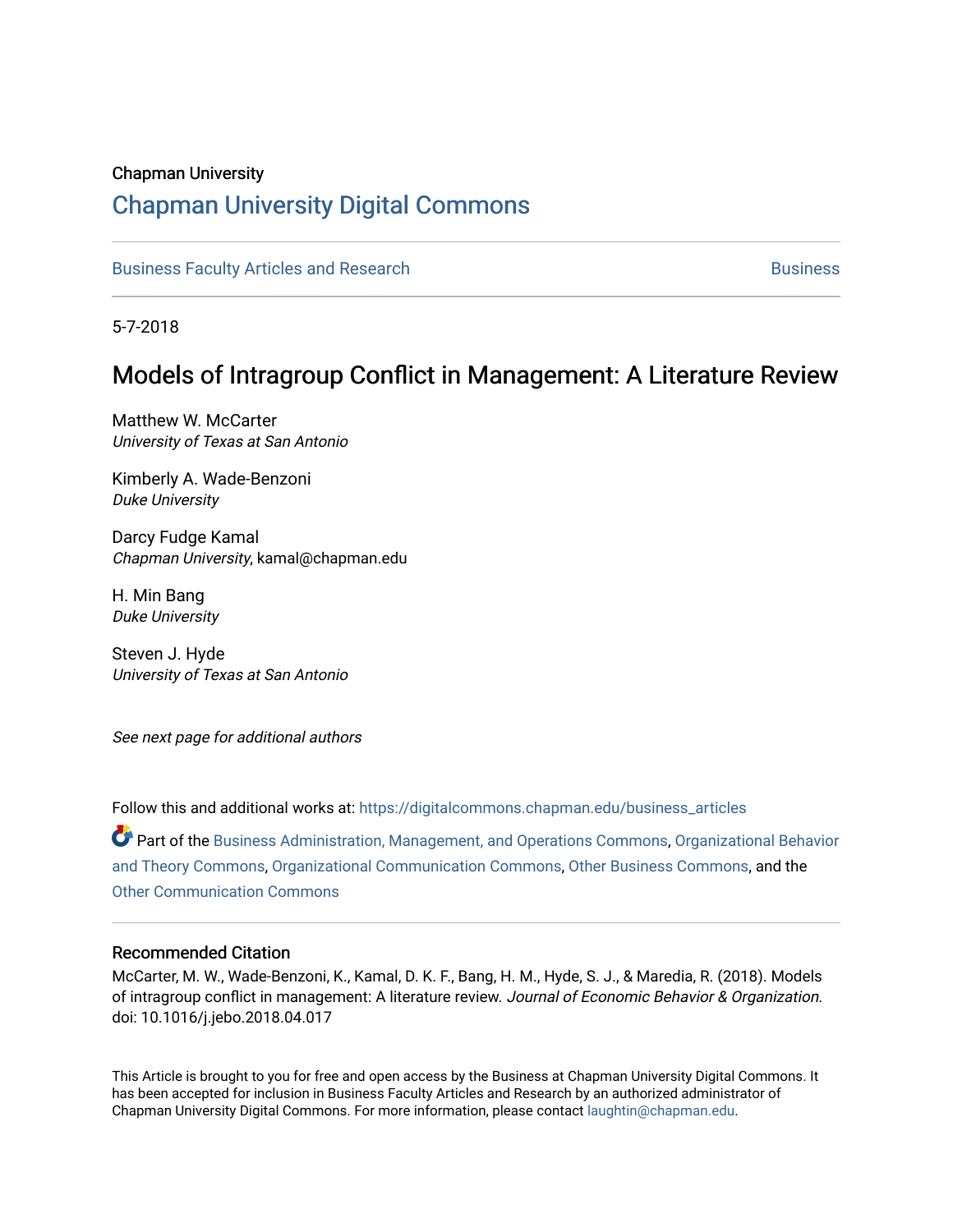# Models of Intragroup Conflict in Management: A Literature Review

# **Comments**

NOTICE: this is the author's version of a work that was accepted for publication in Journal of Economic Behavior & Organization. Changes resulting from the publishing process, such as peer review, editing, corrections, structural formatting, and other quality control mechanisms may not be reflected in this document. Changes may have been made to this work since it was submitted for publication. A definitive version was subsequently published in Journal of Economic Behavior & Organization in 2018. [DOI:10.1016/j.jebo.2018.04.017](https://doi.org/10.1016/j.jebo.2018.04.017)

The Creative Commons license below applies only to this version of the article.

# Creative Commons License

# $\bigcirc$  000

This work is licensed under a [Creative Commons Attribution-Noncommercial-No Derivative Works 4.0](https://creativecommons.org/licenses/by-nc-nd/4.0/) [License](https://creativecommons.org/licenses/by-nc-nd/4.0/).

Copyright Elsevier

# Authors

Matthew W. McCarter, Kimberly A. Wade-Benzoni, Darcy Fudge Kamal, H. Min Bang, Steven J. Hyde, and Reshma Maredia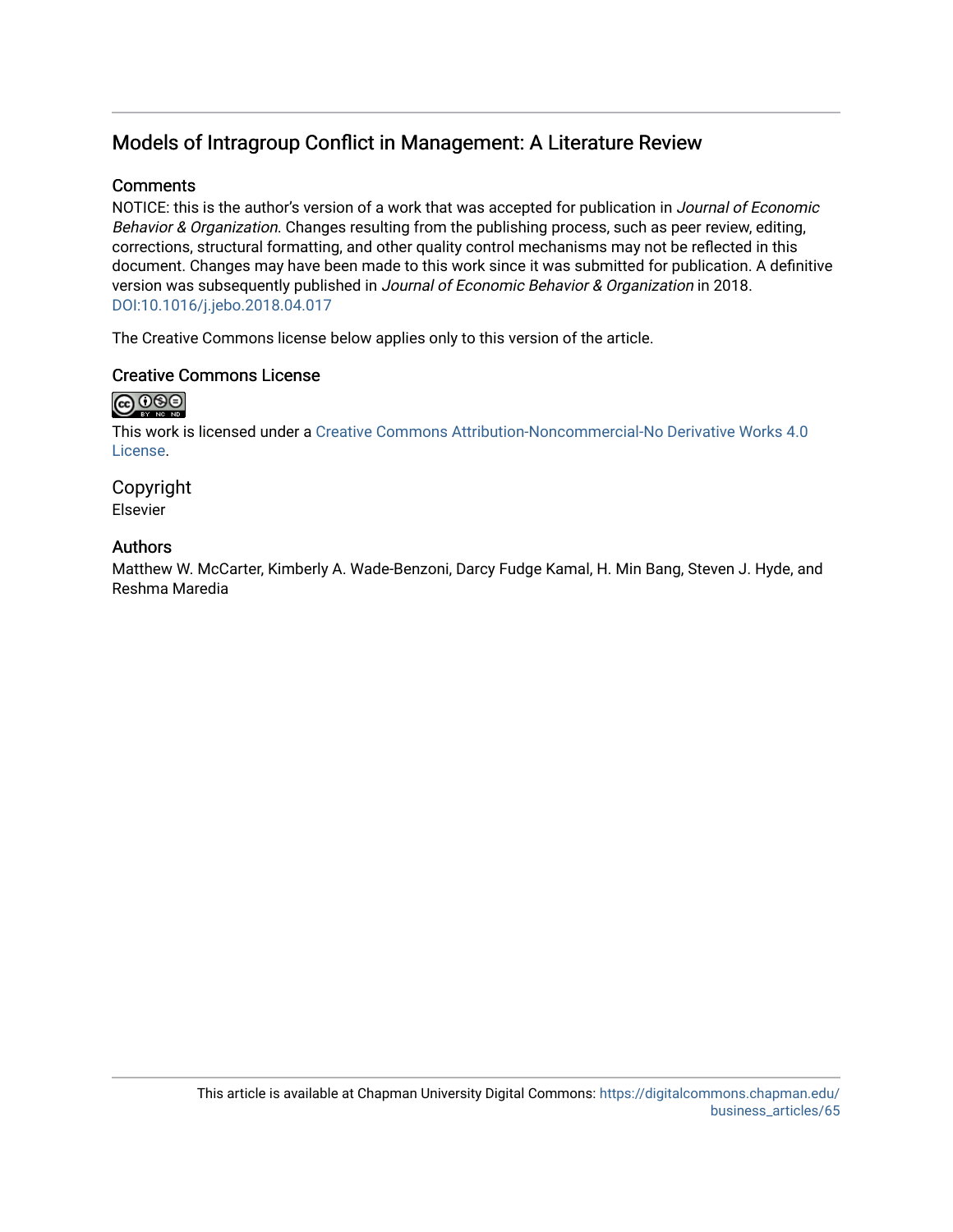| 1                                                                                        | Models of Intragroup Conflict in Management: A Literature Review                                                                                                                                                                                                                                                                                                                                                                                                                                                                                                                                                                                                                                                                                                                                                                                                                                                                                                                                                                                                                                              |                                                          |                                            |  |  |  |  |  |  |  |
|------------------------------------------------------------------------------------------|---------------------------------------------------------------------------------------------------------------------------------------------------------------------------------------------------------------------------------------------------------------------------------------------------------------------------------------------------------------------------------------------------------------------------------------------------------------------------------------------------------------------------------------------------------------------------------------------------------------------------------------------------------------------------------------------------------------------------------------------------------------------------------------------------------------------------------------------------------------------------------------------------------------------------------------------------------------------------------------------------------------------------------------------------------------------------------------------------------------|----------------------------------------------------------|--------------------------------------------|--|--|--|--|--|--|--|
| $\overline{2}$                                                                           |                                                                                                                                                                                                                                                                                                                                                                                                                                                                                                                                                                                                                                                                                                                                                                                                                                                                                                                                                                                                                                                                                                               |                                                          |                                            |  |  |  |  |  |  |  |
| 3<br>4                                                                                   | Matthew W. McCarter*#<br>H. Min Bang                                                                                                                                                                                                                                                                                                                                                                                                                                                                                                                                                                                                                                                                                                                                                                                                                                                                                                                                                                                                                                                                          | Kimberly A. Wade-Benzoni <sup>§</sup><br>Steven J. Hyde* | Darcy K. Fudge Kamal***<br>Reshma Maredia* |  |  |  |  |  |  |  |
| 5                                                                                        | Abstract                                                                                                                                                                                                                                                                                                                                                                                                                                                                                                                                                                                                                                                                                                                                                                                                                                                                                                                                                                                                                                                                                                      |                                                          |                                            |  |  |  |  |  |  |  |
| 6<br>$\tau$<br>$8\phantom{1}$<br>9<br>10<br>11<br>12<br>13<br>14<br>15<br>16<br>17<br>18 | The study of intragroup dynamics in management studies views conflict as a contingency process that can<br>benefit or harm a group based of characteristics of the group and context. We review five models of intragroup<br>conflict in management studies. These models include diversity-conflict and behavioral negotiation models<br>that focus primarily on conflict within a group of people; social exchange and transaction cost economics<br>models that focus primarily on conflict within a group of firms; and social dilemma models that focus on<br>conflict in collectives of people, organizations, communities, and generations. The review is constituted by<br>summarizing the insights of each model, foundational papers to each model; the most recent uses and<br>developments of the models in the last decade; the complementarity of these models; and the future research<br>directions.<br>Keywords: behavioral negotiation, conflict, diversity, intragroup conflict, intra-organizational relationships,<br>social exchange, social dilemmas, and transaction costs economics. |                                                          |                                            |  |  |  |  |  |  |  |
| 19                                                                                       |                                                                                                                                                                                                                                                                                                                                                                                                                                                                                                                                                                                                                                                                                                                                                                                                                                                                                                                                                                                                                                                                                                               |                                                          |                                            |  |  |  |  |  |  |  |
| 20                                                                                       |                                                                                                                                                                                                                                                                                                                                                                                                                                                                                                                                                                                                                                                                                                                                                                                                                                                                                                                                                                                                                                                                                                               |                                                          |                                            |  |  |  |  |  |  |  |
| 21                                                                                       | Forthcoming in Journal of Economic Behavior and Organization                                                                                                                                                                                                                                                                                                                                                                                                                                                                                                                                                                                                                                                                                                                                                                                                                                                                                                                                                                                                                                                  |                                                          |                                            |  |  |  |  |  |  |  |
| 22                                                                                       | Special Issue on Conflict and War                                                                                                                                                                                                                                                                                                                                                                                                                                                                                                                                                                                                                                                                                                                                                                                                                                                                                                                                                                                                                                                                             |                                                          |                                            |  |  |  |  |  |  |  |
| 23                                                                                       |                                                                                                                                                                                                                                                                                                                                                                                                                                                                                                                                                                                                                                                                                                                                                                                                                                                                                                                                                                                                                                                                                                               |                                                          |                                            |  |  |  |  |  |  |  |

 $\overline{a}$ 

<sup>\*</sup> College of Business, University of Texas, One UTSA Circle, San Antonio TX 78249, USA

<sup>†</sup> Economic Science Institute, Chapman University, One University Drive, Orange, CA 92866, USA

<sup>‡</sup> Corresponding author: [matthew.mccarter@utsa.edu](mailto:matthew.mccarter@utsa.edu)

<sup>§</sup> Fuqua School of Business, Duke University, 100 Fuqua Drive, Durham, NC 27708, USA

<sup>\*\*</sup> Argyros School of Business and Economics, Chapman University, One University Drive, Orange, CA 92866, USA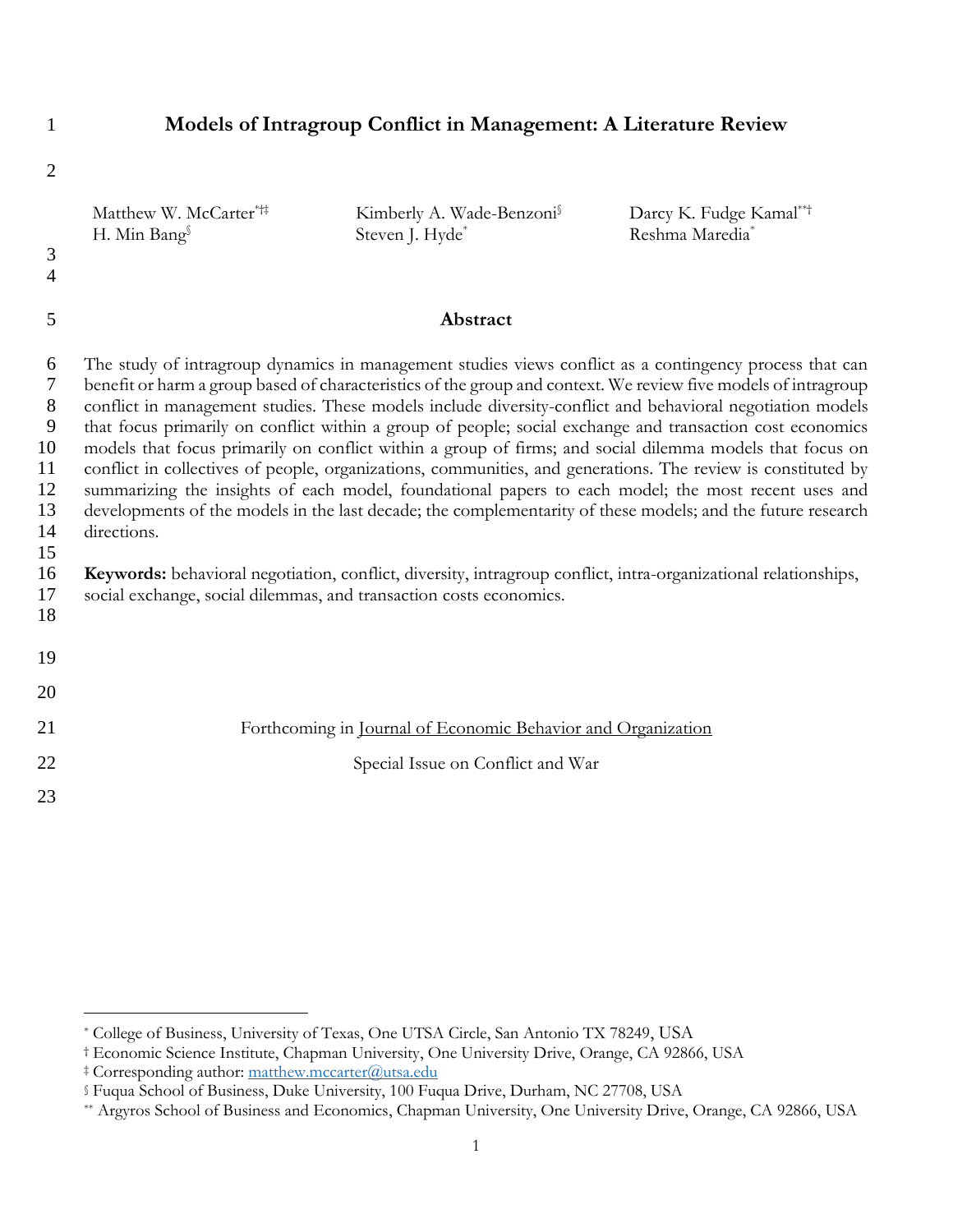#### **1. Introduction**

 The study of conflict in management began at the field's inception with Dubin (1957) observing power conflicts between labor unions and managers within organizations. Thompson (1960) brought the study of conflict to the forefront when he observed that conflict is something ever-present in organizations and is to be avoided and controlled. Cyert and March's (1963) seminal book, *A Behavioral Theory of the Firm*, built on Thompson's ideas, observing that conflict stems from incompatible goals and information among people who constitute an organization. Litterer (1966) agreed with Thompson, Cyert, and March on the ubiquity and often burdensomeness of conflict in organizational life, but also noted that, because it "energizes people to activity" (p. 180), conflict can be a positive thing for organizations – especially when innovation and change are wanted. Consequently, Litterer urged organizations, and those who study them, to find ways to harness the good and avoid the bad of conflict. Pondy (1967) complemented Litterer's work by observing that conflict may be studied between or within organizations, suggesting that models of conflict may have different assumptions and uses depending on the level of analysis. Since these early works, many fruitful research areas on conflict arose; focusing on the positives and negatives conflict brings to organizations. Figure 1 provides an estimate of the rise 37 and steady state of conflict research in top-tier management journals.<sup>1</sup>

 The management field studies conflict at different levels of analysis. Conflict can be studied within a person such as when modeling role conflict (e.g. Rizzo et al., 1970) and cognitive dissonance (e.g. Festinger, 1962). Conflict can also be studied among groups such as in the modeling of team competition (e.g. Johnson et al., 2006), network competition (e.g. Das & Teng, 2002), and firm sustainability in resource-constrained environments (e.g. Hart & Ahuja, 1996). Lastly, 42 conflict can be studied within a group or a collective of agents who are interdependently connected (Sullivan, 2002) such as in modeling team diversity and alliance cooperation (e.g. Jehn, 1995; Zeng & Chen, 2003).

 The current review focuses on five models about conflict within a group or intragroup conflict. The models are diversity-conflict, behavioral negotiation, social dilemma, social exchange, and transaction cost economics models. There are several reasons for focusing on intragroup conflict models. <sup>2</sup> First, while previous reviews focus primarily on the negatives (e.g. Rubin et al., 1994) or positives of conflict (e.g. De Dreu & Van De Vliert, 1997), there is has been little attempt to discuss complementarity among intragroup conflict models. The absence of such integration may be because the models are used in distinct areas of management with little crosstalk. Second, the research that reviews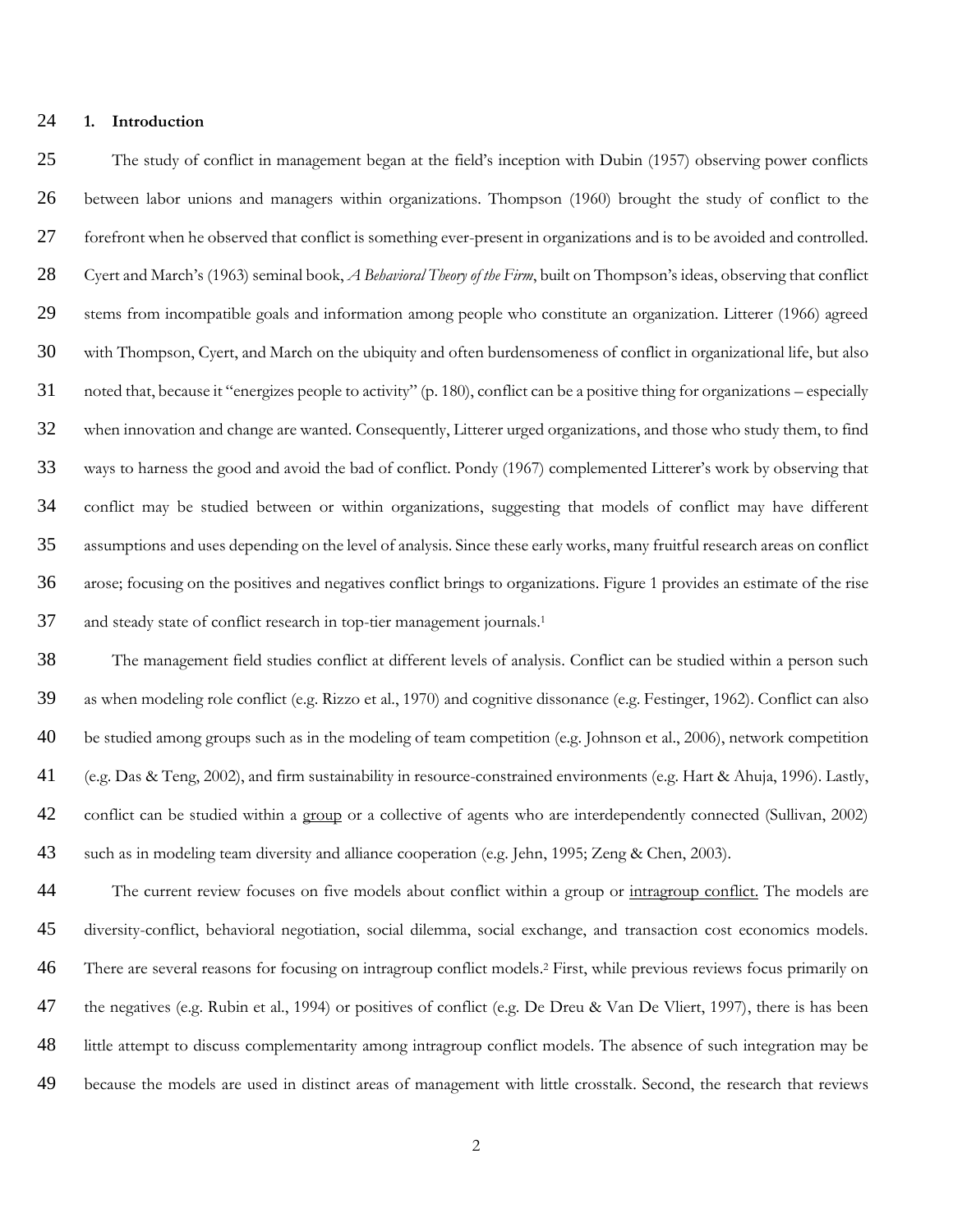50 specific models of intragroup conflict is primarily descriptive in findings and not theoretical insights.<sup>3</sup> It is therefore our intention to highlight the foundational papers of the models reviewed and explain why the papers are critical and go one step further by reviewing some of the most recent contributions to these models.

 Taken together, the intragroup conflict models reviewed herein present several insights. The first is how conflict is conceptualized. Conflict is a "dynamic process" whereby at least one agent feels, perceives, or behaves in opposition toward another agent (Pondy, 1967). The ideas of conflict being a perception or feeling – coupled with the possibility of it producing positive outcomes for organizations – distinguish management's study of the topic from other fields'. Whereas other fields – e.g. economics – consider an agent expending resources to harm another as a necessary condition of conflict (Garfinkel & Skaperdas, 2007), conflict as studied in management may be entirely a perception made by the individual agent in addition to it "manifesting" through behavior (Pondy, 1967).

 The second insight is that intragroup conflict does not always result in a negative outcome, providing some additional parsimony between management's study of the topic and other's in the social sciences. Some disciplines – e.g. international relations in political science – primarily view conflict as leading to negative outcomes (e.g. Levy & Thompson, 2011). Indeed, intragroup conflict does have its negative effects between individuals – be they people or organizations. As we shall discuss here, intragroup conflict is viewed primarily by social dilemma and transaction cost economics models as resulting in negative outcomes. However, the field of management approaches conflict as a contingency process that can benefit or harm an organization based on characteristics of that organization and its 67 members (Litterer, 1966).<sup>4</sup> The contingency of conflict is in the type of conflict occurring among the parties and the outcomes of these types of conflict can be positive, negative, or both. As shall be detailed in our discussion about diversity-conflict, negotiation, and social exchange models, intragroup conflict can lead to positive or negative outcomes for organizations.

 Before we begin, however, we observe that conflict research in management is vast – with enough research to fill multiple review volumes. The voluminous body of management scholarship on conflict developed from a field that is a melting pot of scholars who develop and borrow theory from many disciplines in the social and natural sciences (Ferraro et al., 2005); e.g. organizational theory, organizational behavior, strategy, sociology, psychology, economics,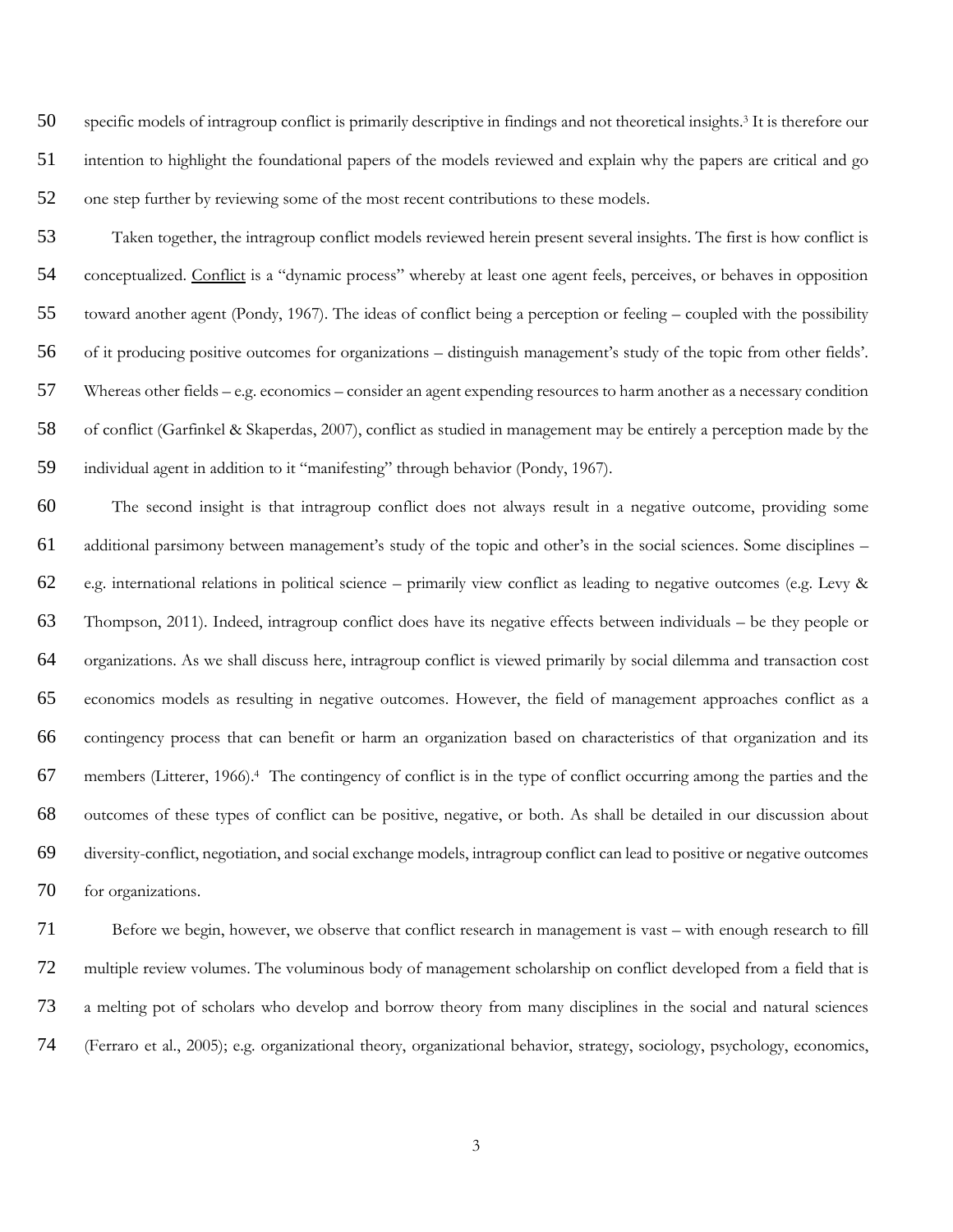social psychology, industrial psychology, history, industrial relations, political science, anthropology, and evolutionary biology. In management, any attempt to review every model of conflict in a single article would be futile.

 To give the curious student a survey of the forest and not the trees, we review the five intragroup conflict models most commonly studied in management. These five intragroup models were selected because they either "shifted" or "created consensus" about findings in conflict research (Hollenbeck, 2008). Section 2 reviews the models, and Section 3 reviews the recent literature using those models. Section 4 provides future research directions, and Section 5 concludes the review. Table 1 summarizes the main models of intragroup conflict and foundational papers.

# **2. Models of Intragroup Conflict**

 In the current section, we summarize the foundational papers for each model. The first two models reviewed are 84 often used to understand conflict within a group composed of people: diversity-conflict and behavioral-negotiation models. The third is the social dilemma model and is used to study conflict either within a group of people or organizations. The last two models – social exchange and transaction cost models – are often used to understand conflict within a group of organizations.

#### **2.1. Diversity-conflict Model**

 Diversity is defined as differences people perceive that separate themselves from others (Perry-Smith & Shalley, 2003). Such differences can be visible or invisible; e.g. race, gender, values, and work experience. Following Litterer (1966), the diversity-conflict model assumes that conflict can be positive or negative for an organization contingent on the characteristics of the task and individual members involved. Further, the diversity-conflict model assumes conflict has several dimensions, and each dimension is a mechanism explaining the impact of work-team diversity on team performance. The model created consensus from a mass of publications showing inconsistent relationships between conflict and work-team performance, and it is based on three papers led by Karen Jehn. The Jehn papers show nuances about the nature of conflict and its role in understanding diversity and team performance.

 **Jehn (1995).** The first paper is Jehn's (1995) field survey of workers in the logistics industry and examines two 98 dimensions of conflict in work teams: relational conflict and task conflict. Relational conflict is about interpersonal incompatibility and includes annoyance, agitation, and hostility among teammates. Task conflict is about team member incompatibility over ideas, the interpreting of information, and approaches to an organizational problem that the team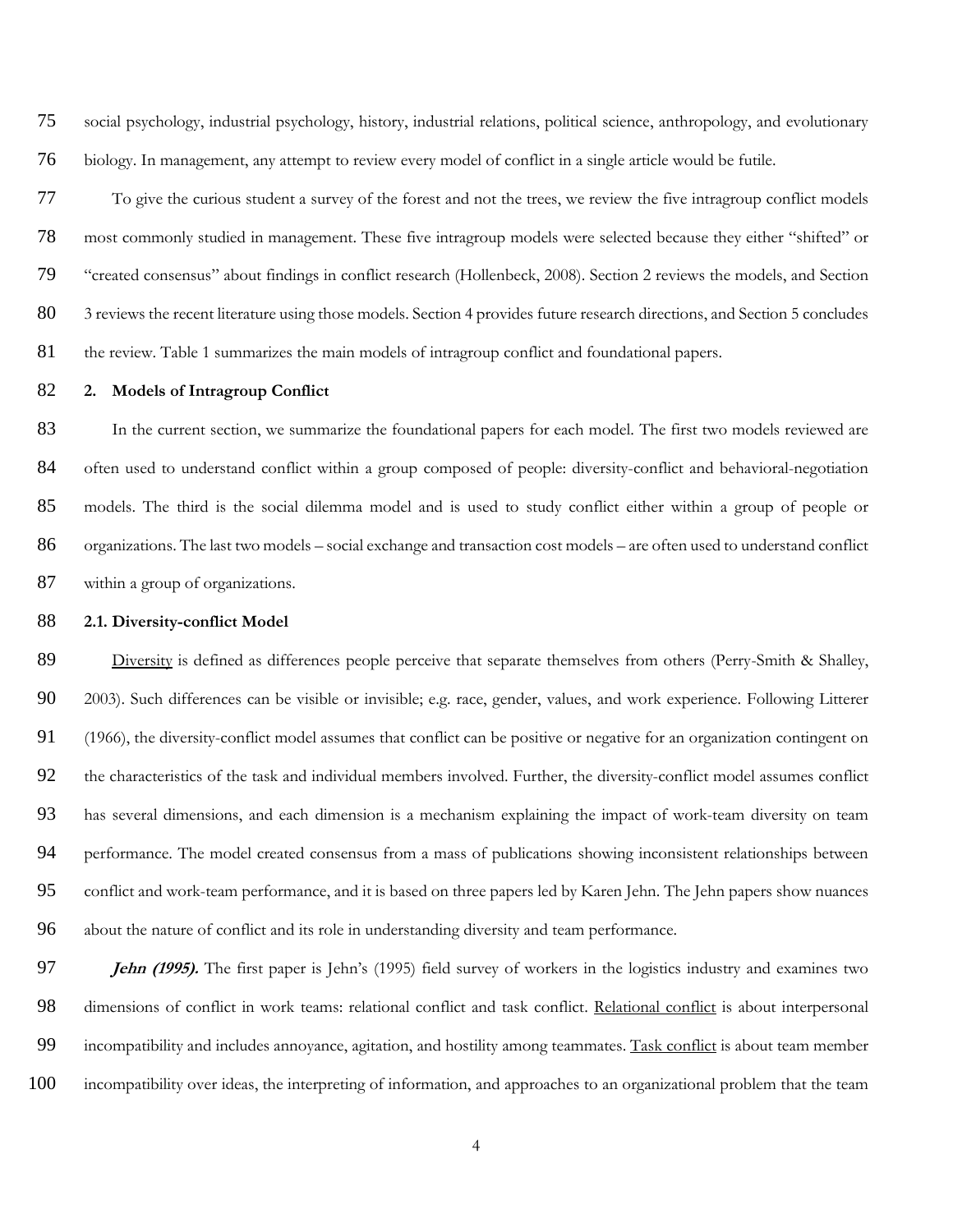is facing (Jehn, 1995). Jehn (1995) found that team performance has an inverted-U relationship with task conflict: at low and high levels of task conflict, team performance is low, while a moderate level of task conflict improves team performance. Relationship conflict is robustly detrimental to team performance. Further, the nature of the task moderated the intensity of the effects between the two conflict dimensions and team performance. In routine tasks, teams that experienced either form of conflict did not perform well, but in non-routine tasks, moderated levels of task 106 conflict were a blessing, not a curse.

 **Jehn (1997).** The second paper is Jehn's (1997) case study of teams in a household-goods-moving organization. Jehn (1997) examined the relationship between relationship and task conflict dimensions with team performance and, 109 more importantly, introduced the idea of process conflict. Process conflict is about incompatible preferences over how a task should be performed; e.g. how resources are allocated, who does what, and when (Jehn, 1997). Jehn (1997) introduced a new model of conflict with the different dimensions of conflict as antecedents, team performance as the outcome, and a host of team characteristics as moderators. Like relational conflict, process conflict had strong negative impact on team performance and teammate satisfaction. Process conflict ate up time the team could have used for the task and created uncertainty among teammates, motivating them to leave the team. Process conflict's effect on team performance followed an inverted-J shape: low levels of process conflict provided direction and solidarity to the team and consequently improved their performance, while medium and high levels of process conflict increasingly decreased team performance and teammate satisfaction.

*Jehn, Northcraft, and Neale (1999)*. The final foundational paper of the diversity-conflict model is Jehn et al.'s (1999) field study of work teams in the household-goods-moving industry. Jehn et al. (1999) linked team diversity characteristics with team performance, using conflict dimensions as mediators. Team diversity characteristics included social category characteristics (e.g. gender and race), informational characteristics (e.g. education and background), and value characteristics; e.g. quantity versus quality and ends versus means. Jehn et al. (1999) found that information diversity increased task conflict among teammates that positively affected team performance. Second, value diversity increased relational conflict within the team that negatively affected team performance. Lastly, value diversity increased process conflict among teammates that negatively affected teammate sentiments of team morale, intent to remain, and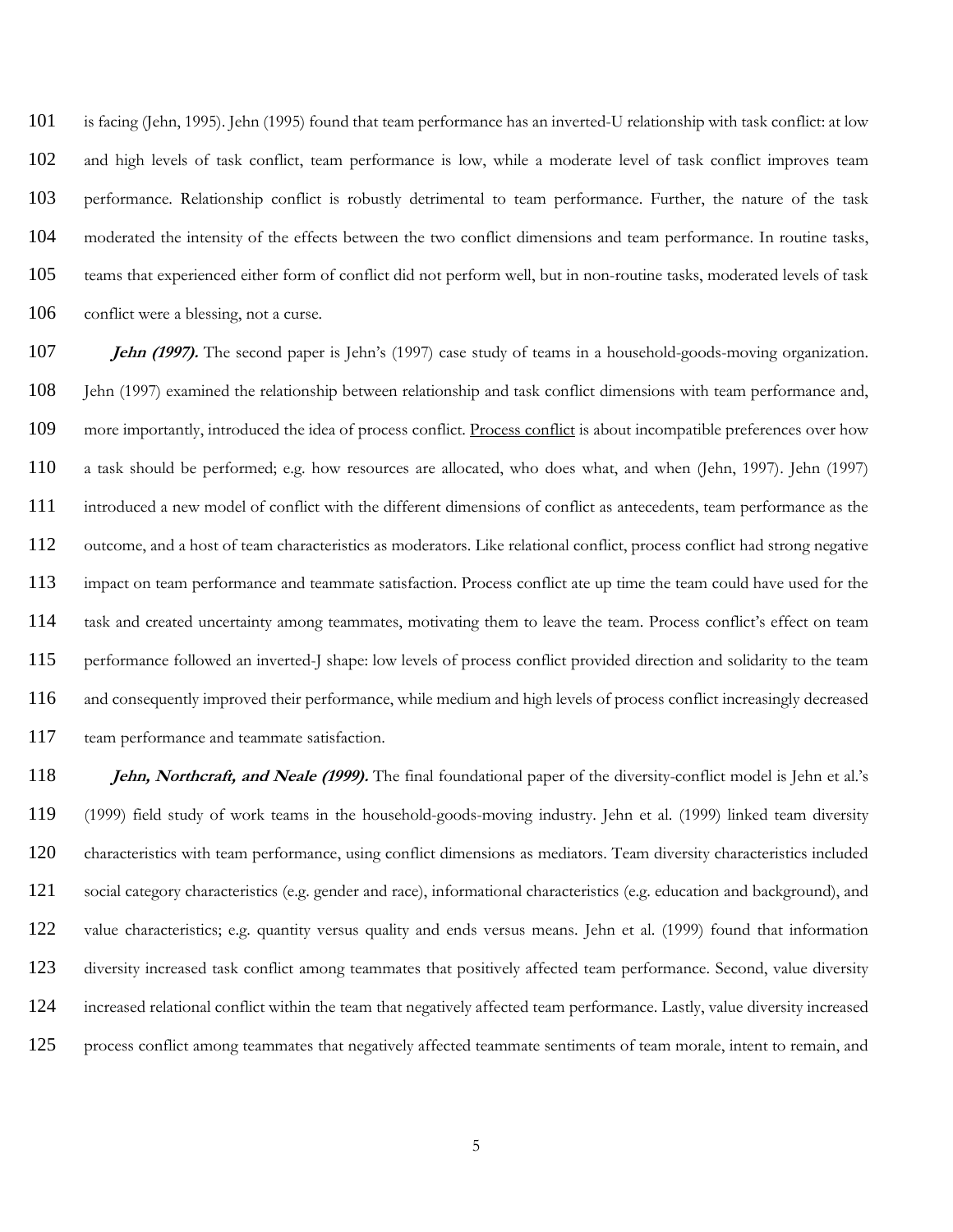commitment. One process strategy that can be employed to resolve conflict among organizational members is negotiation; however, as we shall see, what people should do in a negotiation is not the same as what they actually do.

#### **2.2. Behavioral Negotiation Model**

129 Negotiation is a strategic process for navigating conflict and is broadly defined as the process whereby two or more parties decide what each will give and take in a relationship (Thompson, 2015). Within management, the dominant model used to study negotiation is the behavioral negotiation model. An interpersonal model, the behavioral negotiation model assumes the group of negotiators are bounded rationally in their cognitive abilities (Simon, 1982), leaving the negotiators susceptible to cognitive biases triggered by their interaction with the opponents and the deal's context. The cognitive biases undermine the information sharing process between the parties, thereby impacting the value created and claimed from the negotiation (Thompson, 1991). Like the diversity-conflict model, conflict is not seen as always being a burden, but rather than opportunity for parties to create value that could not be achieved acting alone. The pivotal works either introduced or integrated key ideas in negotiation from across several disciplines.

 **Walton and McKersie (1965)**. Until Walton and McKersie's (1965) book, negotiation scholarship was primarily descriptive and studied disparately in economics, political science, and labor relations. Little theory explained the various findings in labor disputes, arbitration, contract law, and traditional buyer-seller bargaining. Walton and McKersie (1965) introduced a central framework for thinking about negotiation by describing two different strategic approaches: distributive versus integrative negotiation. Distributive approaches focus on claiming as much value as possible for oneself and consist primarily of the use of threats and emotional appeals to influence counterparties to make concessions. Integrative approaches focus on creating and claiming value and consist of sharing information about interests and priorities and then finding tradeoffs to generate joint gains (Pruitt, 1981). Walton and McKersie's (1965) were consensus shifter, providing conflict scholars a package of context-specific models about how negotiators discover 147 and divide resources.

 **Pruitt and Rubin (1986).** The second work is Pruitt and Rubin's (1986) book *Social conflict*. Therein, Pruitt and Rubin (1986) introduced the dual-concerns model. The dual-concern model maintains that a negotiator has concerns for their own outcome and the other party's. Contingent on the weight the negotiator places on each of these concerns constitutes the strategy she will use during the negotiation process. Negotiators with a high concern for the other's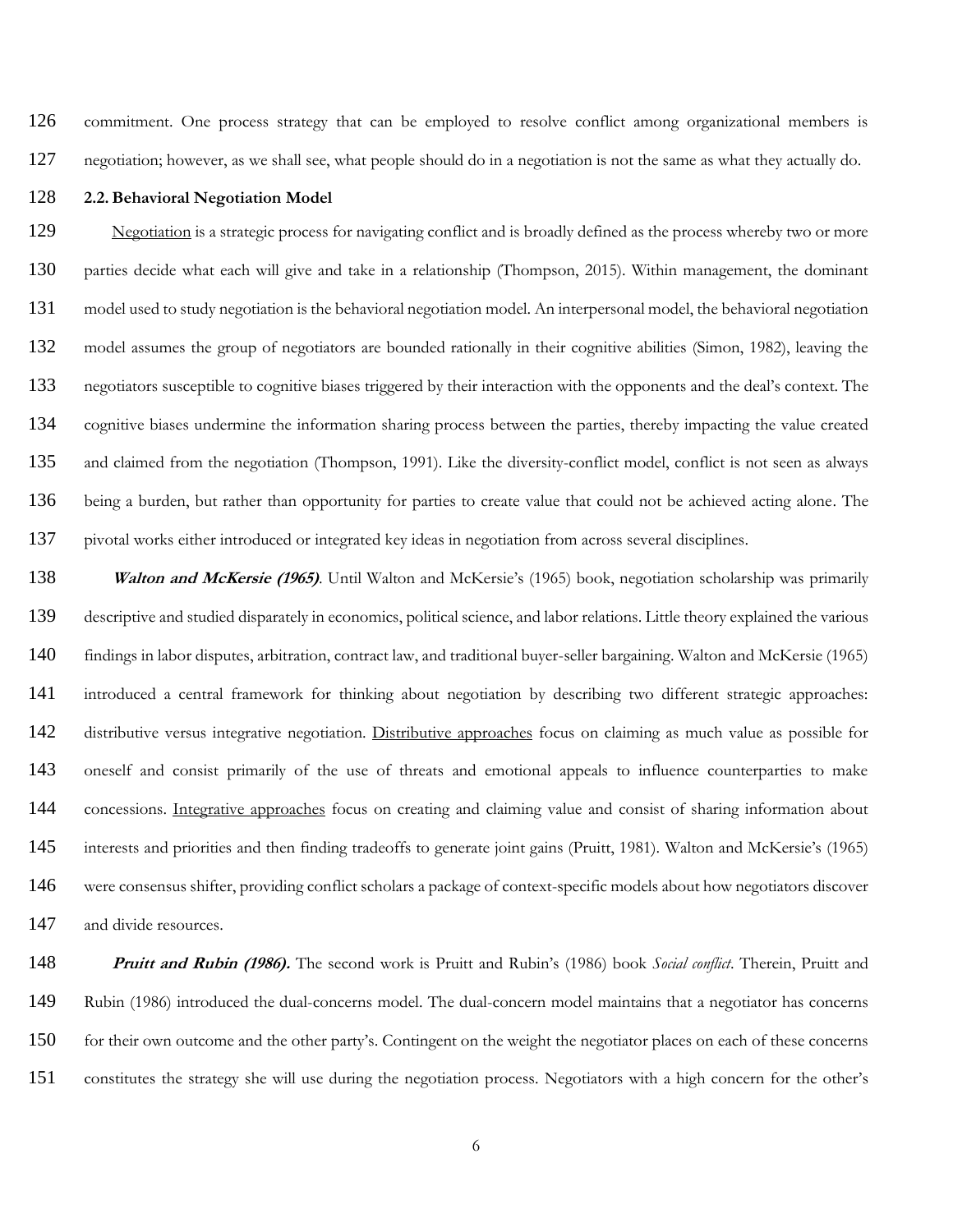outcome and a low concern for themselves yield to requests from the opponent; when concern for the other and oneself is high then a problem-solving approach is taken to reach a deal; should concern for the other and oneself be low then it is predicted the negotiator will be disengaged from the negotiation; and lastly, when the concern for other is low and high for the self then the negotiator will contend aggressively to further her interests. The power of the dual-concerns model is not found in predicting negotiation outcomes, but rather in predicting the strategies negotiators use to achieve those outcomes. Further, the value of dual-concerns model was the idea of perceptions other than the focal negotiator when developing the now-popular behavioral negotiation model.

 **Neale and Northcraft (1991).** The last contribution is Neale and Northcraft's (1991) dual-party behavioral negotiation model. In presenting the model, Neale and Northcraft (1991) synthesize a sizable body of disparate empirical research into a model that predicts negotiation outcomes as a function of contextual and negotiator characteristics. Their main proposition is that any negotiation outcome is a function of the context the negotiators find themselves in and the characteristics of the negotiators themselves. Contextual characteristics are fixed elements of the negotiation environment; e.g. payoff functions between the parties, time pressure, whether negotiation occurs through a third party, or whether it occurs through a rich, compared to lean, media such as face-to-face versus text messaging. Negotiator characteristics are visible behaviors such as mood and emotions, personality and physical appearance, communication methods, and non-visible cognitions such as information processing and biases. Further, compared to contextual characteristics, negotiator characteristics can be dynamic - as emotions, ways of communication, and information processing can change over time. The elegance of Neale and Northcraft's (1991) model is that research can be categorized into one of these bins of characteristics.

# **2.3. Social Dilemma Models**

 Individual members of a group are often tempted to act in their own self-interest and profit from selfish choices, even though the whole group is better off cooperating. Such situations, in which individual benefits conflict with collective benefits, are called social dilemmas. The conflict between individual and collective rationality represents a fundamental challenge that organizations continually face, involving multiple levels of social interaction. The key issue surrounding social dilemmas is whether individuals can cooperate and prioritize the interest of the collective over the personal benefit, and if so, how such cooperation and coordination can be achieved (e.g. Sally, 1995). Cooperation in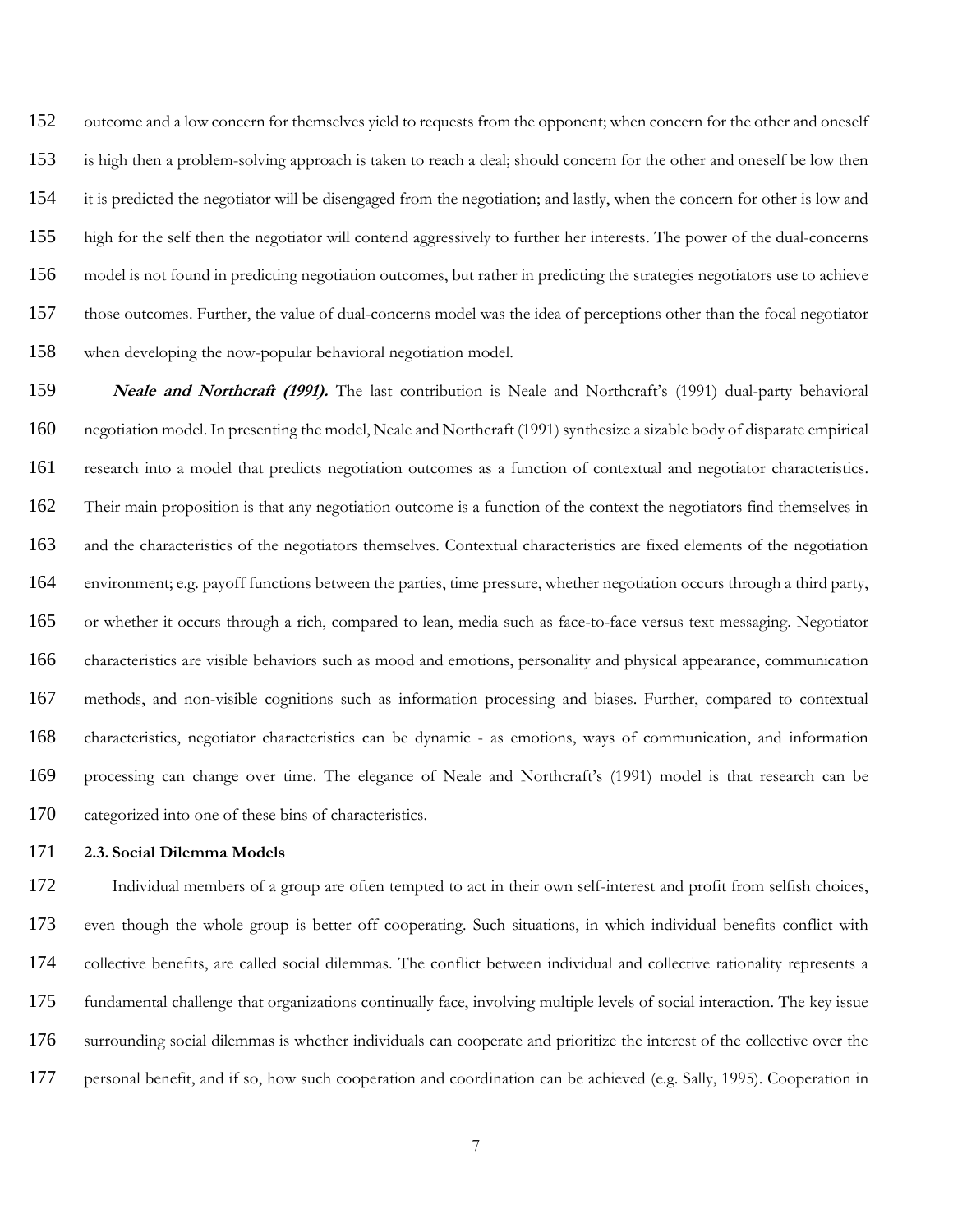social dilemmas is inherently difficult and risky. A traditional economic framework predicts that because rational individuals always attempt to maximize one's utility and make decisions that provide the greatest benefit in their highest self-interest, cooperative solutions are unlikely or unstable (Luce & Raiffa, 2012). Like the models previously reviewed, social dilemma models view conflict as being either a negative or positive thing. Each article below was instrumental in developing the models of social dilemmas because they either were the first to introduce the model, create consensus out of disparate findings about how social dilemmas are solved, or shift consensus about how we think about conflict in social dilemmas.

 **Dawes (1980).** Dawes (1980) introduced the idea of social dilemmas and identified two outcome-relevant properties of them: (a) everyone receives the highest payoff for a selfish choice regardless of others' choices, and (b) everyone ends up receiving a lower payoff if all choose to defect rather than to cooperate. Therefore, a social dilemma is marked by a deficient equilibrium in which everyone has dominating strategies. Dawes coined the concept of the n-189 person prisoner's dilemma by introducing "give some" and "take some" games.<sup>5</sup> To the extent that social dilemmas involve interpersonal comparisons of payoffs, one way of eliciting cooperation is changing payoffs by introducing rewards and punishments. Dawes (1980) argues that this simple approach however raises an important question of who changes it and how to change it. The extent to which individuals value mutual benefits may be determined by other influences, such as altruism, norms and conscience that are beyond a payoff structure and material outcomes.

 **Messick and Brewer (1983).** In addition to n-person dilemmas, Messick and Brewer (1983) further discussed interdependent interactions in a broader context in which self-interested behavior damages collective well-being. Social traps indicate situations in which individuals pursue immediate gains that are seemingly beneficial, which in the long run lead to a larger loss for the whole group. For example, if all members continue to exploit a common resource for their individual benefit, the resources will eventually be depleted. On the other hand, social fences refer to situations in which members of a group are tempted to avoid an immediate cost for collective benefits such that individuals' inaction and under-contribution hurt the group. They also discussed the temporal dimension of social dilemmas in which the outcome of the action is delayed. In this review, two types of solutions to social dilemmas were suggested. The first approach aims at influencing psychological and behavioral variables associated with actors' cooperative behavior. For example, communication is one of the prominent solutions under this category. Encouraging communication among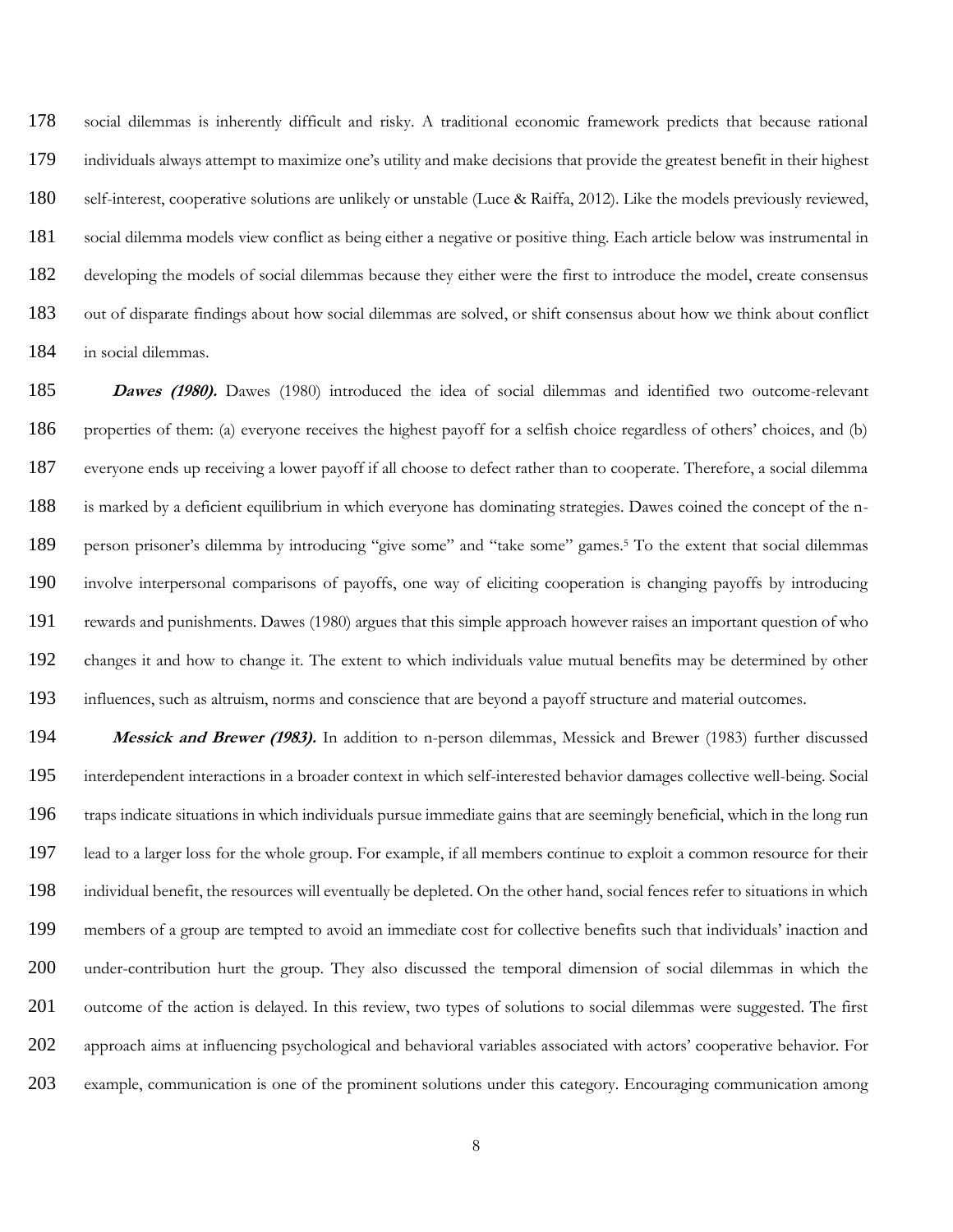204 actors in social dilemmas allows them to exchange information about choices of others and creates a sense of group 205 identity and feelings of identification. The second type of the solutions focuses on interventions that change the structural features of social dilemmas, such as the payoff structure and the group's decision structure.

**Kollock (1998).** Kollock (1998) further divided solutions to social dilemmas into three broad types depending on whether the solution assumes self-interested actors - motivational, strategic, and structural solutions. Motivational solutions assume that individuals can take their partners' outcomes into account. Strategic solutions assume egoistic decision-makers and do not involve structural changes in social dilemmas. Because strategic solutions are contingent upon the decision of actors that influence the outcome and behavior of their partners, such a solution is restricted to repeated two-person dilemmas. For example, reciprocal or tit-for-tat strategies have been shown to maintain cooperation in a two-person social dilemma. Finally, structural solutions involve changes in the rules of social dilemmas. Specifically, Kollock (1998) highlighted the importance of creating or reinforcing structural features that can facilitate strategic solutions. The use of monitoring and sanctioning systems can be implemented by using selective incentives and punishments.

217 Weber, Kopelman, and Messick (2004). The last paper challenged how we think about conflict in social dilemmas. The Weber et al. (2004) paper draws from James March's (1994) idea of the logic of appropriateness to provide alternative explanations for why people cooperate in social dilemmas. The appropriateness framework is more about perceptions than calculations. The framework maintains that – in addition to weighing the costs and benefits of a decision – individuals make decisions based on normative rules. Normative rules – e.g. "women and children first!" – are followed as a function of a person's perception of what the decision's context is and what their role in that situation is. In short, Weber et al. (2004) introduce the idea that individuals may not just ask "What are the positives and negatives of me cooperating in this social decision problem?" but also ask "What does a person like me (role) do (rules) in a 225 situation like this (context)?" A core insight of the Weber et al. (2004) paper is that it suggests that the conflict between individual and collective preferences in social dilemmas does not always lead to a negative outcome that needs structural and psychological solutions (as maintained in the previous three reviewed papers); but rather can encourage people to cooperate and achieve collective action as a function of how the social dilemma is framed.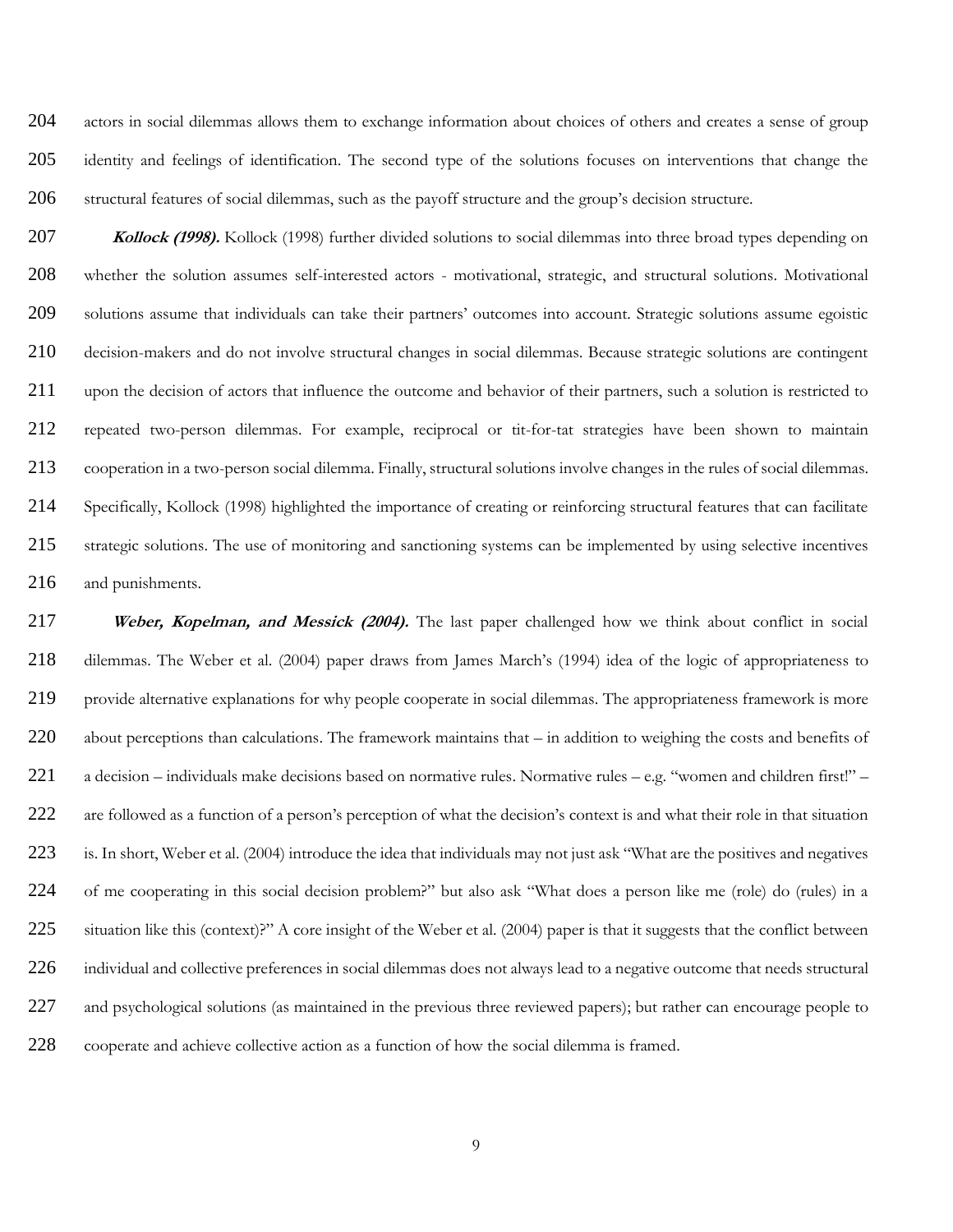# **2.4. Social Exchange Model**

 The social exchange model approaches conflict among organizational groups out of effectiveness rather than efficiency considerations. Specifically, the model crosses levels of analysis from between individuals and organizational groups by assuming institutions and structures are negotiated through social interaction (Blau, 1964). Boundary spanning role representatives behave and act, on behalf of their organizations, as decision makers based upon the norms, values and constraints of their organization. In turn, the boundary spanners' actions subsequently influence the collective beliefs their organization holds towards the exchange partner (e.g. Zaheer et al., 1998; Ring & Van de Ven, 1994). Due to its broad perspective on effectiveness, which may be gained by power, to enhancing conflict outcomes, social exchange theory has become one the most prevalent paradigms in explaining conflict.

 Through the lens of social exchange theory, conflict involves the friction between the interests of the powerful maintaining their power over the interests of the less powerful seeking independence (Blau, 1964). As such, each person has an expected cost-benefit ratio of each relationship, based on prior experiences (Thibaut & Kelley, 1959). If an individual receives fewer benefits from a given relationship than expected or less than what they could obtain from another, they will most likely terminate the relationship. A central tenet of this theory is the concept of reciprocity norm (Gouldner, 1960), which is the expectation that individuals will treat others as they are treated. As such individuals expect the benefits they have given to others will be paid back. There are caveats in which one party has more power 245 than the other and may force the opposing party to provide benefits with little reciprocity (Gouldner, 1960). The weaker party may be so dependent on scant benefits received from the more powerful party they must tolerate significant inequity in benefits. Such imbalances in reciprocity identified by Blau (1964) have become known as power asymmetry. The breadth of benefits from relationship exchanges may yield effective organizational arrangements through enhancing outcomes such as power which yield control of other actors or resources, as well as reducing constraints in the external environment (Grandori, 1991; Scott & Davis, 2003).

 Unlike the models mentioned above, conflict from the social exchange perspective is viewed negatively for the 252 relationship as a whole, as well as the more dependent party. In contrast, conflict is largely viewed positively when the result of the conflict yields increased power, whilst negatively for the party that becomes more dependent. Instabilities in power are typically viewed as motives for terminating relationships, which might be viewed negatively if there is an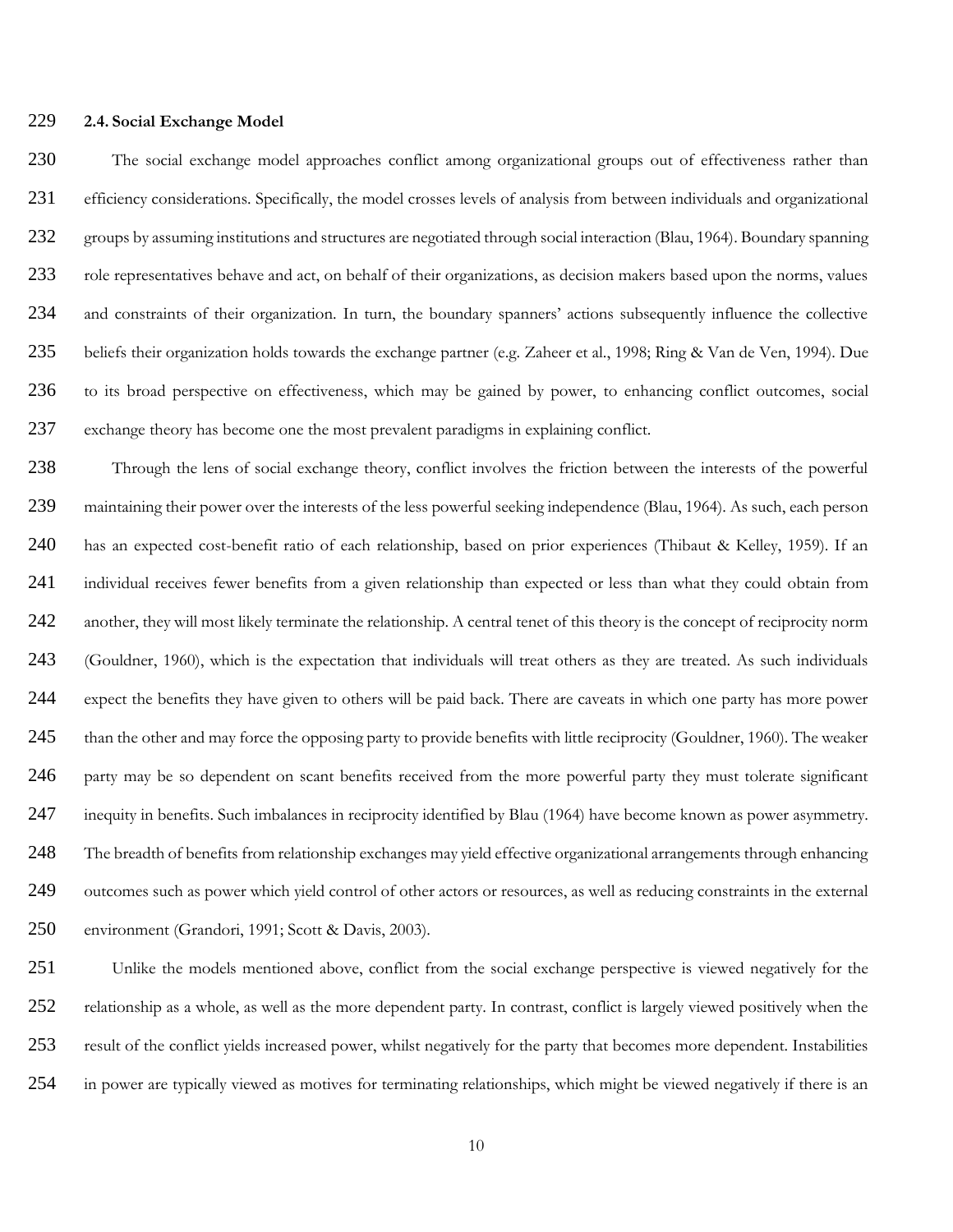expectation of continuity (e.g. Polidoro et al., 2011). Broadly, this raises issues over sources of power which involve access to resources, availability of alternatives, political coercion or legitimacy, and conflicting ideologies over resources 257 controlled by the powerful (Blau, 1964).

 **Emerson (1962).** Emerson's (1962) classic conceptualization of power defines it in relational terms, as a function of an actor's dependence on the other. The power of actor, Party A, over the other actor, Party B, formally, is defined as the inverse of Party B's dependence on Party A. Dependence may arise from the need for resources, organizational size, and bargaining alternatives. Emerson (1962) clarified that power is not isolated to an individual or group but as a 262 relationship of one actor over another. Given the relative nature of power, it is important to consider who controls the resource in question over those who are dependent on the resource (Gomes-Casseres, 1994). Further, Cook and Emerson (1978) clarify that power may not only occur in a dyadic relation but also can occur amongst multiple actors in a network.

 **Blau (1964).** Social exchange theory was initially conceptualized through the lens of behaviorism (Homans, 1958). However, it was Blau (1964) who took - what is now the most utilized approach - an economic and utilitarian perspective to explain social exchange. Although, he conceived of behavior in terms of costs and rewards, Blau maintained that behavior was determined by the rewards or costs the individual anticipates they will receive in the future rather than the rewards they received in the past, which is the opposite of behaviorism. Blau (1964) also contributed to the theory by 271 establishing a link between micro-level behaviors and macro-level phenomena.<sup>6</sup> Blau and Scott (1962) saw the firm interacting in a context of an external environment consisting of an "organizational set". Lastly, Blau (1964) defined power as "the ability of persons or groups to impose their will on others despite resistance through deterrence" (p. 117). Blau (1964) also notes that relationships may exhibit equilibrium in one instance and yet face disequilibrium in others. For example, a supplier firm might control access to a key input needed to the buying firm, exerting power over the buying firm. However, the buying firm might be able to anticipate changes in the downstream market more quickly than the supplier firm, negating the supplier firm's influence and control in the long-term. Thus, both the stability and instability of power become key areas of interest to social exchange theories.

 **Pfeffer and Salancik (1978).** Social exchange theory evolved the study organizational conflict through resource dependency theory developed by Pfeffer and Salancik (1978). Drawing on social exchange theory assumptions, resource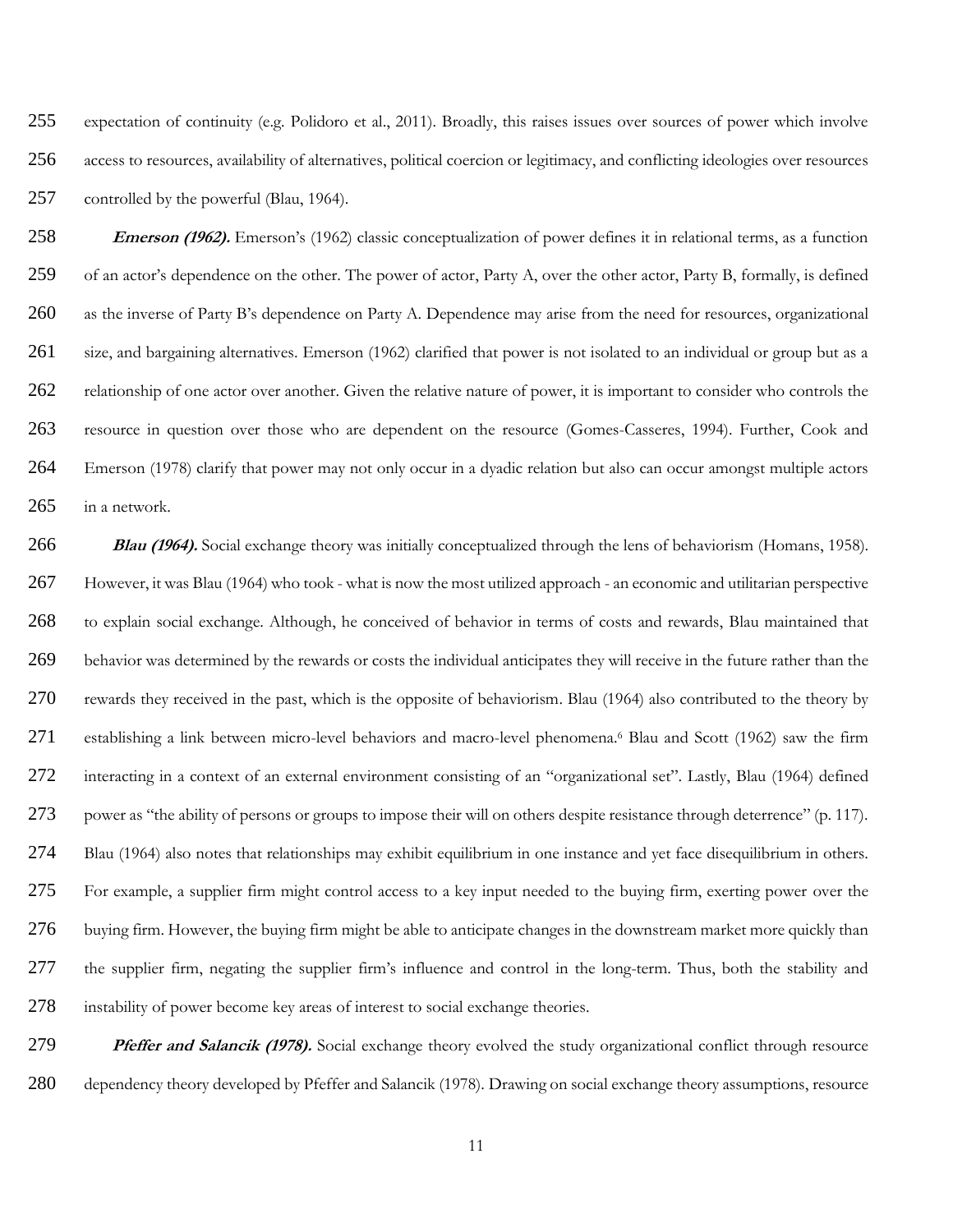dependence seeks to understand why a firm may act beyond economic efficiency considerations. Firms manage the costs and benefits of their relationships in a give-and-take (Scott & Davis, 2003). Resource dependence identifies three important considerations. First, building on Blau and Scott's (1962) idea of the "organizational set," Pfeffer and Salancik (1978) observe there is a social context in which organizations are responding to actions taken by other organizations. Organizations are not independently making decisions in isolation from each other. Second, organizations may draw on a much wider set of strategies to alleviate constraints in their environment beyond a binary market versus acquisition governance choices. Firms invoke several social strategies such as using their board of directors, industry associations and strategic alliances to manage their need for autonomy. Third, drawing on Emerson (1962) an organization becomes effective and unconstrained by seeking power, rather than efficiency, to manage their external relationships. Scott and Davis (2003, p. 234) summarize the goal of the resource dependency approach as "organizations should choose the least constraining approach to coordinate relations with other organizations and to reduce the dependence that their exchanges create."

# **2.5. Transaction Cost Economics**

 Transaction cost economics has been broadly applied to study alliance relationships. Lumineau and colleagues 295 (2015) noted that the central concept of opportunism in transaction cost theory comports well as a model understanding conflict among organizational groups due to its "emphasis on self-interest seeking with guile" (Williamson, 1985, p. 6, 47). Specifically, without such noisy bargaining tactics, parties would coordinate on the open market efficiently, leaving costlier forms of governance such as joint ventures and acquisitions as less desirable forms of organizing. Early theorizing by Commons (1932, p. 4) also raised the link between conflict and transactions by suggesting that the unit of analysis, the transaction, exhibits three conditions 'mutuality, conflict and order'. Williamson (2000, p. 599) notes the role of designing efficient forms of governance mechanisms are to "craft order, thereby to mitigate conflict and realize mutual gains." Conflict would be largely viewed negatively in transaction cost economics due to the increased costs of governance required to mitigate risks of opportunism. However, management scholars integrate transaction cost approaches with other theories which might yield positive outcomes for firms through contracting capabilities (Argyres, 1996) as well as integrating trust into governance decisions (Poppo & Zenger, 2002).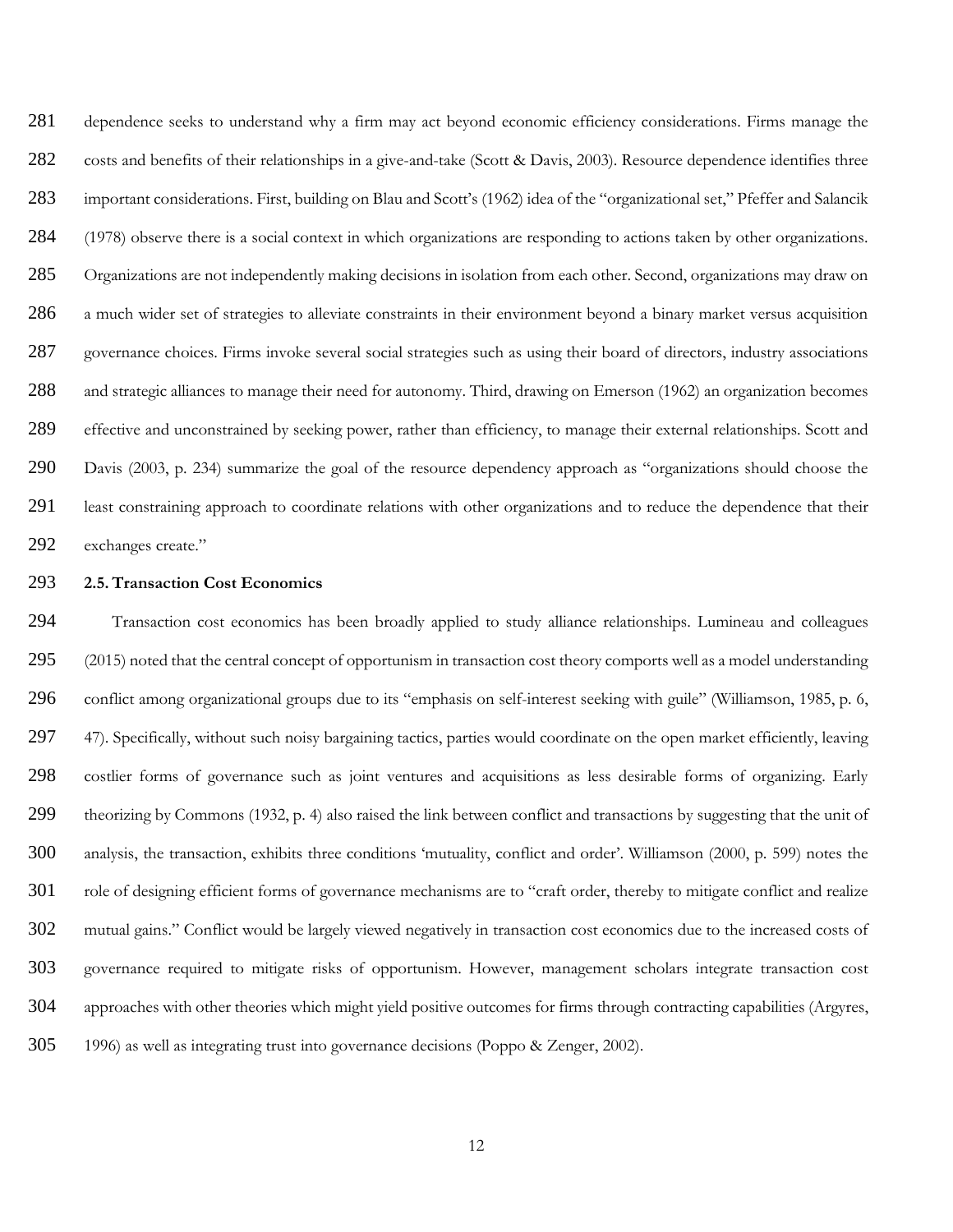**Coase (1937).** Coase's (1937) theorizing sought to answer the question of the nature of the firm. In a comparative assessment between the firm and the market he asked, 'why would firms exist?' He defined a firm as "the system of specialized relationships which comes into existence when the direction of resources is dependent on an entrepreneur" (p. 393). Such a definition brought forth a relative comparison between the actions of the entrepreneur organizing within the boundaries of the firm versus the price available in the market. Specifically, Coase highlighted that under certain conditions transactions may be more efficiently carried out by the firm than the market. He identified that bargaining in the market might be costly due to uncertainty with writing contracts which may involve third-parties such as lawyers as well as time taken to negotiate (Scott & Davis, 2003).

 **Williamson (1975).** Williamson's (1975) work on transaction cost economics is widely credited with giving the theory empirical traction. Building on Coase's (1937) comparison between market and hierarchy efficiencies, Williamson (1981, p. 552) defines a transaction as an instance "when a good or service is transferred across a technologically separable interface." This allowed for a study of contracts, or verbal agreements, between actors, such as two organizations' respective boundary spanners, for the exchange of goods or services (Scott & Davis, 2003). The costs of arranging contracts, such as planning and revising the agreement as well as overseeing the task through completion are known as transaction costs. Williamson (1975) further identified three conditions under which small numbers bargaining might arise increasing the costs for a transaction to take place in the market. First, Williamson, building on Coase's notion of uncertainty as well as incorporating ideas of bounded rationality (Simon, 1982), identified opportunism as a source of conflict in exchange (Williamson, 1975, 1985). This concern over behavioral uncertainty limits the extent to which exchange partners can identify all possible contingencies from the exchange. Second, Williamson identified the frequency of exchange, as the more often a transaction occurs with a partner the greater complexity and fewer alternatives might be available (Williamson, 1979). Third, is the role of asset specificity, which limits the ability of the partners to redeploy investments for alternate uses, thereby decreasing available bargaining partners. Because of the inherent risks of vulnerability towards their exchange partner, the focal party making asset specific investments, will seek safeguards to protect their self-interest in the exchange. These safeguards lead to costlier forms of governance such as the use of hierarchies.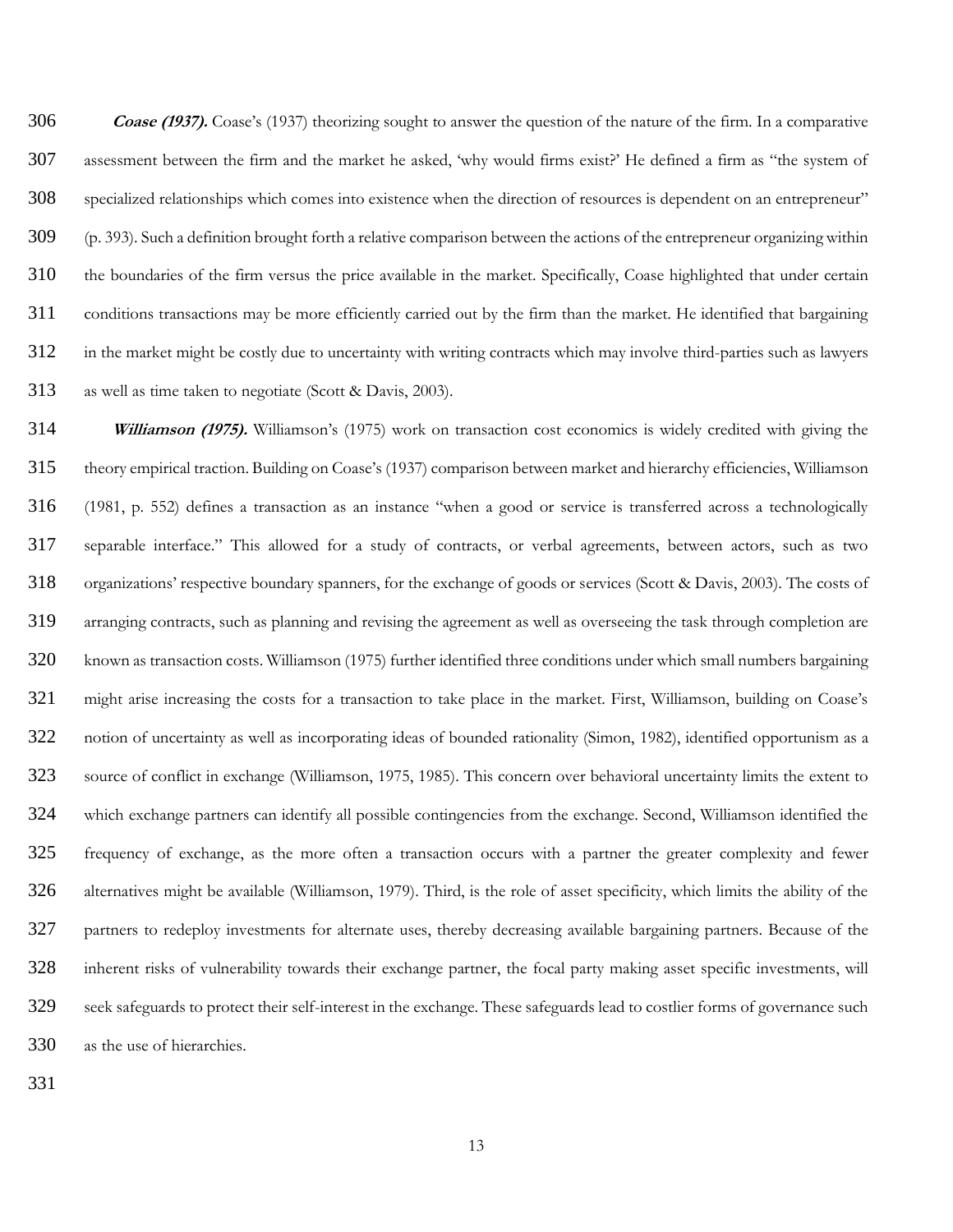# **3. Recent Trends about Conflict in Management**

 Here we examine the contributions to the conflict literature published in the last decade, drawing on the five conflict models reviewed above. Because some topics straddle multiple domains in addition to management, several of our sub-sections focus on specific papers while others use a host of papers that examine a specific trend.

**3.1. Trends using the diversity-conflict model**

 Since Jehn's seminal papers on conflict, management scholars have examined how the negative conflict dimensions - relational and process conflict - can be mitigated to improve team performance. The trend begins with Greer et al.'s (2011) field study of sales teams in the Dutch telecommunications industry. Greer et al. (2011) maintain that teams with high power or influence in an organization will encourage its teammates to seek more power and to maintain the power they have, competing with other power-hungry teammates. Consequently, teams in high power will experience more inter-personal conflict and sub-par performance compared to those teams in low power. They found evidence for relational and process conflict mediating the relationship between team power and performance. Further, the study went on to find that power congruence, teammate perceptions of each other's power within the team, dampens the 345 impact team power has on team conflict. They found that process conflict was present in high power teams only when power congruence was low. In other words, managers can capitalize on powerful individuals working together in organizations if they align perceptions of the pecking order among powerful teammates.

 A second contribution is Nishii's (2013) field study of workers in a biomedical firm. Nishii (2013) examines ways to reduce relational and task conflict in gender diverse teams through a climate of inclusion. Climate of inclusion is an individual's perception that the team possesses fair procedures and distribution rules for rewards; an environment that embraces differences and ways to resolve them; and a system that involves teammates in the team decision-making process. Nishii (2013) found that the negative effect of social categorical diversity on relational diversity and subsequent team performance was dampened when climate of inclusion was high compared to when it was low. A key insight here is that managers can reduce the devastating effects of relational conflict on teams - not by encouraging homophily at the team's design - but by changing how current teammates perceive each other.

 Another avenue of interest is how the leader perceives the team and their diversity. Tepper et al.'s (2011) field study of supervisor-subordinate relations in hospitals examined the roles of perceived deep-level diversity in values and ways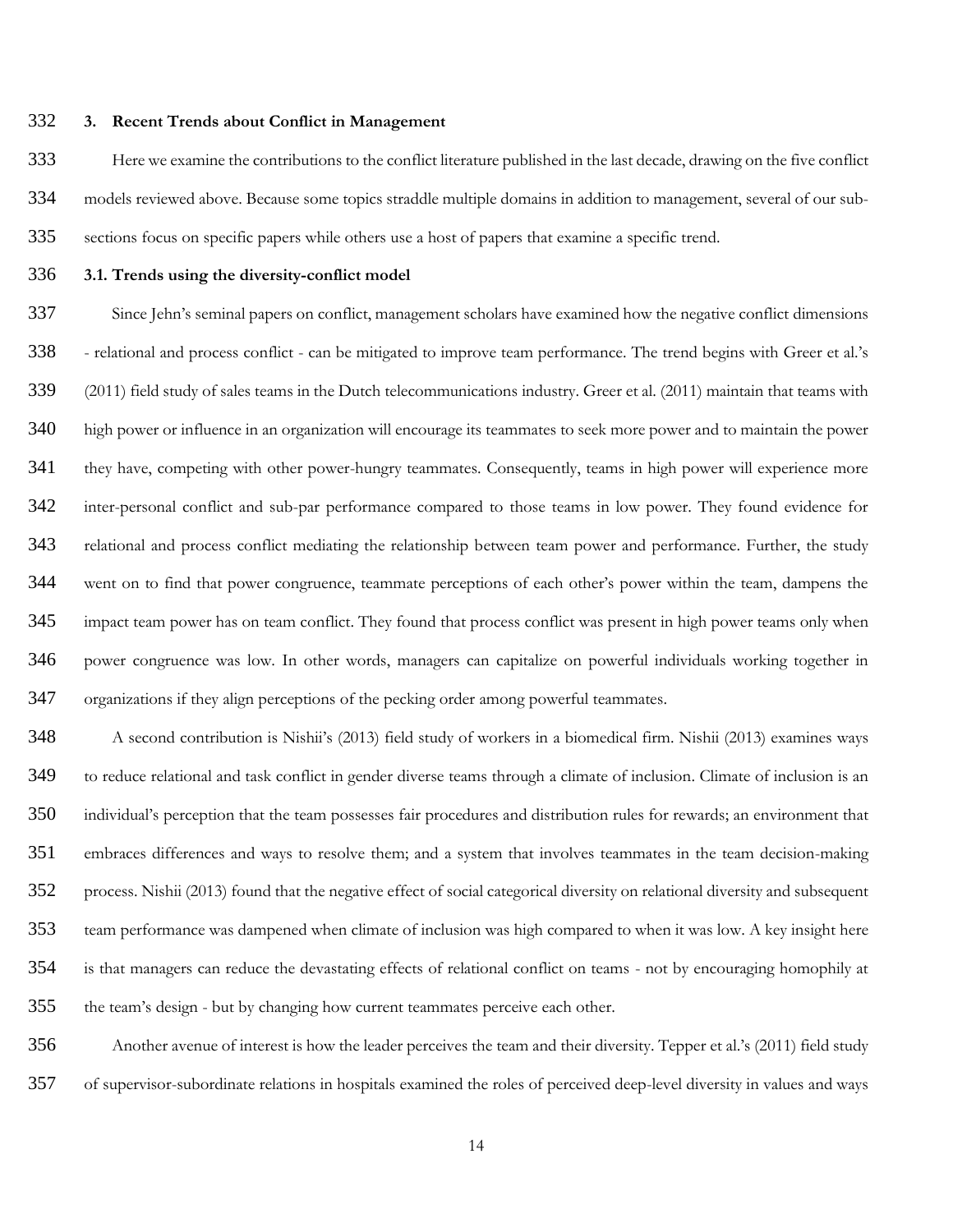of approaching problems between the supervisor and subordinate, relational conflict, and work performance on perceived abusive behavior from supervisors. They found that relational conflict mediated the positive relationship between the supervisor's perceived deep-level diversity and the subordinate's perception of being abused by the supervisor; however, this was only the case when the subordinate's performance was low. In other words, the Tepper et al. (2011) paper suggests that supervisors justify their ill treatment of subordinates who are different from them primarily when they perceive the subordinates as poor performers.

 Further, Klein and colleagues' (2011) field study of volunteer humanitarian service teams in the USA investigated how leader behaviors impacted the relationship between team value diversity and team effectiveness - with team conflict as the mechanism. The authors examined whether different leadership types - i.e. task-oriented and person-oriented leadership - would moderate the impact of diversity in work ethic and morals among teammates on team conflict, and subsequent team performance. Leadership moderates the relationship between team diversity and performance through team conflict, but it depends on the type of diversity and leadership approach. Leaders whose behaviors are heavily task-oriented could reduce team conflict where there was high work-ethic diversity. Further, leaders whose behaviors are heavily person-oriented could reduce team conflict in morally diverse teams. In either case, the leadership style's reduction of team conflict enabled diverse teams to perform better compared to when leaders exhibit little attention to the task or the workers.

 Lount et al. (2015) investigated whether a leader's perceptions of categorical diversity in teams impacts their willingness to provide requested resources to assist them in their tasks. The experiments report that leaders perceive more relationship conflict in a racially diverse team compared to a homogeneous one, and the increased perception of relationship conflict affects the leaders' generosity in supplying resources. Lount et al. (2015) complements the other papers by shifting the focus of inter-personal prejudice from the team to those looking from outside.

 A new source of conflict in teams has generated a new conversation among management scholars: status conflict. Bendersky and Hays' (2012) study of MBA students introduce status conflict and examine its effect on team performance. *Status conflict* occurs there are disagreements among teammates over their relative amount of respect received in the team's social hierarchy. Bendersky and Hays (2012) provide several insights to the conversation about the diversity-conflict model. First, status conflict negatively affects team performance by discouraging information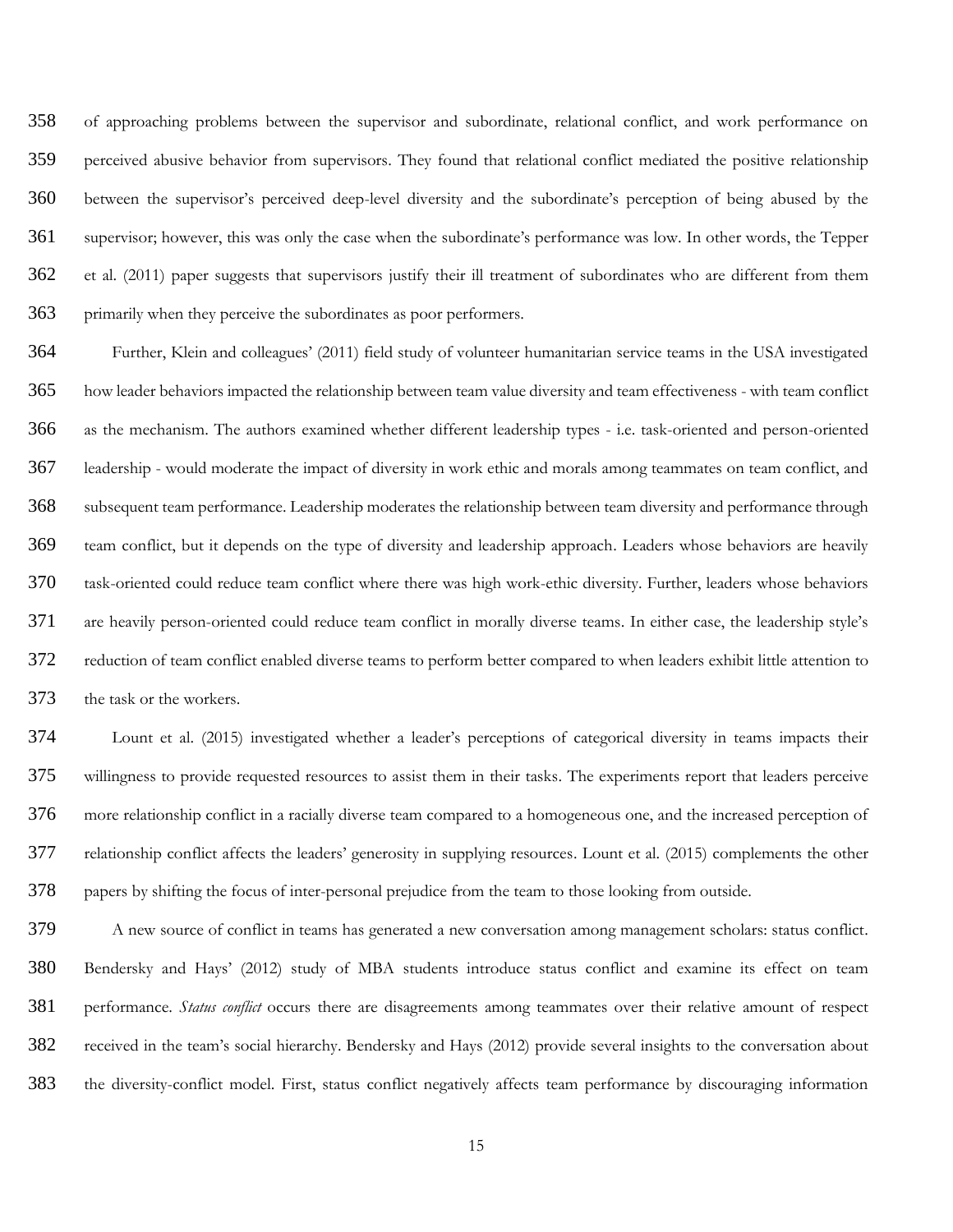sharing among teammates. Also, team cooperativeness or the norm among teammates to communicate and work together, attenuated the effect of status conflict on performance.

 Building on Bendersky and Hays (2012), Anicich et al. (2015) examined the interaction between status and power on interpersonal conflict in teams. They observe that the interpersonal conflict teams experience stems from the interaction of perceptions teammates have about each other. Through a series of laboratory experiments and a field survey of government workers, Anicich et al. finds that those with high power and low status in teams use their power to abuse their low-power teammates compared to those teams with high status.

#### **3.2. Trends using the behavioral negotiation model**

 The behavioral negotiation model separates negotiation influences into negotiator characteristics and contextual characteristics. The three negotiator characteristics that receive the most attention are biases, emotions, and gender. Three contextual characteristics that receive considerable attention are power, number of negotiating parties, and time.

# **3.2.1. Negotiator characteristics**

 **Biases.** A substantial body of work in negotiations has looked at the role of cognition and biases in the negotiation process. Such biases included anchoring (Northcraft & Neale, 1987) and over-confidence (Neale & Bazerman, 1983). While early research was focused on cognition (e.g. Bazerman & Neale, 1992), later research focused on motivational biases. Egocentrism is a particularly pervasive bias in negotiation that leads negotiators to view themselves as entitled to more resources than their counterpart (Loewenstein et al., 1989). Egocentrism is especially pronounced when power is asymmetric (Wade-Benzoni et al., 1996) and this effect generalizes across cultures (Wade-Benzoni et al., 2002a) and generations (Wade-Benzoni et al., 2008). Further, egocentrism can skew people's expectations of others' behaviors in negotiations (Tenbrunsel, 1998). Consistent with this finding, in a recent series of experiments, Chambers and De Dreu 404 (2014) showed strong evidence for the occurrence of egocentric misperception of the other side's priorities and interests. 405 The studies showed that participants judged their own interests to be more important than their opponent's, regardless of the opponent's interest. They found that perceptions of the opponent's interests were often more closely related to one's own interests than to the opponent's actual interests.

 **Emotions***.* Seminal research by Carnevale and Isen (1986) introduced emotion into negotiation research by showing that negotiators experiencing positive affect were more cooperative and reached higher joint gains as opposed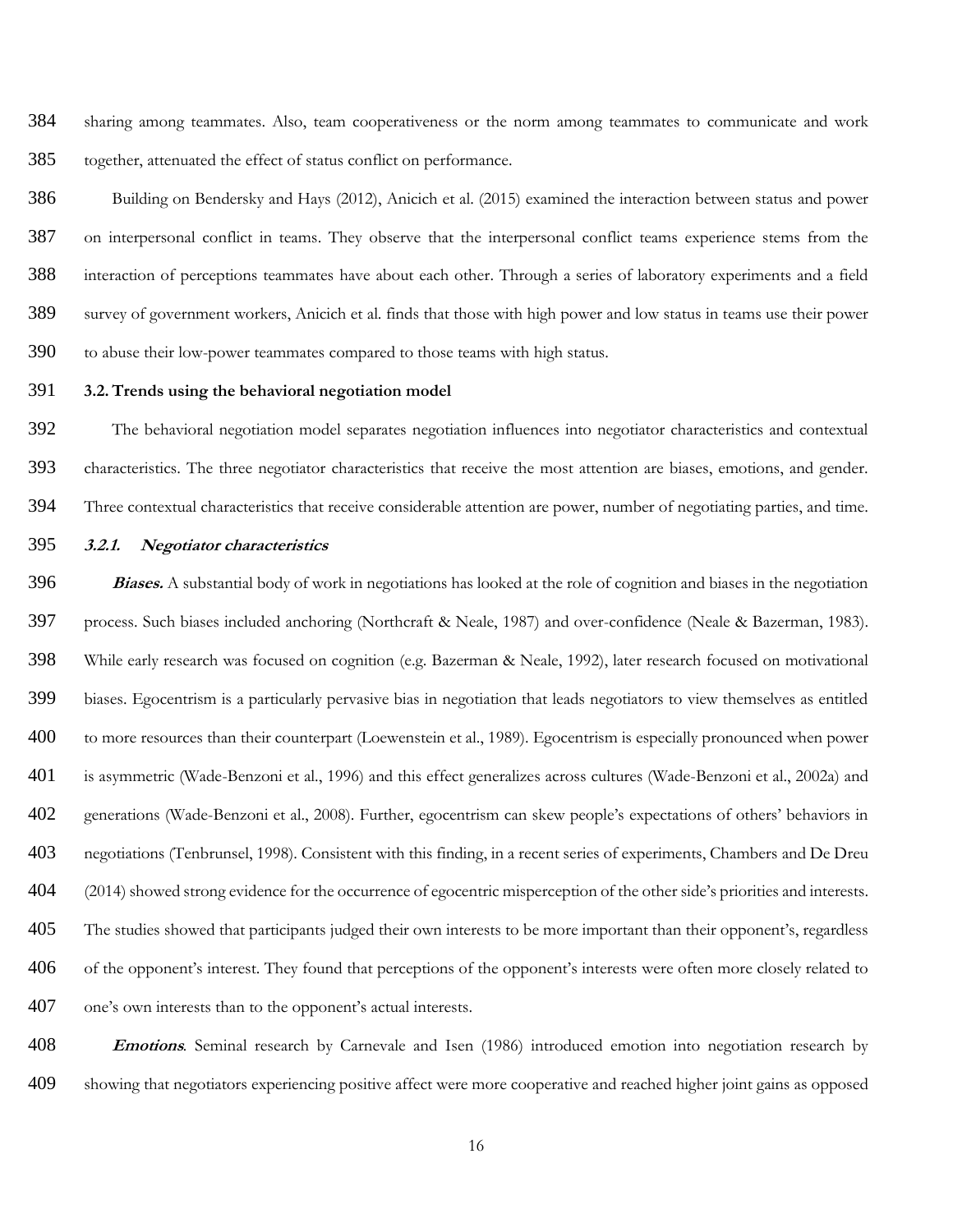to a control group. More recent scholarship has turned their attention to studying the benefits and burdens of negative emotions. The expression of negative emotions - e.g. anger - in negotiations is found to produce lower joint gains (Antos et al., 2011), covert retaliation (Wang et al., 2012), and reduced trust (Côté et al., 2013). Van Kleef et al. (2010) introduced a model called Emotion as Social Information that predicts when anger and other negative emotions will lead to concessions and when they will not. Specifically, when anger provides information about a negotiator's own higher limits, anger motivates the counterparty to make concessions (Van Kleef, et al., 2010; Sinaceur et al., 2011). Subsequent 416 research has shown how the model is contingent on other characteristics of the situation such as culture (Adam & 417 Shirako, 2013; Adam et al., 2010), whether the anger is viewed as authentic (Tng & Au, 2014), and the competitiveness of the negotiation (Adam & Brett, 2015).

 Scholars have also investigated more nuanced and contingent effects of emotion on negotiations. Sinaceur et al. 420 (2013) showed that when the negotiator expressed emotional inconsistency, the recipient made greater concessions than when the negotiator expressed a consistent emotion. This was mediated by the recipient feeling less in control. Zhang 422 et al. (2014) found that certain emotions are seen more positively in conflict-resolution depending on cultural values. Netzer et al. (2015) showed that negotiators try to increase an emotion in others when they believe it will lead to desirable outcomes and try to decrease an emotion in others when they believe it will lead to undesirable outcomes. This occurred 425 even when the emotion made the other person feel worse, indicating that although inducing emotions in others can lead 426 to personal gain, it can also cause harm to others.

 **Gender**. Gender affects interpretations of the negotiation, negotiation style, negotiation performance, self- evaluation and self-worth, and the propensity to initiate negotiation. Women tend to interpret conflict situations in relationship terms and men are more concerned with the exchange of resources (Pinkley, 1990). Men are more likely to adopt a confrontational style and women are more likely to display communal focus and approaches (Tannen, 1990; King & Hinson, 1994). Men are more likely to achieve higher gains on the distributive dimensions of negotiation 432 outcomes (Stuhlmacher & Walter, 1999), but women are better able to increase join gain (Kray & Thompson, 2005). Women tend to engage in self-derogation during negotiation (Kimmel et al., 1980), expect to be paid less than men (Major & Konar, 1984), and are less assertive than men for fear of backlash (Amanatullah & Tinsley, 2013). Finally, women are less likely to engage in negotiation to begin with (Babcock et al., 2006).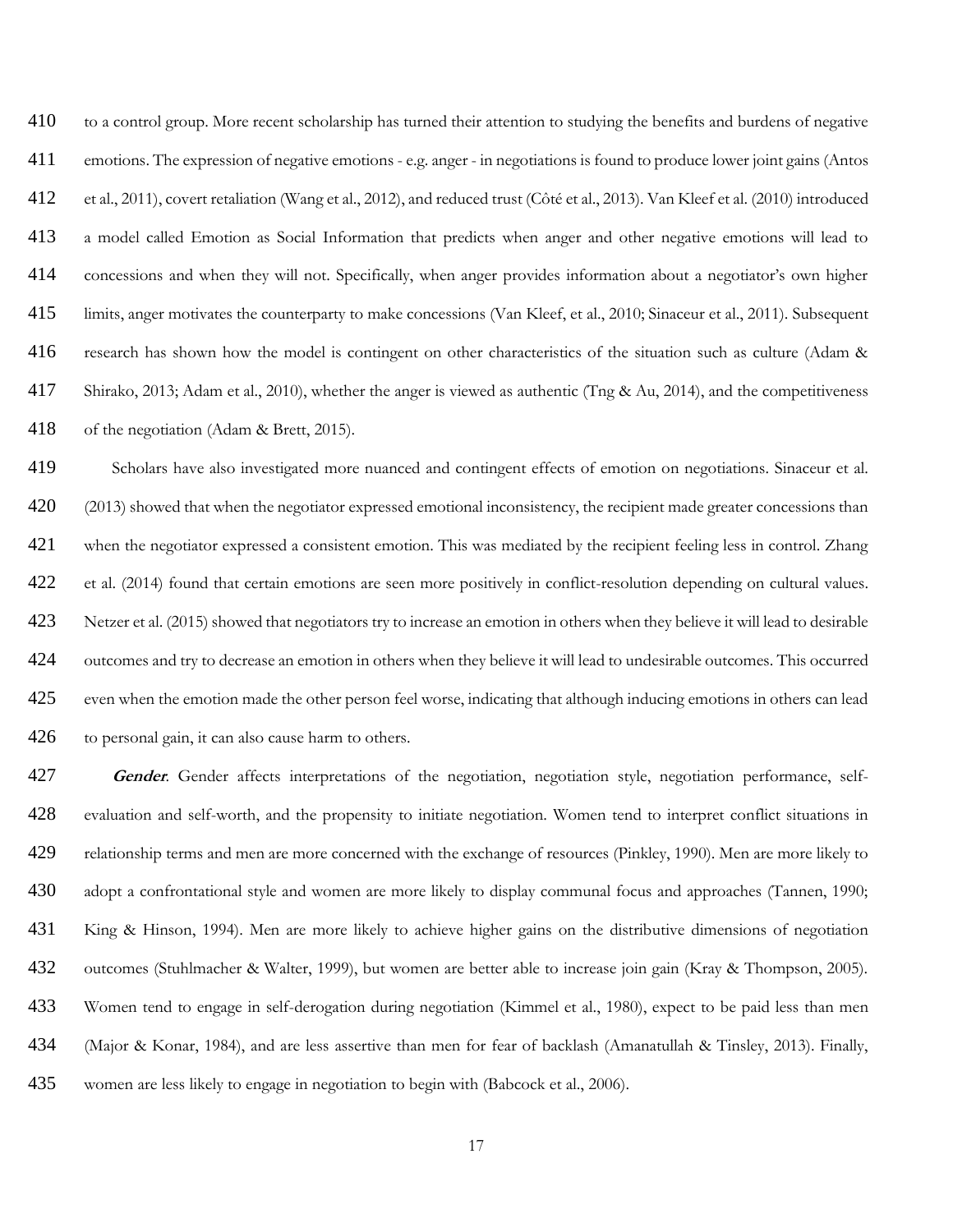Recent research has sought to create consensus among inconsistencies regarding the role of gender differences in negotiation styles. Faramand and Tu (2013) found that gender does not significantly affect business negotiation styles, while social culture does. Bowles & Flynn (2010) found that women negotiators were more persistent with male naysayers than female naysayers, but they persisted in a more indirect than direct manner. Leibbrandt and List (2015) found that in the workplace, men will negotiate for a higher wage more often than women if there is no explicit statement 441 that wages are negotiable. If it is explicitly stated that wages are negotiable, then the gender difference disappears. This gives some insight into how negotiation relates to the gender wage gap in businesses.

 In a provocative set of studies, Lee and colleagues (2016) sought to better understand the underlying reasons for 444 some of the gender differences in negotiation. Using an evolutionary psychology approach, the authors predicted that because of greater male intra-sexual competition for mates, unethical behavior would be greater in negotiations between men than between women. A positive relationship between unethical behavior and mating motivation was found for men, but not women. Gender differences in unethical behavior, were greater with males and showed more unethical 448 behavior when negotiating between same-sex, attractive opponents.

#### **3.2.2. Contextual characteristics**

 **Power***.* In negotiation, power is primarily determined by one's ability to induce the other party to settle for an outcome less than her maximum utility (Greenhalgh et al., 1985) and the strength of one's best alternative to a negotiated agreement relative to one's opponent (Pinkley et al., 1994). Best alternatives have been found to have several effects on negotiators. For example, negotiators with better alternatives set higher goals (Pinkley, 1995), behave more agentically (Galinsky et al., 2003), and are more likely to use threats (Lawler, 1992).

 Power associated with social status, the esteem and respect conferred by others, has its own set of effects on 456 negotiation. For example, high status parties may treat others in more procedurally just ways, such as listening to their counterparts' concerns and opinions, but only when the high-status parties also have a weaker alternative (Blader & Chen, 2012). Wolfe and McGinn (2005) demonstrated that objective power and perceived relative power have different effects on negotiation outcomes. They found that objective power drives individual payoffs, while perceived relative power exerts a strong effect on joint outcomes. Specifically, as perceived equality increases the potential for integration in the negotiation increases.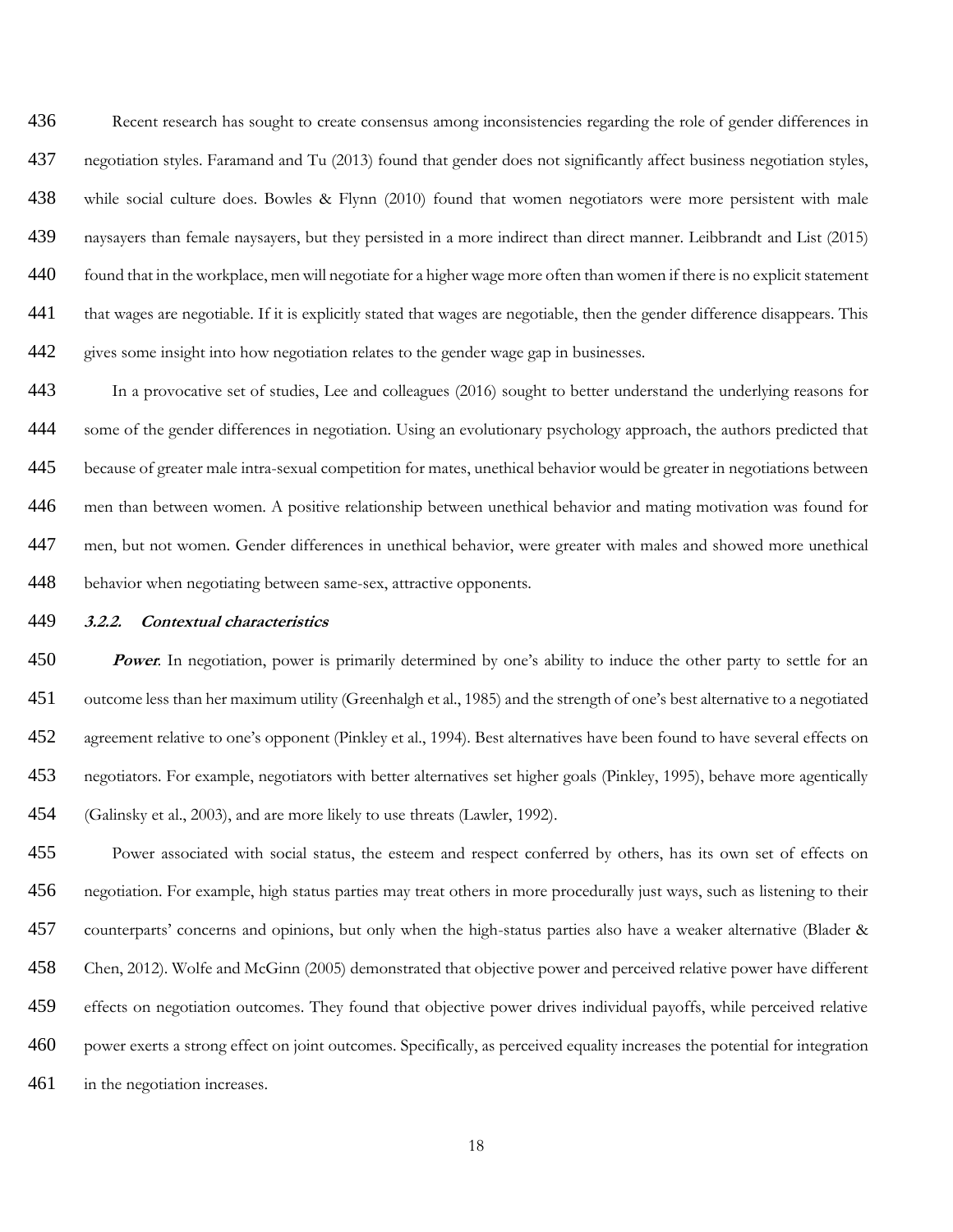Insights into negotiation strategies are offered by Schweinsberg and colleagues (2012). Their research showed that extreme first offers may offend recipients and lead to an impasse but if the impasse is avoided it can bring benefits. Therefore, extreme offers can be risky. Furthermore, it was found that although both low- and high-power negotiators are offended by extreme offers, it is the low power negotiators who walk away.

 **Teams and multi-party negotiations.** Multi-party negotiation is characterized by a higher level of complexity and 467 longer time to settle as compared to dyadic negotiations. Research has found that teams achieved higher outcomes and perceived themselves to be more powerful as compared to individual opponents (Polzer, 1996). Teams exchange more information and generate higher-quality ideas for solutions as compared to individual negotiators. Hinds and Mortensen (2005) examined conflict and its effects on distributed teams to determine how existing models of conflict for co-located 471 teams apply to distributed teams. They found that distributed teams experienced more task conflict and interpersonal conflict than collocated teams. Also, spontaneous communication had a direct effect on mitigating the effect of distribution in conflict. This shows that spontaneous communication is a useful tool in handling conflict for distributed teams. Swaab et al. (2012) proposed that the impact of communication channels depends on whether the communicator is cooperative or not. A meta-analysis supported the validity of this model for understanding the effect of communication channels on negotiation and group decision-making. Communication channels (i.e. visual channels, vocal channels, synchronicity) increased high-quality negotiation only when the communicator orientation was neutral. When cooperation was dominant, communication channels neither hurt nor hindered negotiation quality. When noncooperation was dominant, communication channels hindered outcome quality.

 **Time**. Time plays a role in negotiation processes and outcomes in several ways. First, outcome delays – occurring when parties negotiate about future outcomes – moderate preferences and expectations. Research shows that outcome delays increase the efficiency reaching agreements due to perceptions of less contentious and aggressive opponents (Okhuysen et al., 2003). Time pressures have also been found to affect negotiators' perceptions and abilities to reach efficient outcomes. Agreements tend to favor the negotiator with less time pressure (Moore, 2004a) but informing the other party about a deadline can lead them to make concessions faster (Moore, 2004b). In addition, De Dreu (2003) found that time pressure reduces negotiators' motivation to process information systematically, produces a greater reliance on cognitive heuristics, and leads to less integrative agreements.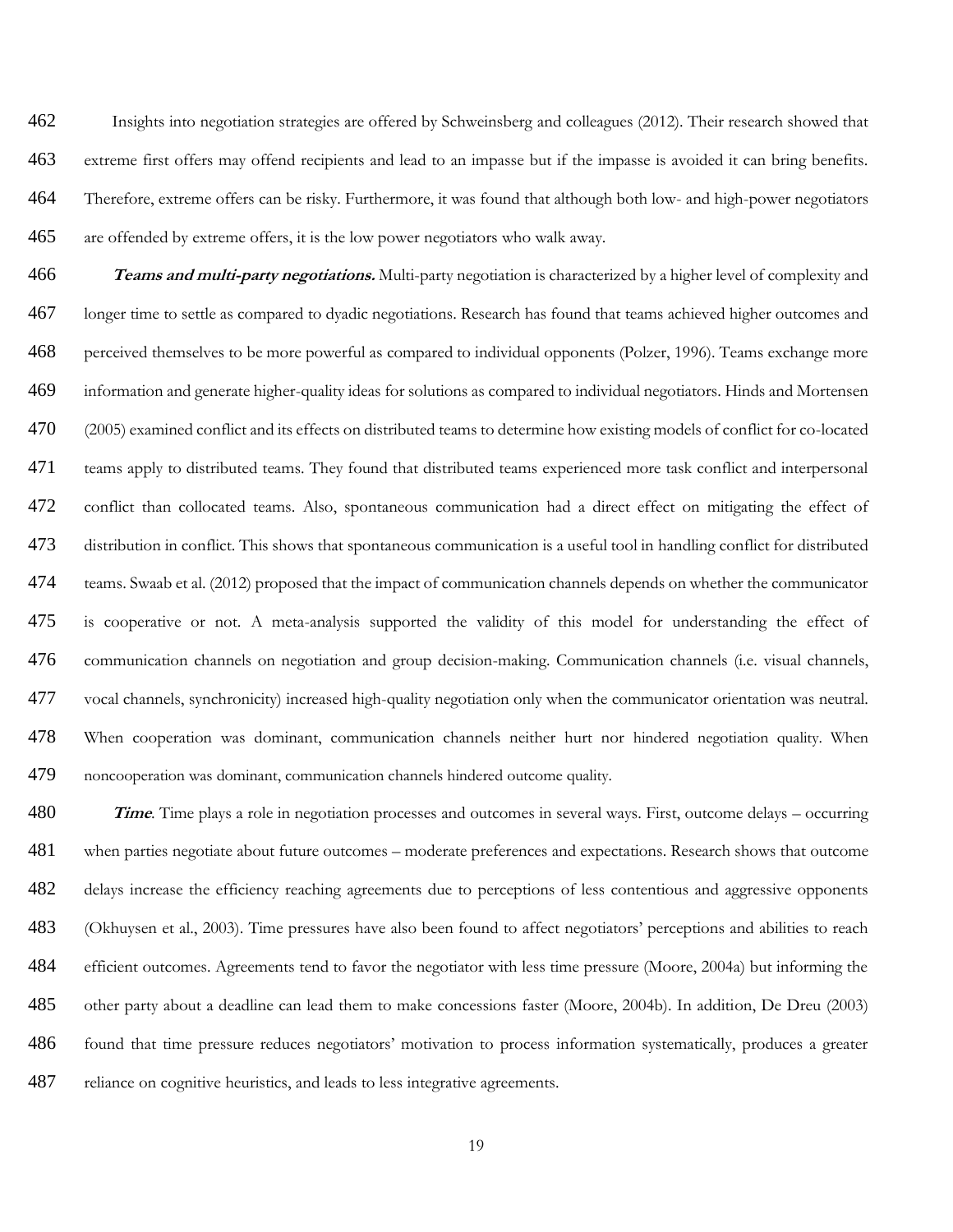#### **3.3. Trends using social dilemma models**

 In the most recent review and analysis of social dilemmas in the organizational literature, Van Lange et al. (2013) conclude that the study of social dilemmas is "alive and kicking." The review looks at different types of social dilemmas, recent developments in the field, and makes suggestions for future studies. Topics include theoretical frameworks (interdependence, appropriateness, evolutionary), developments in structural, psychological and dynamic influences, and prospects for future social dilemmas. They suggest that moving forward scholars could explore further the role of emotions, construal processes, facial information, intergroup issues, reputation, and gossip.

 **Structural influences.** De Cremer et al. (2012) discuss the integration between procedural justice, sanctioning systems, and public good dilemmas. Because there is little or no incentive for voluntary provisions in public goods dilemmas, it is in everyone's benefit to take advantage of them without contributing to their production. They found that the procedural justice of the sanction had greater influence when the group failed early in the game and the group members exhibited high group identification. If the group members did not identify with the group, the procedural justice of the sanction only influenced contributions if the group had succeeded earlier in the game. Therefore, procedural justice matters in the sanctioning system's effectiveness.

 Kugler and Bornstein (2013) investigate the role of conflict structure in social dilemmas. Bilateral conflicts between groups and an individual, such as a confrontation between an employer and group of workers, involve asymmetric and complex interactions. In computer-controlled experiments, individuals and non-cooperative groups interacted in social dilemmas games. This asymmetric competition was compared to symmetric control conditions in which both competitors were either individuals or groups. Results showed that individuals generally did better than non-cooperative groups, regardless of conflict type. In symmetric conditions, individuals showed more cooperation with other individuals as compared to cooperation between groups. In asymmetric conditions, individuals took advantage of the group's difficulties and dominated.

 **Psychological influences.** Balliet and Ferris (2013) conducted research to better understand the relationship between ostracism and prosocial behavior. They hypothesized that whether individuals reduce prosocial behavior following ostracism depends on how they managed the temptation to treat others poorly in the short-term versus the long-term benefits of not treating others poorly. The studies showed that individuals who are less future-oriented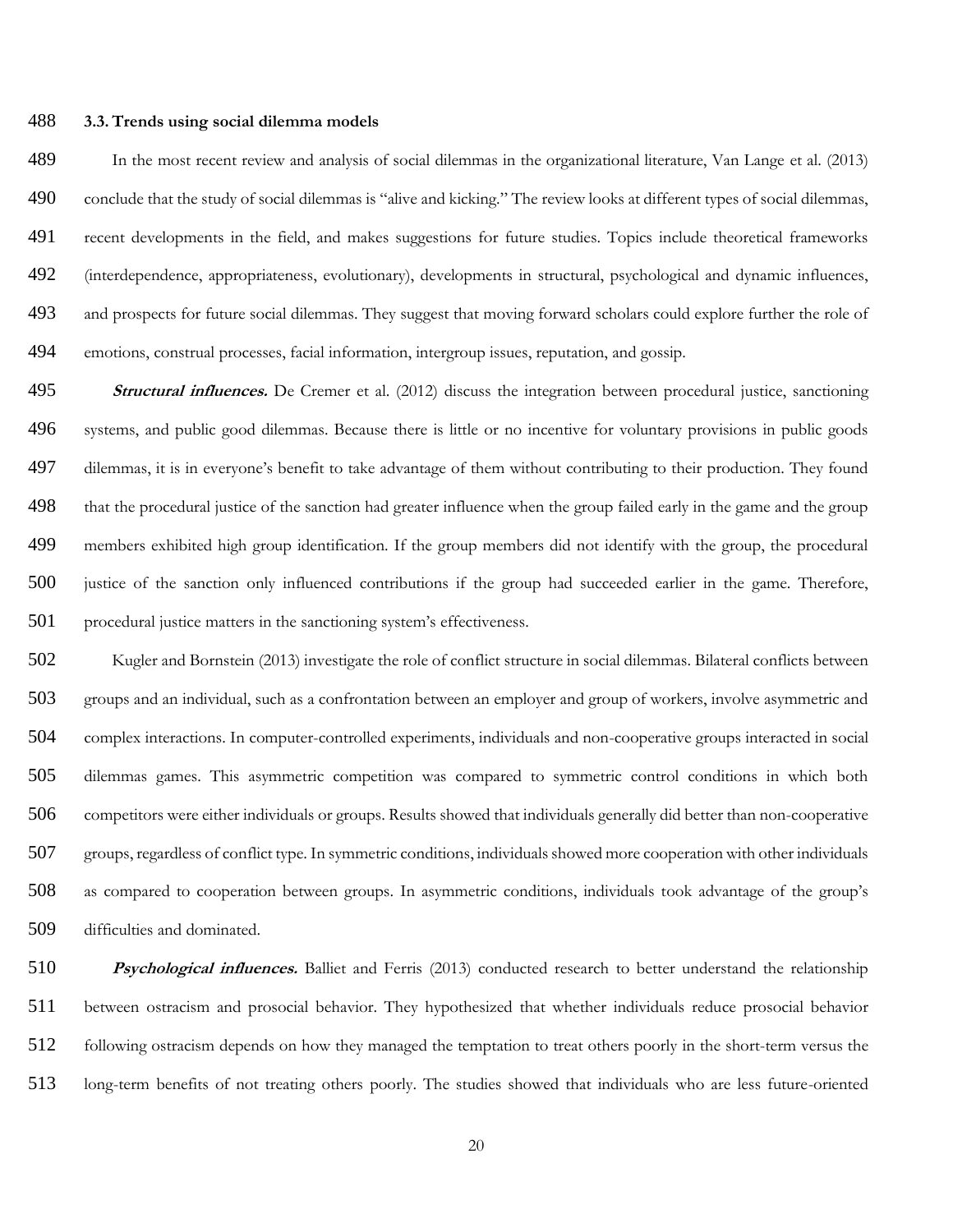engaged in less prosocial behavior with others who have ostracized them than those who are more future-oriented. Yamagishi et al. (2013) also investigated pro-social behavior in a study in which participants completed five games (two prisoner's dilemmas, a trust game, a dictator game, and a faith game) with several month intervals in between games. The first major finding of this study was that participants showed across-game behavioral consistency. There was a strong correlation between the trusting choice in the faith games and acting in a pro-social manner in the other games. It was also found that there were significant cross-game correlations between expectations of the partner's behavior and a player's own behavior. This showed that a player's generalized expectations of human pro-sociality affected their own pro-social behavior.

 Social value orientation has also been found to be related to cooperative behaviors in social dilemmas. Fiedler et al. (2013) considered the underlying processes of this relationship. Decision time, number of fixations, the proportion of inspected information, the degree of attention toward the others' payoffs and the number of transitions from and toward others' payoffs increased with social value orientation deviation from a pure selfish orientation. Information search seems to underlie the relationship between social value orientation and cooperation.

 **Intergenerational dilemmas.** Some of the most important issues in organizations and society today have long time horizons and thus conflict can involve more than one generation of people. Intergenerational decisions regarding the allocation and consumption of resources may create a conflict of interest between the present and future generations as the present generation may be required to forego the consumption of desirable resources to maintain sustainable levels for the future. Economists have examined how to balance the interests of present and future generations such that efficiency is optimized (e.g., Kotlikoff, 1995; Portney & Weyant, 1999). In contrast to this normative approach, a burgeoning body of scholarship in teams of management scholars and social psychologists focus on identifying the psychological factors that affect intergenerational decisions (see Wade-Benzoni & Tost, 2009, for a review). Most of this work centers on "intergenerational dilemmas," defined as decisions in which the interests of present decision makers 536 conflict with the interests of future others.

 An imperative in the study of intergenerational dilemmas has been to identify factors that influence the extent to which members of the present generation (void of economic or material incentive) are willing to sacrifice their own self-interest for the benefit of future others. Central variables that affect decisions about intergenerational conflict include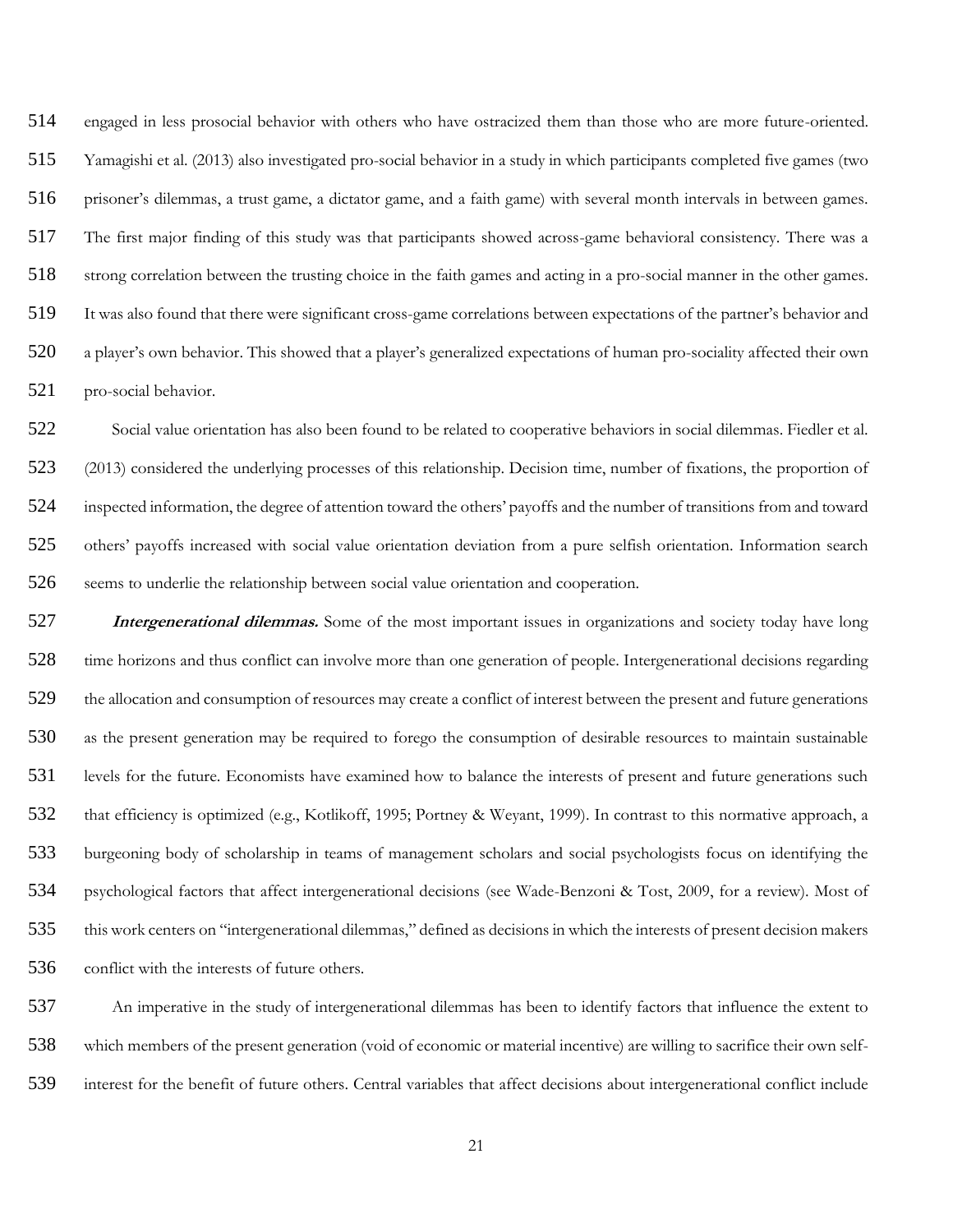temporal and interpersonal distance between decisions and outcomes (Wade-Benzoni, 2003; 2008), uncertainty about the future (Wade-Benzoni et al., 2008; see also McCarter et al., 2010), lack of direct reciprocity between generations (Bang et al., 2017; Wade-Benzoni, 2002), egocentrism (Wade-Benzoni et al., 2008), asymmetric power (Tost et al., 2015), resource valence (Wade-Benzoni et al., 2010), and legacy motivations (Fox et al., 2010; Wade-Benzoni, 2006; Wade-Benzoni et al., 2012).

#### **3.4. Trends using the social exchange model**

 Subsequent empirical work on resource dependence models, building on social exchange theory, sought to understand bridging mechanisms (Thompson, 1967) which allow organizations to manage their constraints with other organizations. Pfeffer and Salancik (1978, p. 114) maintain that organizations use bridging mechanisms to "accomplish a restructuring of the organization's interdependencies, rather than for reasons of profitability or efficiency." The earliest empirical work citing resource dependency identifying bridging mechanisms was carried out by Pfeffer and his colleagues (Pfeffer, 1972a, 1972b, 1973; Pfeffer & Nowak, 1976; Salancik & Pfeffer, 1980).

 Principle interest centered on actions firms take to minimize dependencies which lessen external constraints namely: mergers and acquisitions (Casciaro & Piskorski, 2005), joint venture/alliances (e.g. Mitchell & Singh, 1992), alliance portfolios (Gomes-Casseres, 1994), political action (Mullery et al., 1995), executive succession (Dalton & Kesner, 1983), trade associations (Granovetter, 1994) and boards of directors (Davis & Mizruchi, 1999). Specifically, Scott and Davis (2003) noted that much empirical research surrounding resource dependence theory investigates the relationship between the firm and its board of directors. Firms may appoint board members to help facilitate access to resources (e.g. Davis & Mizruchi, 1999). For example, in countries where nationalization of firms is a risk, many companies tend to seek board representatives from government to increase their likelihood of favorable policies towards the firm (e.g. Liang et al., 2015). Three recent themes we note emerging over the past five years address the relationship between power and dependence, relational outcomes given power imbalances, and learning from terminating bridging mechanisms such as alliances. We review each of these recent themes below.

 **Power versus dependence.** A firm seeking to use size as leverage may wish to pursue mergers and acquisitions to gain power. Empire building, through increased of merger and acquisition activity, may exist because a firm wants to increase its size as leverage over key stakeholders, such as suppliers or politicians (Darnall et al., 2010; Hope & Thomas,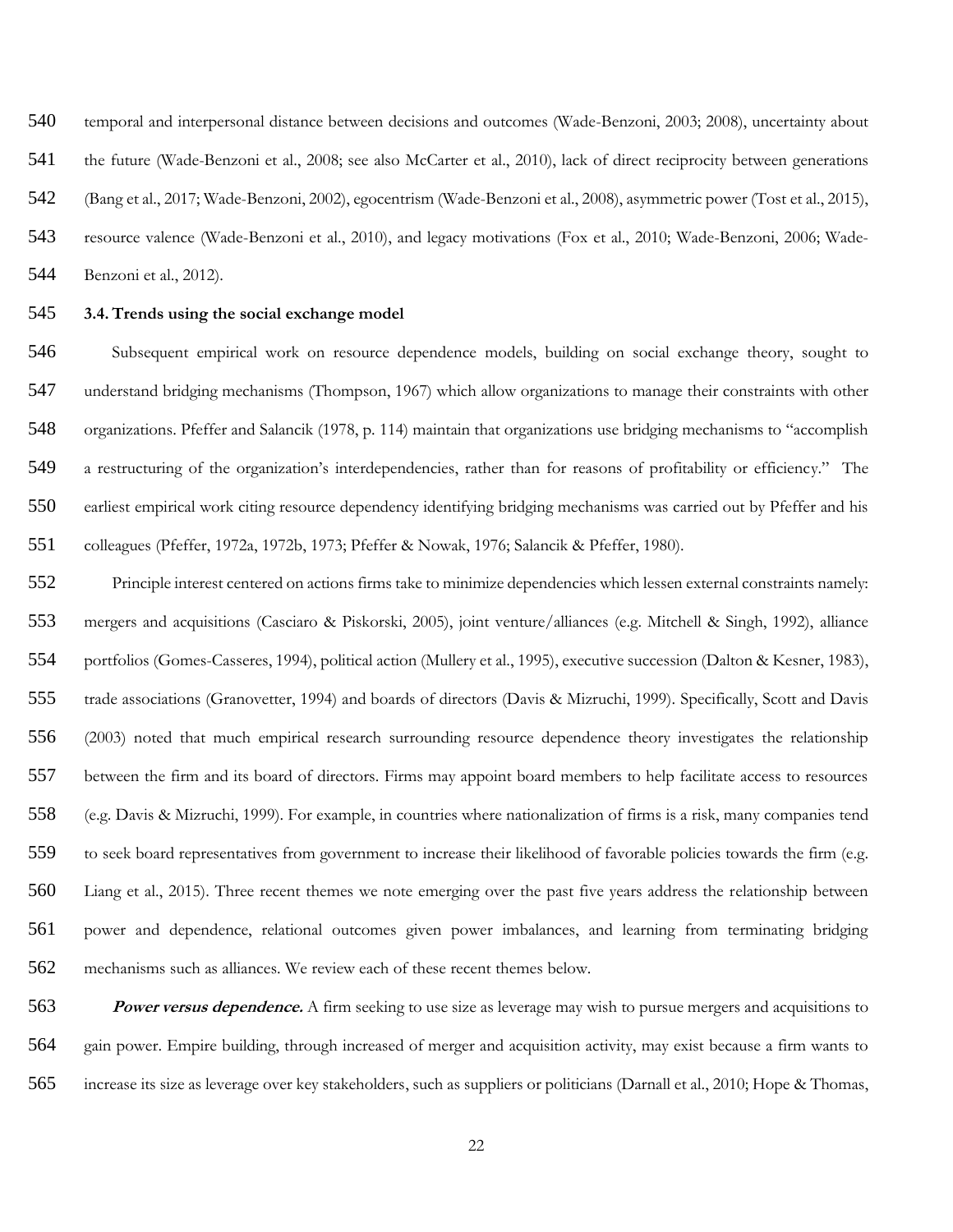2008). Casciaro and Piskorski (2005) found that acquisition activity followed a pattern of power and dependence. Rather than theorizing dependence as solely the inverse of power, Casciaro and Piskorski (2005) posited that industries are both composed of power relations as well as conditions of mutual dependence. Mutual dependence reflects the shared level of constraints between two parties. Their study considered both types of relational constraints finding separate effects of power and mutual dependence in merger and acquisition activity. This conceptualization that power and dependence as distinct constructs led to understanding a variety of organizational outcomes including alliances (Lee et al., 2015) and divestitures (Xia & Li, 2013).

 **Trust development under power asymmetry.** Conflict may exacerbate from failed expectations from previous trust violations (Lumineau et al., 2015). Trust exists between firms as a positive expectation that the counterpart will act in good faith (Rousseau et al., 1998; Zaheer et al., 1998). As firms continue to work through their conflict, they are likely to establish a reputation of trustworthiness within their industry (Park & Ungson, 2001). Consequently, a firm's enhanced reputation may make it easier for the firm to form new alliances. However, trust development and beliefs are not always symmetric across both parties in power imbalanced relationships where firms make asymmetric investments. One partner may believe they are in a trusting relationship while the other may not, particularly in single shot games (e.g. Graebner, 2009). Firms may also compensate for asymmetries between organizational groups by using structural mechanisms such as contracts. Lumineau and Malhotra (2011) found that contracts influence the type of conflict resolution approaches adopted by disputing firms particularly where power is asymmetric. Further, McEvily et al. (2017) found that power imbalances impact the antecedents to trust for each party in different ways, so that less powerful parties would look towards the more powerful party to determine their own perceptions about the more powerful party in relationship, largely ignoring their own circumstance.

 **Alliance termination.** Firms may seek alternate forms of relationships among organizational groups such as strategic alliances that can more fluidly adapt to the external environment than acquisitions. The pattern of failures for acquisitions is well-understood by the market, as purchasing firm's stock prices tend to lower on acquisition announcements (Morck et al., 1990). However, alliance termination rates also remain similarly high at 50-70%, with these estimates potentially under-reporting terminations as firms are not required to disclose non-equity alliance activities. Pfeffer and Nowak (1976) found a relationship between changes in the external environment and alliance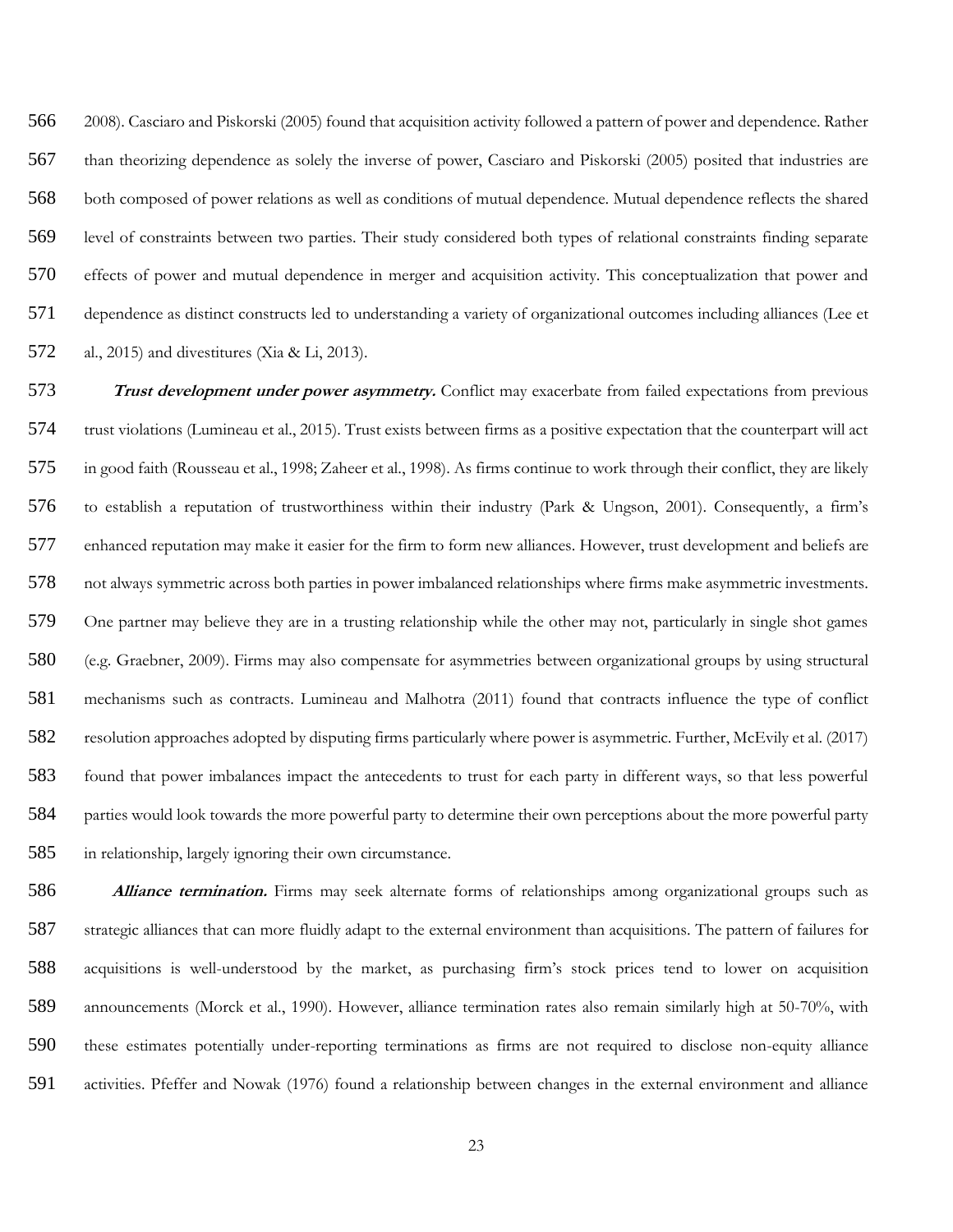termination. Given the preponderance of alliance termination rates, Faems et al. (2008) extended prior work on alliance terminations to consider how alliance partners may use a failing relationship to successfully execute another alliance in tandem. Their case study of subsequent ink-jet printer R&D alliances between the same partners suggests that restructuring a prior alliance may be an alternate recourse for a firms' adjusting to their external environment. Moreover, Mellewigt et al., (2017) reveal that – after an alliance has been terminated – the recurrence of the same partnership as another alliance or acquisition is impacted by the characteristics of the prior alliance. The characteristics which influence the likelihood of a subsequent alliance are partner-specific: trust, routines, and the focal firm's understanding of the target firm's assets. Thus, knowledge gained about a former partner in a prior transaction may be beneficial in subsequent relationships with the same partner.

#### **3.5. Trends using the transaction cost economics model**

 Streams of work in the management literature have largely focused on make-buy decisions, but also the role of hierarchy such as M-form and U-form organizations, employment relationships assessing short-term temporary work versus long-term full-time employment as well as complex contracts where relational and formal contracts play complementary governance support (Scott & Davis, 2003; see Macher & Richman, 2008 for a review of empirical work). Organizational scholars were particularly interested in hybrid forms of governance (Williamson 1983, 1991) such that an entire continuum of governance choices between make versus buy ranging from licensing to equity arrangements such as joint ventures (Oxley, 1999; Park & Russo, 1996) could be approached as outcomes of transaction cost considerations. Within the management literature the empirical work investigating transaction cost economics has mainly focused on comparing and integrating other organizational theories by relaxing initial assumptions and integrating relationship, firm, and transaction level considerations (Hoetker, 2005; Ghosh & John, 1999, 2005; Argyres, 1996). Building on the resource based view of the firm (Wernerfelt, 1984; Barney, 1991), prior work suggests that a firm's distinctive competencies increases the efficiency of the governance choice (Silverman, 1999), thus implying similar transactions for different firms may employ alternate governance structures (Nickerson et al., 2001). More broadly, organizational scholars have also drawn from organizational theories invoking the external environment (Osborn & Baughn, 1990) and institutional theory (Hughes et al., 1997, Brouthers & Brouthers, 2000; Zhao et al., 2004).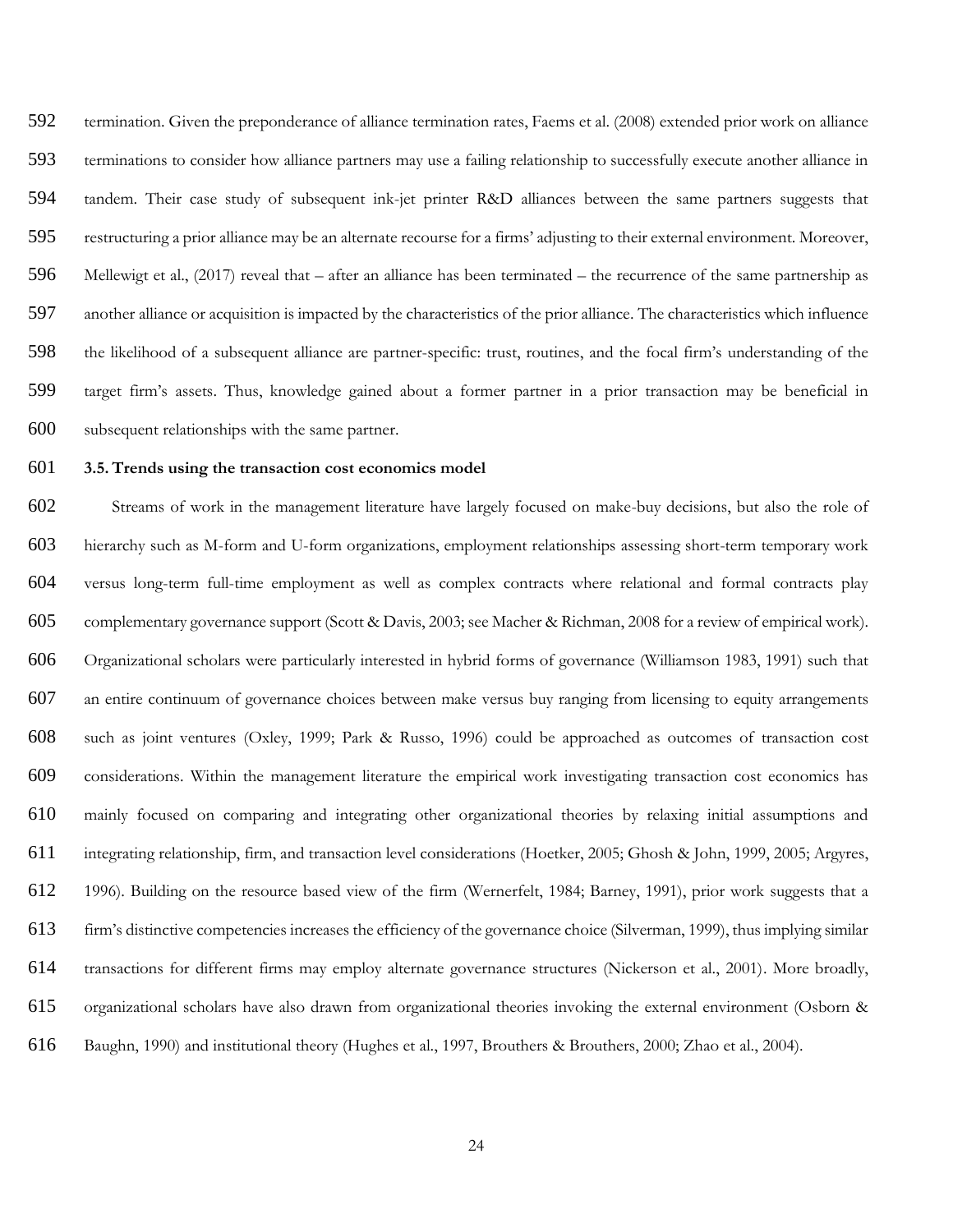**Opportunism and trust.** The role of opportunism played a role in transaction cost economics since its conceptualization. Many transaction hazards are exacerbated by an absence of trust due to the threat of opportunism. Specifically, Williamson (1993) argues in favor of calculative trust where actors are better served by guarding themselves against opportunism. This contrasts with other scholars' view of trust as a willingness to be vulnerable to the other party (Zaheer et al., 1998), by entering an exchange with positive expectations (McCarter & Northcraft, 2007). Contracts moderate the trust-conflict relationship (e.g. Poppo & Zenger, 2002) by clarifying partners' expectations and detail conflict resolution mechanisms. Where trust may be relatively weak initially, contracts may facilitate partners' beliefs about trust in the other by enhancing transparency. Likewise, stronger forms of trust may lessen the need for costlier forms of alliance relationships such as equity based arrangements that create mutual hostages which safeguard against conflict (Gulati & Nickerson, 2008). Recently, Lumineau and colleagues (Guo et al., 2017; Lumineau, 2017) argue that trust and distrust can co-exist simultaneously.

 **Unpacking uncertainty.** The recent work of Weber and her co-authors develop transaction cost theorizing by focusing on the psychological elements of the exchange relationship surrounding uncertainty. Weber and Mayer (2014) introduced cognitive frames by theorizing about conflict due to uncertainty. They define uncertainty as any "unanticipated changes in circumstances surrounding an exchange" (Noordewier et al., 1990, p. 82). Traditionally, scholars have focused on how uncertainty in the external environment increases transaction costs due to opportunism (Williamson, 1975) and information overload (Simon, 1957). Weber and Mayer (2014) expanded the theory that transaction costs and conflict arise from differing interpretations of the environment due to each party's unique cognitive frames. In other words, they posit that if the parties involved have conflicting cognitive frames their interpretation of the unanticipated event will differ leading to divergent opinions of how to respond to the event leading to conflict. Moreover, they argue that efficient governing mechanisms are those that facilitate congruent cognitive frames. Foss and Weber (2016) draw from the bounded rationality literature addressed a common critique of transaction cost economics: it fails to explain when hierarchies collapse or differ in efficiency.

 **Negotiation roles.** The role of each party in a relationship may also influence the bargaining process as well as the design of efficient governance structures. As mentioned above, as firms continue to work with each other their subsequent boundary spanning representatives will establish familiar routines, trust each other and consequently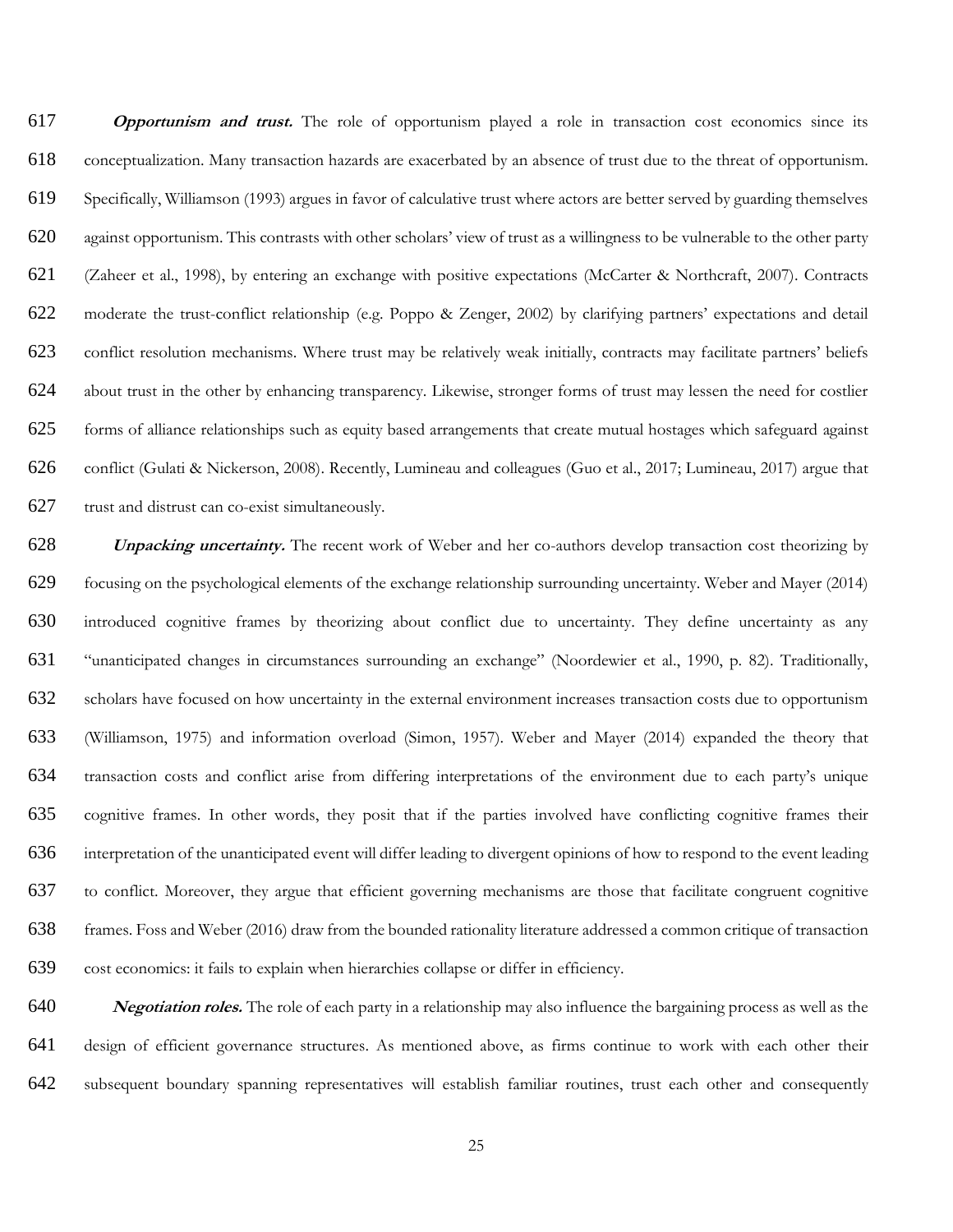decrease transaction costs (e.g. Ring & Van de Ven, 1994). However, recently scholars indicate that the parties involved in the contracting relationship may influence the efficiency of the outcome (e.g. Argyres & Mayer, 2007; Bercovitz & Tyler, 2014). For example, Bercovitz and Tyler (2014) examined the contracting relationship between scientists and for- profit institutions and found that firm representatives were more likely to increase the specificity of the contract over time, whereas the scientists were more likely to decrease it. Others have looked at the influence of power gained by buyer versus supplier firm roles (e.g. McEvily et al., 2017; Nyaga et al., 2013) suggesting there may also be differences in sources of governance derived from the positions the parties occupy across the value chain.

# **4. Future Directions for Conflict Research in Management**

 Harnessing conflict's advantages and navigating its burdens continues to be the focal interest of management scholars. In the current section, we summarize what we believe to be the important future research directions for each area of management research utilizing the six reviewed models of conflict.

# **4.1. The future of diversity-conflict models**

 There is no dearth of research on diversity-conflict models reporting the statistically significance of the relationships among diversity, conflict types, and team performance (see De Dreu & Weingart, 2003, for a meta-analysis). However, one avenue with little traffic is to determine the model's practical significance. Most scholars on the diversity-conflict model ask *Is there an effect between a diversity and team performance as mediated by conflict?* The next question is to ask *How much of an effect is there?* In knowing the size of the science behind the diversity-conflict model will give us the model's "organizational significance" (Shaver, 2008). Surprisingly, our review of the diversity-conflict finds little examination of magnitude - at least when it comes to quantifiable outcomes. The neglect of putting size to the science is a lack of confidence in the model's practical power (McCloskey & Ziliak, 1996). It is one thing for the diversity-conflict theorist to say to an executive "you can capitalize on the differences in teams through behavioral leadership training that reduces team conflict," and it is another more meaningful thing to say, "Typically managers who are trained in how to be consistent in how they respectfully instruct and encourage their teams will see 20% fewer sick days and an 15% increase in sales from employees." While there are multiple ways to assess a theory's practical size, McCloskey and Ziliak's (1996) assessment approach may be a good starting point.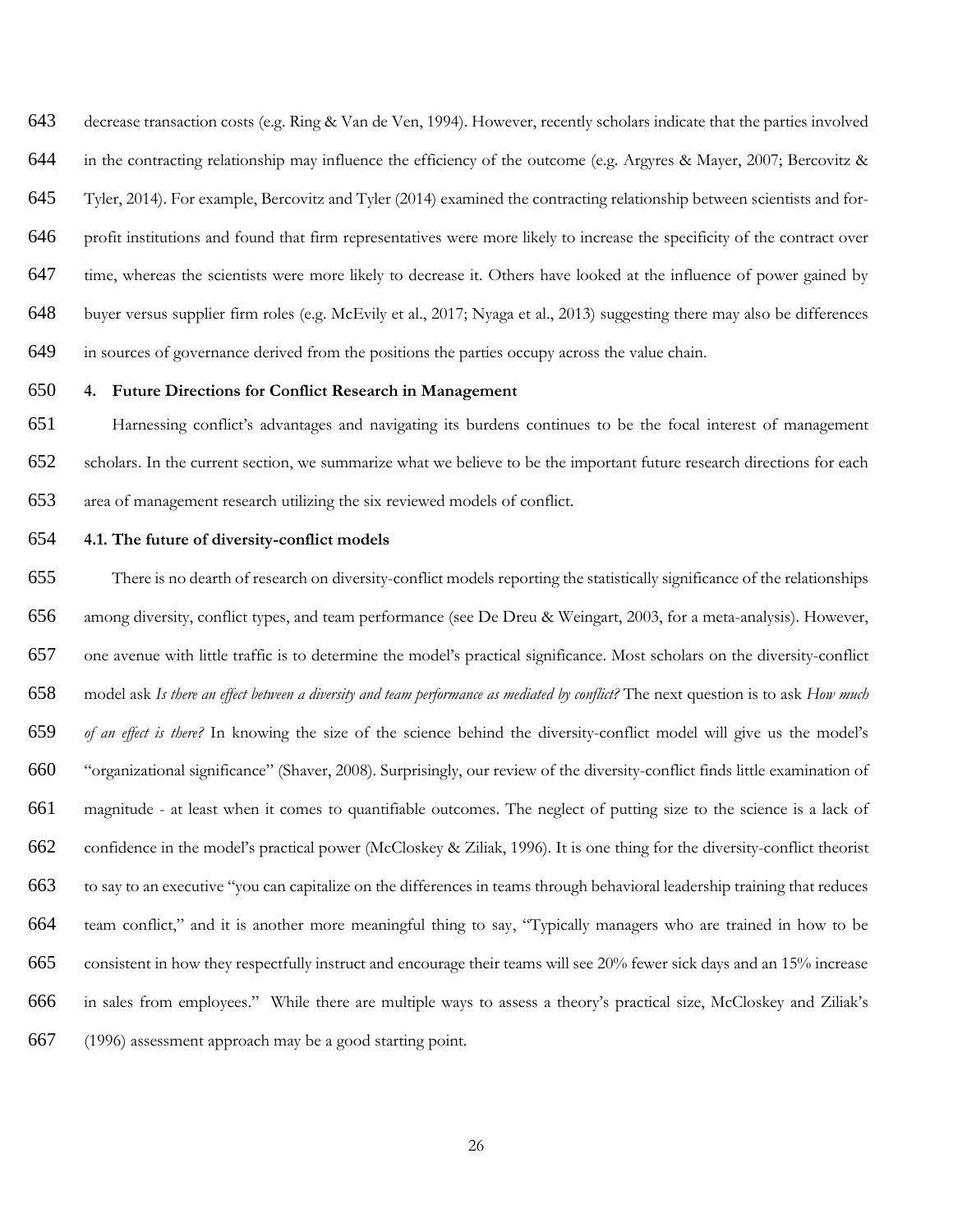Another field ripe for picking involves finding strategies that encourage wanted conflict while not simultaneously encouraging unwanted conflict. For instance, encouraging a devil's advocacy strategy in a team increases task conflict but it can also simultaneously increase relational conflict (Cosier & Rose, 1977). Carton and Tewfik's (2016) recent review of conflict strategies proposes that strategies used in isolation may do more harm than good. Rather, combinations of strategies are submitted by Carton and Tewfik (2016) to be more effective in successfully navigating diversity-stemmed conflict. Future scholarship may produce findings of high theoretical and practical significance by testing the arguments made in the Carton and Tewfink (2016) paper. A second layer of the conflict-strategy puzzle germane to the Carton and Tewfink (2016) taxonomy and theory is knowing *who* is best to implement the solutions. A promising theory to help solve this puzzle is decision process theory. Decision process theory would maintain that who implements a solution is just as important as which solutions are employed (e.g. Vroom & Yetton, 1973). For instance, teams high in status conflict may not react well to a fellow teammate using intervention and prefer an outsider to institute chance solutions.

#### **4.2. The future of behavioral negotiation model**

 Two areas have seen increasing development pertaining to the behavioral negotiation model. The first is sacred issues or ideologically or value-based issues play out differently than negotiations dealing with more traditional material interests (Harinck & De Dreu, 2004; Tenbrunsel et al., 2009; Wade-Benzoni et al., 2002b). When an issue involves a closely held value, people are less likely to be willing to make tradeoffs on that issue in exchange for something else. Naturally, this can interfere with the essential "logrolling" aspect of integrative negotiations. Research has revealed that opposing sides in ideological conflicts tend to exaggerate their opponents' extremism (Keltner & Robinson, 1993; Robinson et al., 1995; Robinson & Kray, 2001). Sacred issues in negotiations tend to increase the likelihood of impasse, reduce the profitability of outcomes, and produce more negative perceptions of opponents - particularly when negotiators have a strong best alternative to a negotiated agreement (Tenbrunsel et al., 2009). More recently, Bendersky (2014) proposed a way to solve ideological conflict: affirming an opponent's status may help reduce defensiveness and resistance to compromising in ideological conflicts. In a study by Tuller et al. (2015), participants were asked to write about a controversial issue from the perspective of a partner with an opposing view. The approach was effective at changing views but only when participants met with the opponent in person and observed the perspective-taking effort.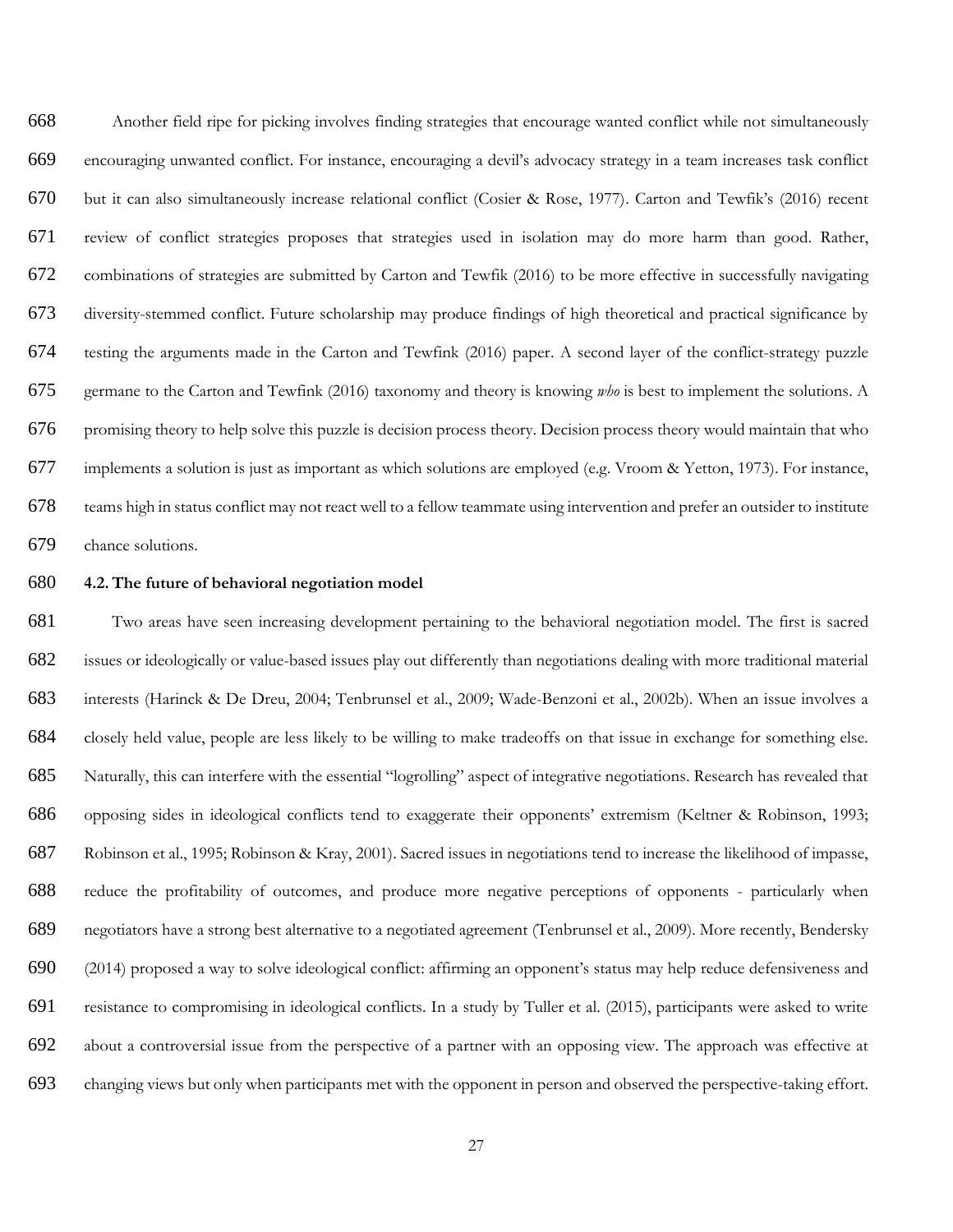The study of individual differences and personality initially fell out of favor among negotiation scholars due to early research by Rubin and Brown (1975) concluding that it had little impact on negotiation behavior and outcomes. For many years, negotiation scholars have been enamored with studying the power of the situation to influence negotiations (Brett & Thompson, 2016). However, a relatively recent meta-analysis concluded that a variety of individual differences affect the strategies negotiators use, individual and joint gains, and psychological outcomes (Sharma et al., 2013). The effect of personality was further investigated by Dimotakis et al. (2012) who found that negotiators high in agreeableness were best suited for integrative negotiations while negotiators low in agreeableness were best suited for distributive negotiations. Negotiators whose dispositions were a good fit for their context had higher levels of cardiac arousal than those who were not a good fit, which related to positive affect, persistence, and increased economic outcomes.

# **4.3. The future of social dilemma models**

 A significant body of research on cooperation has opened questions of how such knowledge can be applied to social dilemmas in real-world conflicts. An important challenge regarding practical implications is that much of the current debate on the problem of cooperation in social dilemmas assumes a static, one-time relationship. Unlike experimental settings, social interactions in real life involve repeated interactions in which decision makers actively respond to changes in its dynamic and adopt different strategies (Van Lange et al., 2013). For example, business ventures often involve repeated partnership and dealings. Sometimes the end of the business relationship is expected, such as when contract duration is specified, but can be ambiguous in other relationships. An awareness of possible future encounters and long-term relationships can have significant impact on individual choices in social dilemmas. If repeated encounters are expected, acting selfishly and pushing the other too hard can invite retaliation in the future (Axelrod, 1984). Conversely, if the interaction is likely to end soon, individuals may discount the future payoffs and the interest of others and decide not to cooperate in the present.

 The prospective of future interactions also involves possible encounters with others in the same network. Reputation matters in the interconnected society and discourages individuals from engaging in socially undesirable behavior. Knowing that today's selfish or cooperative action may trigger a negative or positive feedback loop in future conflicts can encourage individuals to contemplate their long-term reputations (McCarter et al., 2011b). A non-cooperative reputation can eventually lead to ostracism (Kerr et al., 2009). On a more psychological level, people are in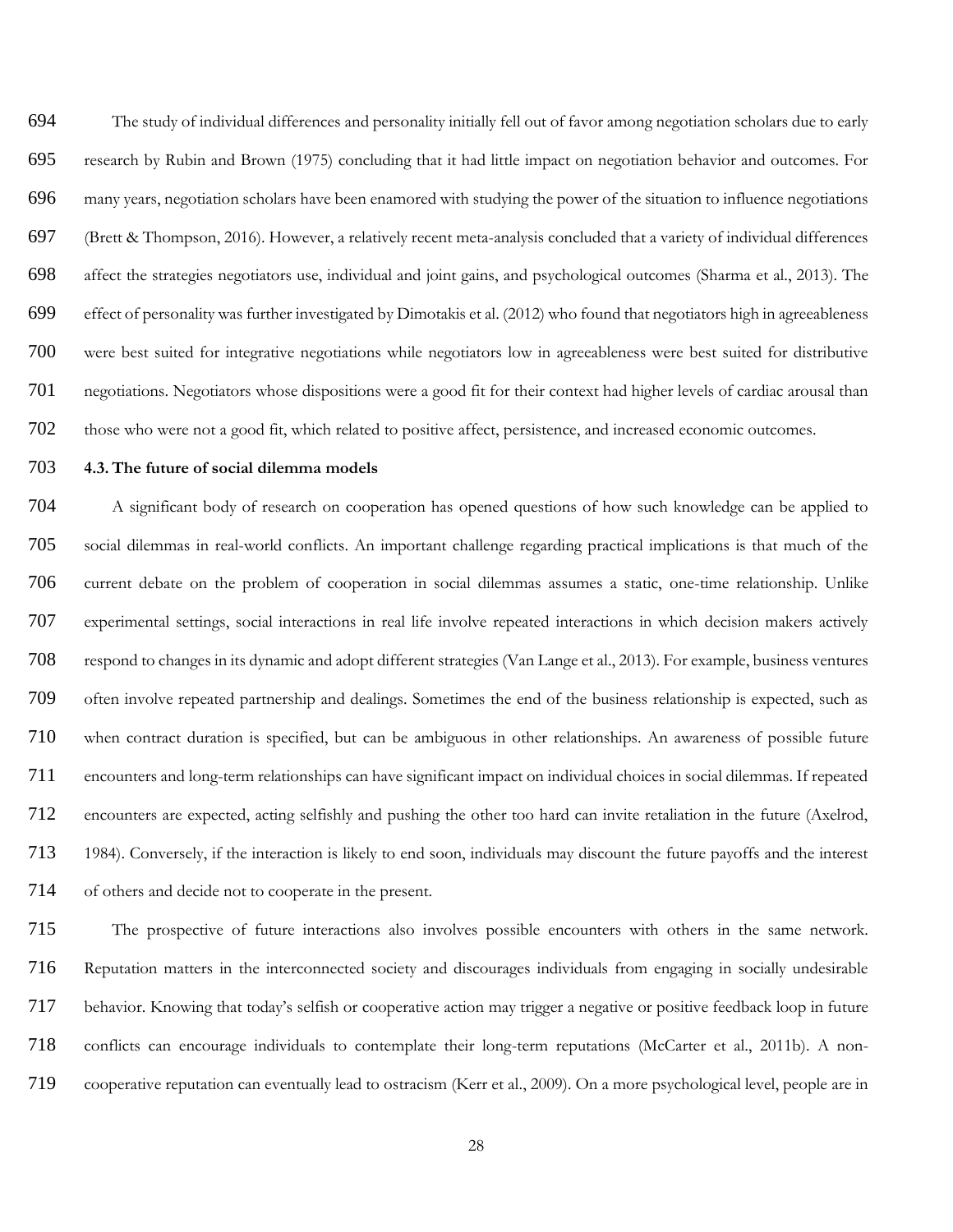fact aware of this effect of transparency and more likely to cooperate with subtle signals of being watched by others (Bateson et al., 2006). Understanding such a reputational mechanism will also be informative in social dilemmas in larger settings, in which uncertainty and anonymity are the major obstacles to cooperation. For example, Weber and Murnighan (2008) find that a consistent contributor in social dilemmas creates cooperative perceptions of social norms, which facilitates fellow members' cooperation. In this case, while the emergence of contributors may underlie the role of individual difference factors, efforts to increase structural transparency and reputational effects are crucial to support and facilitate their positive influences on other members. Therefore, the lessons derived from understanding one's perspective on relationships through time or across partners will be worthy of future investigation, providing prescriptive advice regarding paths to cooperation.

# **4.4. The future of social exchange models**

 Scholars may focus on how the consequences of conflict may be impacted by power asymmetry. Conflict itself is not necessarily positive or negative for any organizational relationship, despite its pervasiveness. Prior emphasis on symmetry in mutual understanding across partners (e.g. Lewis & Wiegert, 1985) for mitigating conflict may not account for the diverse perceptions each party brings to their relationship (e.g. Ebenbach & Keltner, 1998). As Pondy (1967) explained, that the function of conflict can be either beneficial or detrimental for the relationship and parties involved. We note that the firm level potential benefits gained through conflict are likely similar in imbalanced and balanced power relationships (Magee & Galinsky, 2008; Park & Ungson, 2001). The difference lies in the likelihood for resolution between the two parties, affecting outcomes at the level of the dyad. Power advantaged firms might be privileged in guiding conflict resolution and, propose for future research, that firms in asymmetric relationships may be more likely to find a resolution than those in symmetric power relationships. Power asymmetry may play more of a positive role in mitigating conflict than prior work has assumed.

#### **4.5. The future of transaction cost economics models**

 As management scholars look to the future there is a trend towards taking a micro-foundational approach to the transaction cost literature. Such recent theorizing may lend well to empirical testing in laboratory environments. Future conflict researchers might heed Lumineau et al.'s (2015) recommendation that transaction cost perspectives can explore different types of conflict among organizational groups, such as integrity-based and competence-based failures.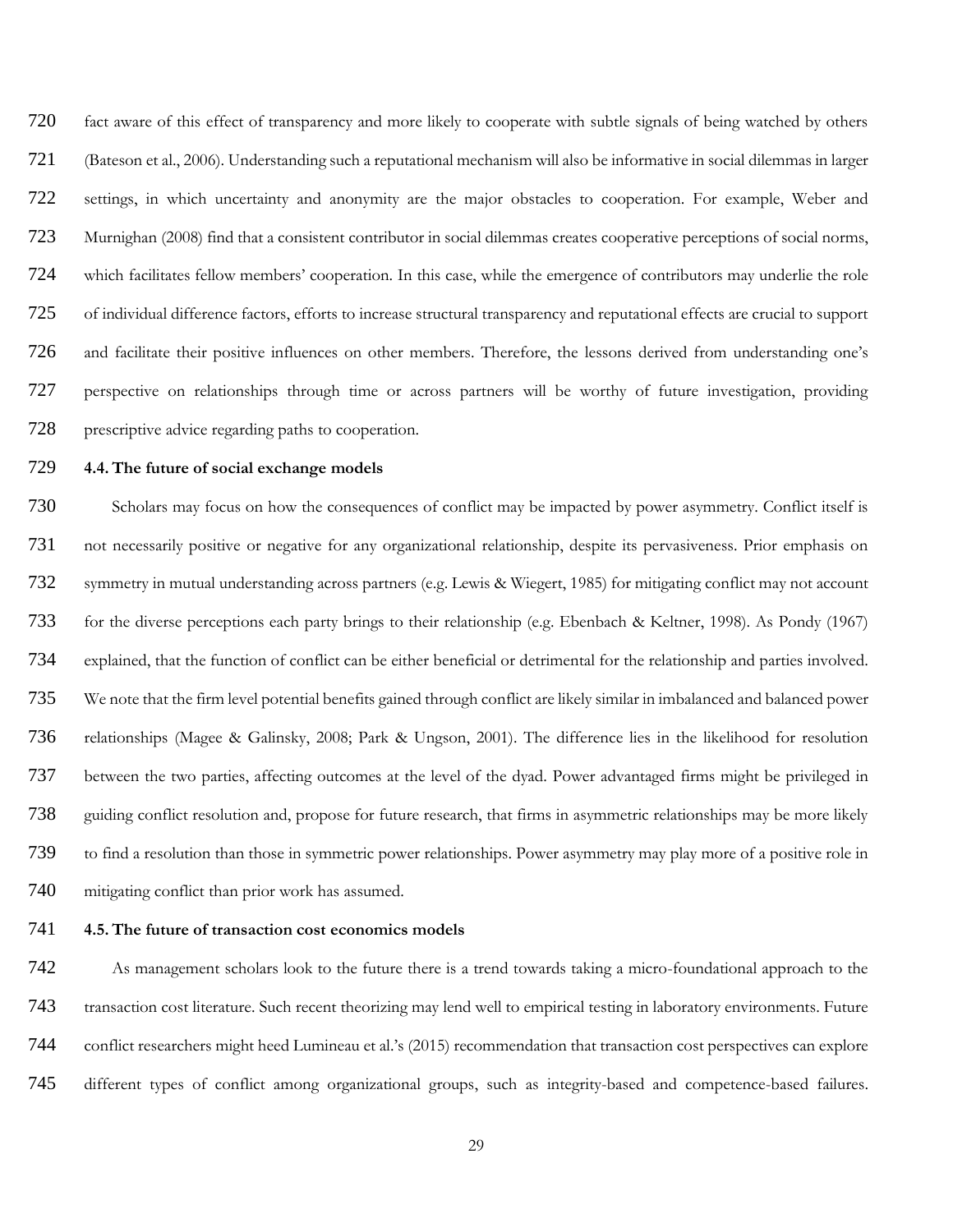However, with many of these conflict types, the offending firm may have a divergent perception of what validates their past behavior, misinterpreting the potential of an integrity-violation as an act of strategic necessity (e.g. Sutcliffe & Zaheer, 1998). For example, in pursuit of greater efficiency, the offending firm may utilize more resources than the other party perceives as appropriate and unintentionally cause conflict within the relationship. To that end, we add that the long-term impact on value creation versus the share of value captured by the partners (e.g. Elfenbein & Zenger, 2017), may be a promising avenue to pursue to understand each party's costs and motivations in maintaining governance structures despite the presence of conflict.

# **5. An Integration of Intragroup Conflict Models**

 There are patterns and differences across the five models reviewed. Indeed, each model complements the others in a host of ways, and this complementarity is summarized in Table 2.

#### **5.1. Insights about intragroup conflict**

 A common thread across the five models is that conflict within a group can create considerable barriers to organizational effectiveness. Diversity-conflict models predict that teams with high relational, process, and status conflict will not perform well. Social dilemma models predict that – without restructuring the payoffs, instigating cooperative contextual cues, and removing competitive individuals – costly conflict will increase. Behavioral negotiation models maintain that when negotiators take primarily a distributive approach to dividing resources that conflict will be high and the likelihood of achieving an agreement is low. When it comes to conflict among alliances networks (Gomes- Casseres, 1994), social exchange models suggest that control over resources motivates organizations to reduce dependence on each other. Intragroup conflict might arise out of this struggle for control. The transaction cost economics model proposes that conflict will increase the use of safeguards, thereby increasing use of costlier forms of organizing in alliance relations.

 A key difference rests in what these models say about positive outcomes from conflict. Diversity-conflict and behavioral negotiation models both predict that the work team or negotiating parties will be better off when conflict exists under certain conditions; e.g. moderate levels of task conflict and competing preferences where there are different values. Social dilemma and transaction cost models see intragroup conflict as primarily a negative event that can only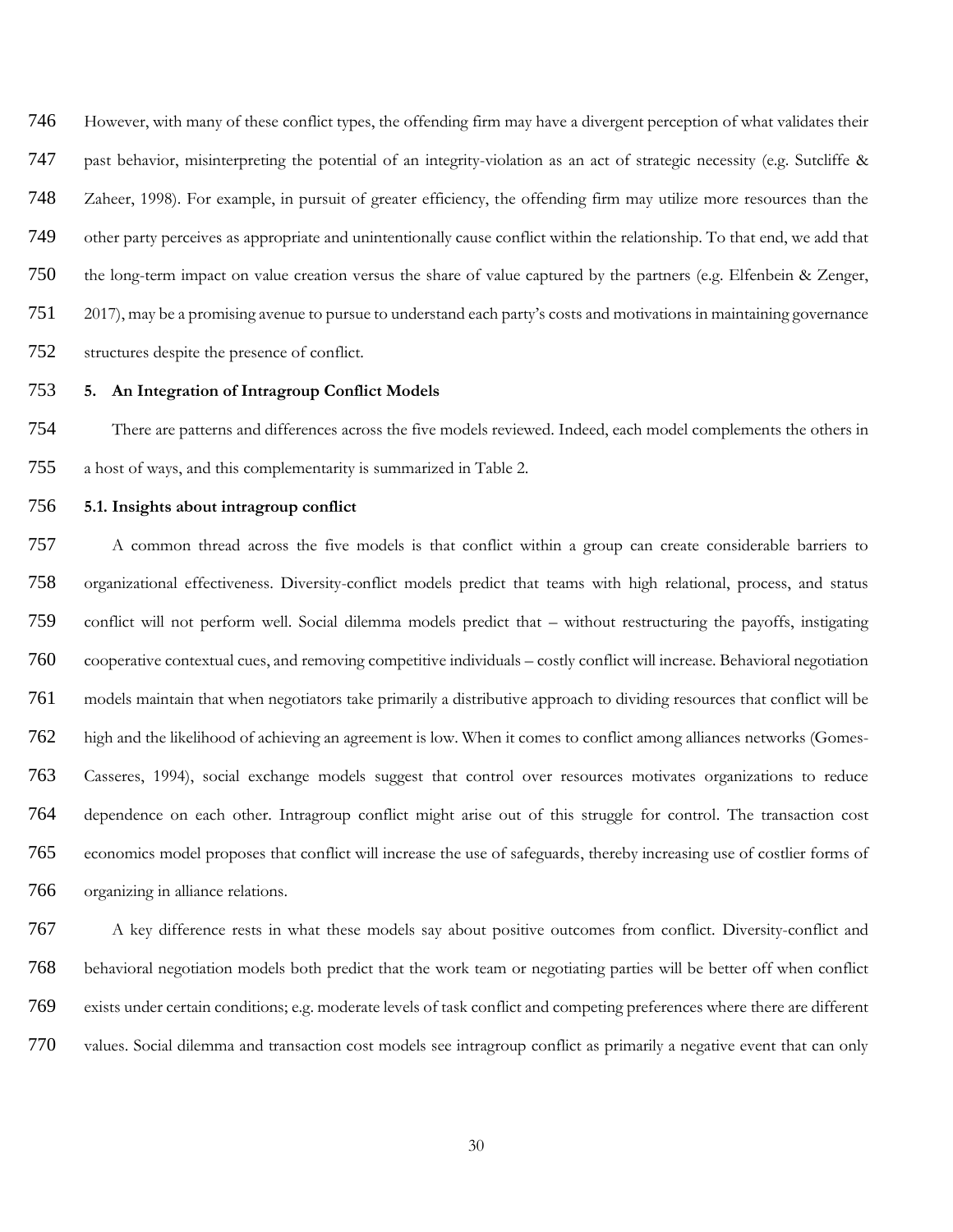771 be mitigated through structural or motivation solutions.<sup>7</sup> Social exchange models suggest that firms can establish more independence by using conflict to lessen their dependence on resources from other firms.

 Overall, three models (i.e. diversity-conflict, behavioral negotiation, and social exchange models) view intragroup conflict as a contingency process where two of the models (i.e. social dilemma and transaction cost models) view intragroup conflict as resulting in a negative outcome. Of the five models, only the diversity-conflict model parses conflict into a multidimensional construct (i.e. task conflict, relational conflict, process conflict, and status conflict) 777 where the remaining models see conflict as one-dimensional – leading to either a positive or negative outcome.<sup>8</sup>

#### **5.2. How conflict is conceptualized**

 The volume of conflict research in management studies brings with it different views about intragroup conflict. Consequently, the models reviewed here define intragroup conflict differently. Transaction cost economics define intragroup conflict as "a destructive process, creating negative reactions" (White et al., 2007). Social dilemma models view conflict as a tension between individual and group interests, where an individual cannot do something to benefit themselves without harming the group (Kollock, 1998). Taken together, transaction cost economics and social dilemma models view intragroup conflict as always resulting in a negative outcome that should be either navigated or discouraged. On the other hand, diversity-conflict, behavioral negotiation, and social exchange models view intragroup conflict as something that can be leveraged. The diversity-conflict model sees conflict as a multi-dimensional construct, with such dimensions as task conflict being something to encourage and relational conflict being something to avoid (Jehn et al., 1999). Behavioral negotiation models also view conflict as being a good thing or a bad thing depending on what issues the negotiators value, how much those issues are valued, and what information is shared among negotiating parties. The information exchange process helps both sides better understand each other's interests and thus make possible tradeoffs among integrative issues, thereby meeting all parties' interests (Lewicki, Barry, & Saunders, 2010). Social exchange models suggest that, as firms continue to work together and resolve conflicts, they will begin to establish strong relational norms, trust, and commitment (Lumineau et al., 2015; Malhotra & Lumineau, 2011). Consequently, they will rely less on formal and costly governance mechanisms (e.g. contracts) to settle conflict as time passes (Gulati & Nickerson, 2008). The differences in the models' definitions of conflict leave us with our broad definition of intragroup conflict that we began with in the current review.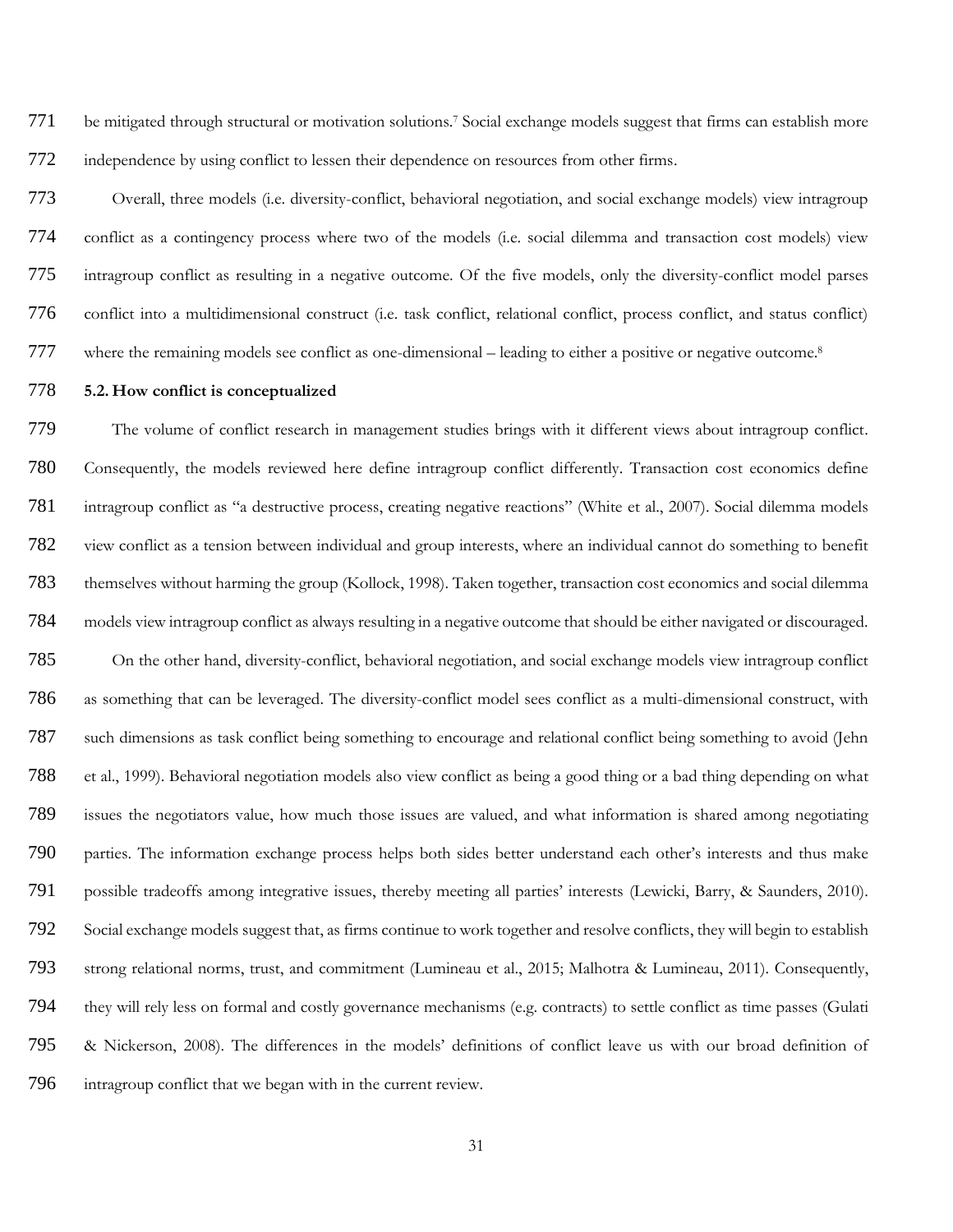# **5.3. Analytical unit of analysis and methodology**

 There are differences among the five models when it comes to the unit of analysis and methodology. Diversity- conflict and behavioral negotiation models are studied primarily at the individual, human subject level as part of a work 800 team or community. Transaction cost economics and social exchange models examine intragroup conflict primarily at the interorganizational level as part of an alliance venture (portfolio, consortia, or network or partners) with the caveat that transaction cost examines transactions and firms may be involved in multiple transactions simultaneously. Social dilemma models – while originally used at the individual human-subject level – are now regularly used to understand intragroup conflict among organizations.

 Behavioral negotiation and social dilemma models are almost exclusively studied in the behavioral laboratory, where 806 there is tight control over testing the model relationships. It is only recently that management scholars have used field studies (i.e. natural experiments) to examine the general application of social dilemma models (e.g. Van den Assem et al., 2012). Diversity-conflict models have been tested in the behavioral laboratory as well, but have also examined the direct application of the models through longitudinal field studies where team structure, conflict types, and performance are measured at different points in time (e.g. Jehn & Mannix, 2001; Jehn et al., 1997; Jehn et al., 1999).

811 Social exchange and transaction cost models both have been approached using mixed-methods. More recently 812 scholars have turned their attention towards testing social exchange theory in the behavioral laboratory (e.g. Galinsky, Rucker & Magee, 2015) but less so at an interorganizational level as much interorganizational research has been tested 814 through survey and archival data. Thus, scholars have examined the direct application of social exchange models while also recently wanting higher control when testing the models' relationships. In contrast, more recent laboratory-based studies of transaction cost economics complement years of field studies that examine the applicability of the models (e.g. Harmon, Kim & Mayer, 2015; for reviews see McDowell & Voelker, 2008; Macher & Richmann, 2008).

#### **6. Concluding Remark**

 The study of intragroup conflict in management is old, at least old in relation to the tenure of the management field. The fact that management lies at the confluence of multiple fields in the social sciences, has resulted in a voluminous 821 body of conflict research, making it difficult for a single article to present the curious student a comprehensive review. 822 The current research summarizes five models used to study intragroup conflict in management. Each model has been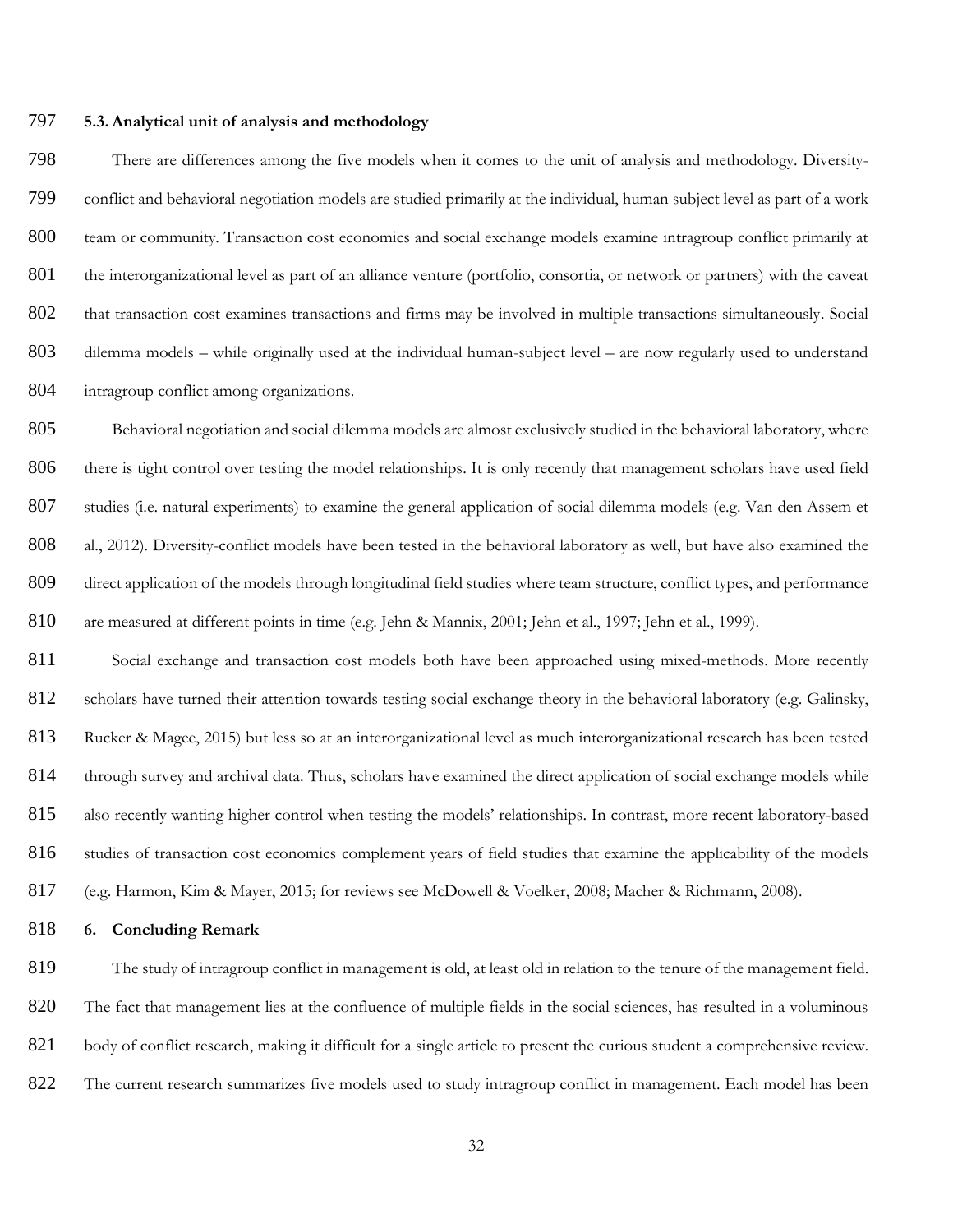823 the muse for scholars to understand how existing conflict can be leveraged (even increased) to an individual's advantage; how conflict can be reduced to an individual's advantage; and the contingencies of when conflict is a blessing and a curse for a person or organization. Figure 2 is a Venn diagram conceptualizing the conflict research domain in management and provides a sample of empirical and theory papers across the five models.

 While each model has been well-used and improved upon, many unanswered, important questions about conflict 828 in and among organizations remains. Management scholars who want to make a significant impact in the study of conflict may consider problematizing the models or challenging core assumptions of a model while bringing alternative logics and models from the literature's periphery into consideration (Alvesson & Sandberg, 2011). In doing so, 831 management will increase its collective wisdom about conflict. In other words, in knowing what it does not know or 832 what it assumes it knows about conflict, management scholars will be better equipped to make order out of the chaos of conflict.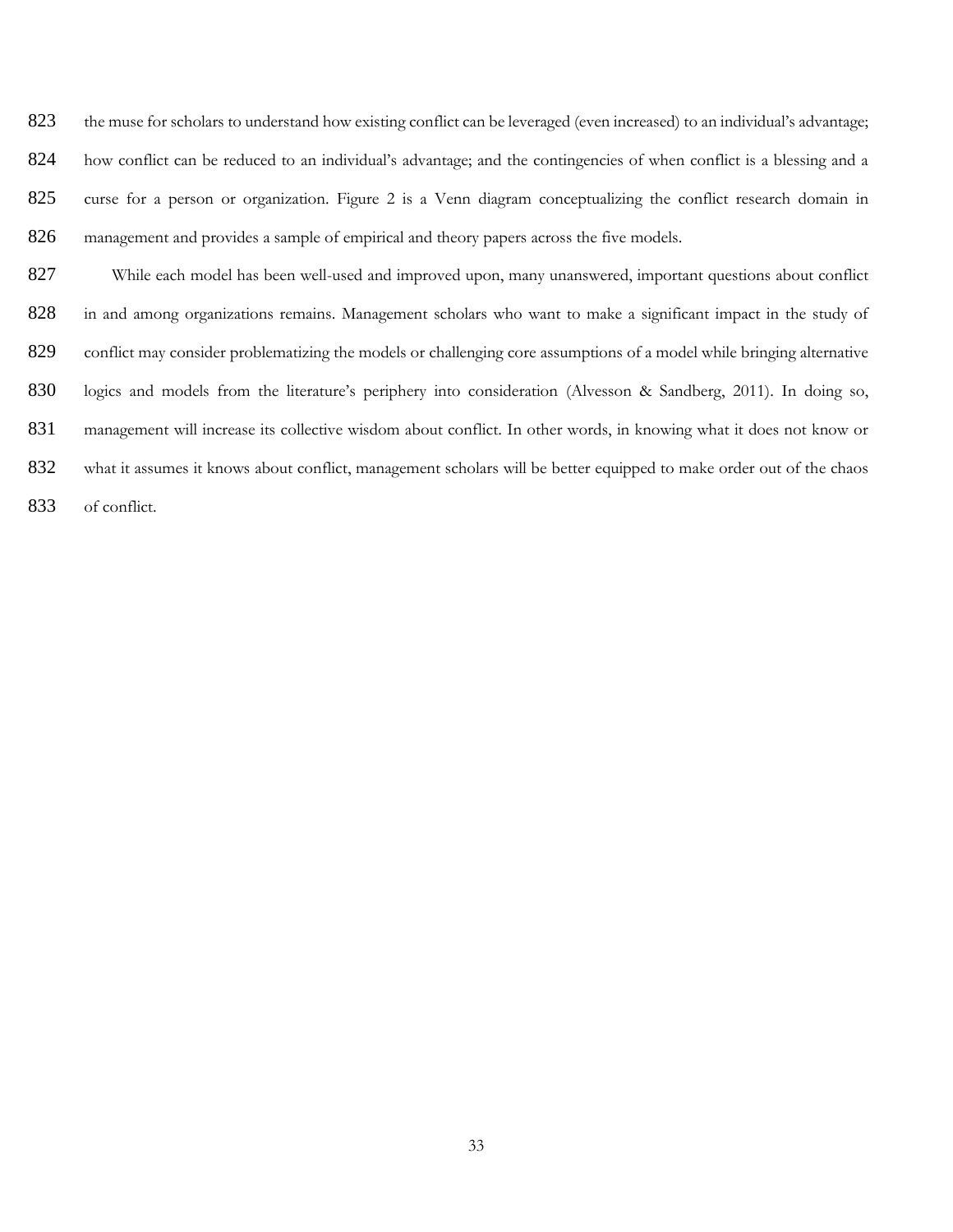# **References**

- 836 Adam, H., & Brett, J. M. (2015). Context matters: The social effects of anger in cooperative, balanced, and competitive 837 negotiation situations. Journal of Experimental Social Psychology, 61, 44-58.<br>838 Adam. H., & Shirako, A. (2013). Not all anger is created equal: The impact of the e
- Adam, H., & Shirako, A. (2013). Not all anger is created equal: The impact of the expresser's culture on the social effects of anger in negotiations. Journal of Applied Psychology, 98, 785-798.
- 840 Adam, H., Shirako, A., & Maddux, W. W. (2010). Cultural variance in the interpersonal effects of anger in negotiations. 841 Psychological Science, 21, 882-889.<br>842 Alvesson, M., & Sandberg, J. (2011). Ger
- Alvesson, M., & Sandberg, J. (2011). Generating research questions through problematization. Academy of Management Review, 36, 247-271.
- 844 Amanatullah, E. T., & Tinsley, C. H. (2013). Punishing female negotiators for asserting too much or not enough: Exploring why advocacy moderates backlash against assertive female negotiators. Organizational Behavior & Human Decision Processes, 120, 110-122.
- 847 Anicich, E., Fast, N., Halevy, N., & Galinsky, A. (2015). When the bases of social hierarchy collide: Power without 848 status drives interpersonal conflict. Organization Science, 27, 123-140.
- 849 Antos, D., De Melo, C., Gratch, J., & Grosz, B. (2011). The influence of emotion expression on perceptions of trustworthiness in negotiation. In Proceedings of the Twenty-fifth Conference on Artificial Intelligence (pp. 772- 778).
- Argyres, N. (1996). Evidence on the role of firm capabilities in vertical integration decisions. Strategic Management 853 Journal, 17, 129-150.<br>854 Argyres, N., & Mayer, K.
- Argyres, N., & Mayer, K. (2007). Contract design as a firm capability. Academy of Management Review, 32, 1060-1077.
- Axelrod, R. M. (1984). The evolution of cooperation. New York, NY: Basic Books.
- Babcock, L., Gelfand, M., Small, D., & Stayhn, H. (2006). Gender differences in the propensity to initiate negotiations. In Social psychology and economics, (Ed.) De Cremer, D., Zeelenberg, M., & Murnighan, J. (pp. 239-262). Mahwah, NJ: Erlbaum.
- Balliet, D., & Ferris, D. L. (2013). Ostracism and prosocial behavior: A social dilemma perspective. Organizational 860 Behavior & Human Decision Processes, 120, 298-308.
- Bang, H. M., Zhou-Koval, C., & Wade-Benzoni, K. A. (2017). It's the thought that counts over time: The interplay of intent, outcome, stewardship, and legacy motivations in intergenerational reciprocity. Working paper. Duke University.
- Barney, J. (1991). Firm resources and sustained competitive advantage. Journal of Management, 17, 99-120.
- Bateson, M., Nettle, D., & Roberts, G. (2006). Cues of being watched enhance cooperation in a real-world setting. Biology Letters, 2, 412-414.
- Bazerman, M. H., & Neale, M. A. (1992). Negotiating rationally. New York, NY: Free Press.
- Bendersky, C. (2014). Resolving ideological conflicts by affirming opponents' status: The Tea Party, Obamacare and the 2013 government shutdown. Journal of Experimental Social Psychology, 53, 163-168.
- 870 Bendersky, C., & Hays, N. A. (2012). Status conflict in groups. Organization Science, 23, 323-340.
- 871 Bercovitz, J.E., Tyler, B.B., 2014. Who I am and how I contract: The effect of contractors' roles on the evolution of contract structure in university-industry research agreements. Organization Science, 25, 1840-1859
- Bowles, H. R., & Flynn, F. (2010). Gender and persistence in negotiation: A dyadic perspective. Academy of Management Journal, 53, 769-787.
- Blader, S., & Chen, Y. (2012). Differentiating the effects of status and power: A justice perspective. Journal of Personality & Social Psychology, 102, 994-1014.
- Blau, P., (1964). Exchange and power in social life. London, UK: Transaction Publishers.
- 878 Blau, P., & Scott, W. (1962). Formal organizations: A comparative approach. Stanford, CA: Stanford University Press.
- Bornstein, G., & Ben-Yossef, M. (1994). Cooperation in intergroup and single-group social dilemmas. Journal of 880 Experimental Social Psychology, 30, 52-67.
- 881 Bornstein, G., Erev, I., & Rosen, O. (1990). Intergroup competition as a structural solution for social dilemmas. Social Behavior, 5, 247-260.
- Brett, J., & Thompson, L. (2016). Negotiation. Organizational Behavior & Human Decision Processes, 136, 68-79.
- Brouthers, K. D., & Brouthers, L. E. (2000). Acquisition or greenfield start-up? Institutional, cultural and transaction
- cost influences. Strategic Management Journal, 21, 89-97.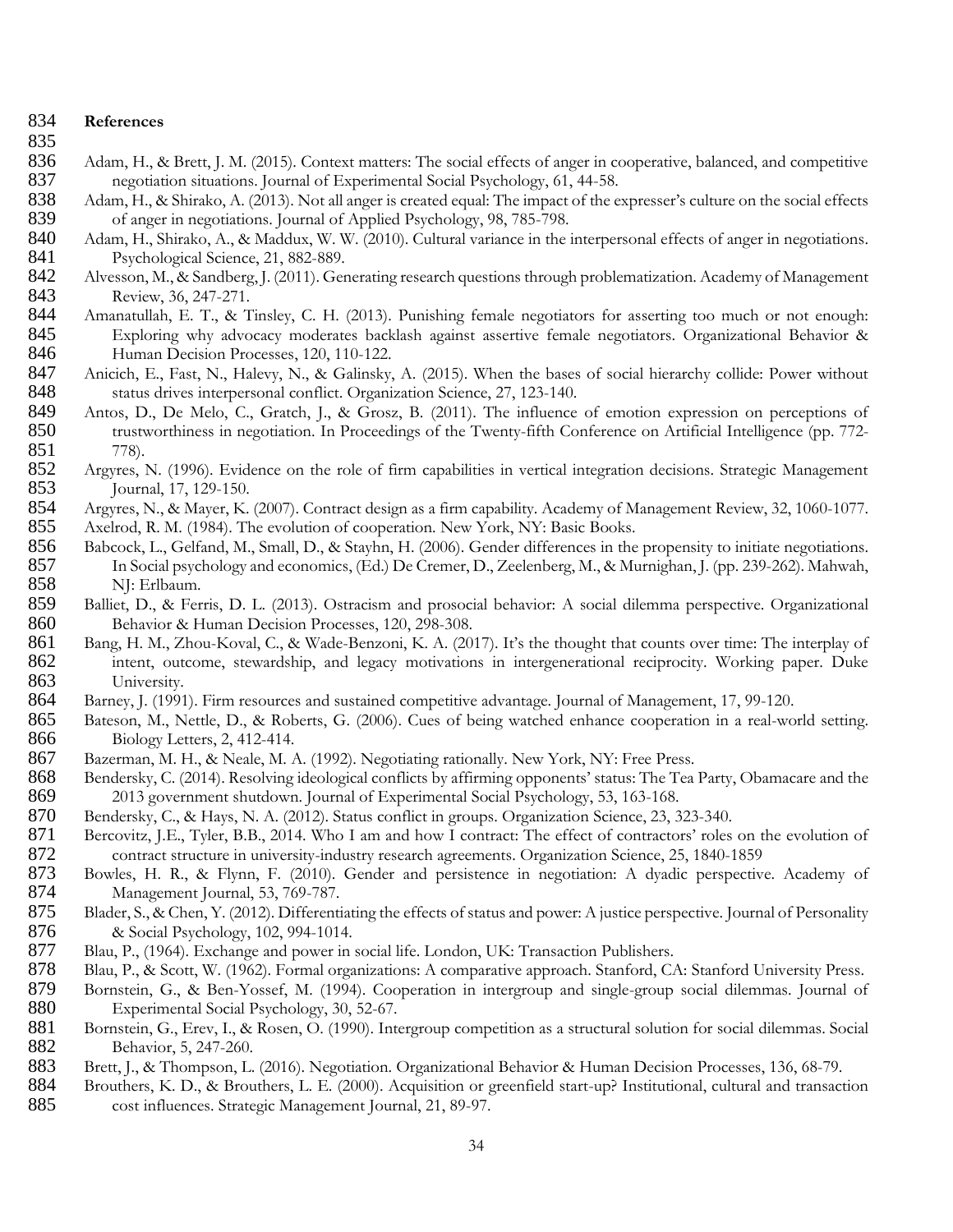- 886 Brown, G., Lawrence, T. B., & Robinson, S. L. (2005). Territoriality in organizations. Academy of Management Review, 887 30, 577-594. 30, 577-594.
- 888 Budescu, D. V., & McCarter, M. W. (2012). It's a game of give and take: Modeling behavior in a give-or-take-some social dilemma. Group Processes & Intergroup Relations, 15, 649-667. social dilemma. Group Processes & Intergroup Relations, 15, 649-667.
- 890 Carnevale, P. J. D., & Isen, A. M. (1986). The influence of positive affect and visual access on the discovery of integrative solutions in bilateral negotiation. Organizational Behavior & Human Decision Processes. 37, 891 solutions in bilateral negotiation. Organizational Behavior & Human Decision Processes, 37, 1-13.<br>892 Carton, A., & Tewfik, B. (2016). A new look at conflict management in work groups. Organization Science,
- Carton, A., & Tewfik, B. (2016). A new look at conflict management in work groups. Organization Science, 27, 1125-1141
- 893 Casciaro, T., & Piskorski, M. (2005). Power imbalance, mutual dependence, and constraint absorption: A closer look at 894 resource dependence theory. Administrative Science Quarterly, 50, 167-199.<br>895 Chambers, J. R., & De Dreu, C. K. W. (2014). Egocentrism drives misunderstand
- 895 Chambers, J. R., & De Dreu, C. K. W. (2014). Egocentrism drives misunderstanding in conflict and negotiation. Journal 896 of Experimental Social Psychology, 51, 15-26.<br>897 Coase, R. H. (1937). The nature of the firm. Econo
- Coase, R. H. (1937). The nature of the firm. Economica, 4, 386-405.
- 898 Commons, J. R. (1932). The problem of correlating law economics and ethics. Wisconsin Law Review, 8, 3-26.<br>899 Cook. K., & Emerson, R., (1978). Power, equity and commitment in exchange networks. American Sociological
- 899 Cook, K., & Emerson, R., (1978). Power, equity and commitment in exchange networks. American Sociological Review, 900 43, 721-739.<br>901 Cool, K. O., & S
- 901 Cool, K. O., & Schendel, D. (1987). Strategic group formation and performance: The case of the US pharmaceutical 902 industry, 1963–1982. Management Science, 33, 1102-1124.<br>903 Cosier R. A. & Rose, G. L. (1977). Cognitive conflict and goa
- 903 Cosier R. A, & Rose, G. L. (1977). Cognitive conflict and goal conflict effects on task performance. Organizational 904 Behavior & Human Decision Processes, 19, 378-391.
- 905 Côté, S., Hideg, I., van Kleed, G. A. (2013). The consequences of faking anger in negotiations. Journal of Experimental 906 Social Psychology, 49, 453-463.<br>907 Cropanzano, R., & Mitchell, M. (200
- 907 Cropanzano, R., & Mitchell, M. (2005). Social exchange theory. Journal of Management, 31, 874-900.
- 908 Cyert, R., & March, J. (1963). A behavioral theory of the firm. Englewood Cliffs, NJ: Prentice-Hall.
- 909 D'aveni, R. A., & Gunther, R. (2010). Hypercompetition. New York, NY: Free Press.<br>910 Dalton, D., & Kesner, I. (1983). Inside/outside succession and organizational siz
- 910 Dalton, D., & Kesner, I. (1983). Inside/outside succession and organizational size: The pragmatics of executive replacement. Academy of Management Iournal. 26. 736-742. replacement. Academy of Management Journal, 26, 736-742.
- 912 Darnall, N., Henriques, I., & Sadorsky, P. (2010). Adopting proactive environmental strategy: The influence of 913 stakeholders and firm size. Journal of Management, 47, 1072-1094.
- 914 Das, T. K., & Teng, B. S. (2002). Alliance constellations: A social exchange perspective. Academy of Management Review, 27, 445-456.
- 916 Davis, G., & Mizruchi, M. (1999). The money center cannot hold: Commercial banks in the US system of corporate 917 governance. Administrative Science Quarterly, 44, 215-239.
- 918 Dawes, R. (1980). Social dilemmas. Annual Review of Psychology, 31, 169-193.<br>919 De Cremer. D., Hoogervorst. N., & Desmet. P. (2012). Procedural justice a
- 919 De Cremer, D., Hoogervorst, N., & Desmet, P. (2012). Procedural justice and sanctions in social dilemmas: The 920 moderating effects of group feedback and identification. Journal of Applied Social Psychology, 42, 1675-1693.
- 921 De Dreu, C. K. (2003). Time pressure and closing of the mind in negotiation. Organizational Behavior & Human 922 Decision Processes. 91. 280-295. 922 Decision Processes, 91, 280-295.<br>923 De Dreu, C. K. & Van De Vliert, E.
- 923 De Dreu, C. K. & Van De Vliert, E. (1997). Using conflict in organizations. London, UK, Sage.
- 924 De Dreu, C. K., & Weingart, L. R. (2003). Task versus relationship conflict, team performance, and team member<br>925 satisfaction: a meta-analysis. Journal of Applied Psychology. 88. 741-749. satisfaction: a meta-analysis. Journal of Applied Psychology, 88, 741-749.
- 926 Dimotakis, N., Conlon, D., & Ilies, R. (2012). The mind and heart (literally) of the negotiator. Journal of Applied Psychology, 97, 183-193.
- 928 Dubin, R. (1957). Power and union-management relations. Administrative Science Quarterly, 2, 60-81.
- 929 Ebenbach, D. H., & Keltner, D. (1998). Power, emotion, and judgmental accuracy in social conflict: Motivating the cognitive miser. Basic and Applied Social Psychology, 20, 7-21. cognitive miser. Basic and Applied Social Psychology, 20, 7-21.
- 931 Elfenbein, D. W., & Zenger, T. (2017). Creating and capturing value in repeated exchange relationships: The second 932 paradox of embeddedness. Organization Science, 28, 894-914.<br>933 Emerson, R. (1962). Power-dependence relations. American Sociol
- 933 Emerson, R. (1962). Power-dependence relations. American Sociological Review 27, 31-41.
- 934 Faems, D., Janssens, M., Madhok, A., & Van Looy, B. (2008). Toward an integrative perspective on alliance governance. Academy of Management Journal, 51, 1053-1078.
- 936 Faramand, F. A., & Tu, Y.-T. (2013). The role of gender in business negotiations. International Journal of Management
- 937 and Human Resources, 1, 29-43.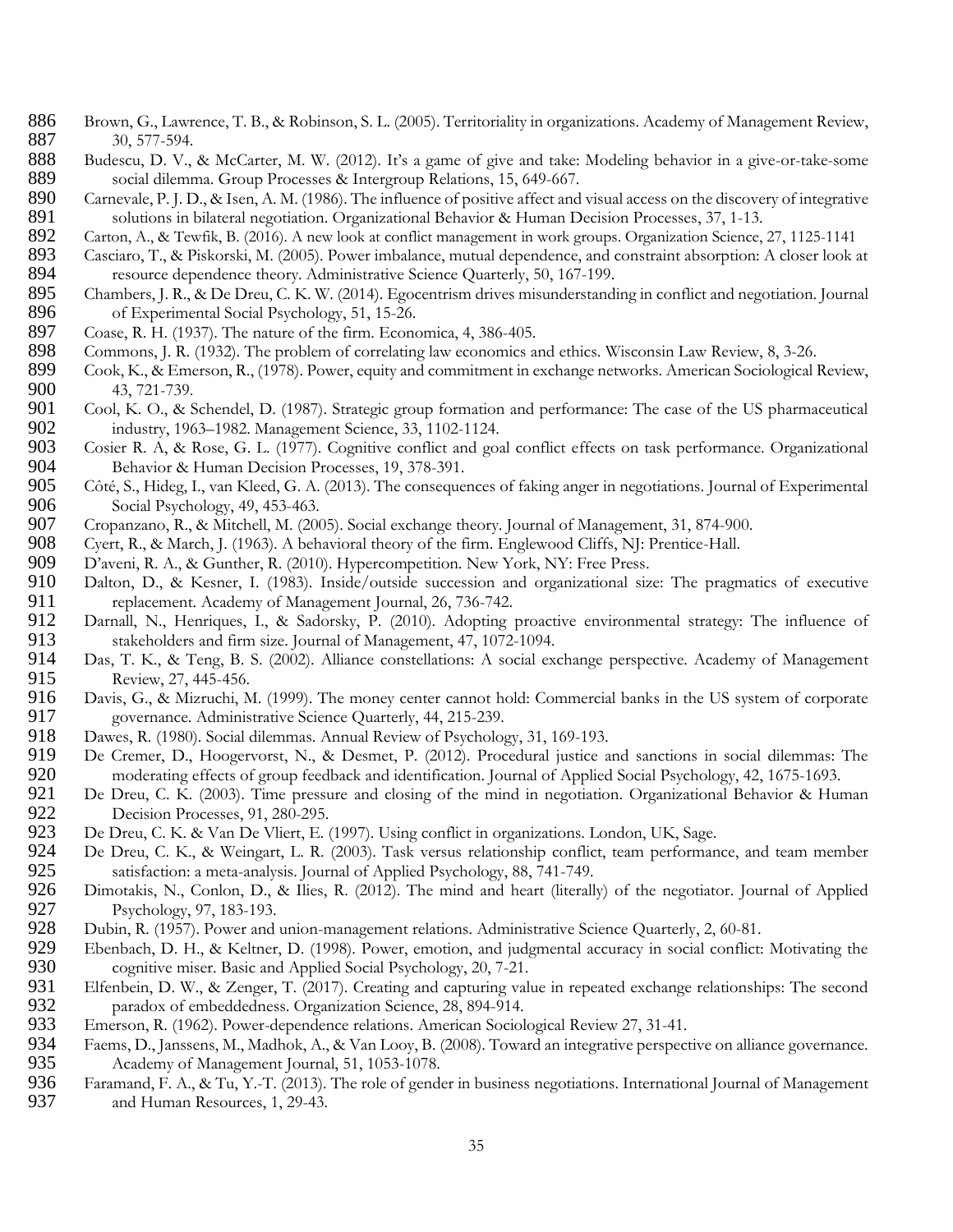- 938 Ferraro, F., Pfeffer, J., & Sutton, R. (2005). Economics language and assumptions: How theories can become self-<br>939 fulfilling. Academy of Management Review, 30, 8-24. fulfilling. Academy of Management Review, 30, 8-24.
- 940 Festinger, L. (1962). A theory of cognitive dissonance. Stanford, CA: Stanford University Press.<br>941 Fiedler, S., Glöckner, A., Nicklisch, A., & Dickert, S. (2013). Social value orientation and inform
- 941 Fiedler, S., Glöckner, A., Nicklisch, A., & Dickert, S. (2013). Social value orientation and information search in social 942 dilemmas: An eye-tracking analysis. Organizational Behavior & Human Decision Processes, 120, 272-284.<br>943 Foss, N.L. & Weber, L., 2016. Moving opportunism to the back seat: Bounded rationality, costly confl
- 943 Foss, N.J., & Weber, L., 2016. Moving opportunism to the back seat: Bounded rationality, costly conflict, and 944 hierarchical forms. Academy of Management Review, 41, 61-79.<br>945 Fox, M., Tost, L. P., & Wade-Benzoni, K. A. (2010). The legacy mo
- Fox, M., Tost, L. P., & Wade-Benzoni, K. A. (2010). The legacy motive: A catalyst for sustainable decision making in 946 organizations. Business Ethics Quarterly, 20, 153-185.<br>947 Galinsky, A. D., Rucker, D. D., & Magee, J. C. (2015).
- Galinsky, A. D., Rucker, D. D., & Magee, J. C. (2015). Power: Past findings, present considerations, and future 948 directions. In Mikulincer, M., Shaver, P. R., Simpson, J. A. & Dovidio, J. F. (Ed.), APA Handbook of personality<br>949 and social psychology (Vol. 3, pp. 421-460). Washington D.C.: American Psychological Association. and social psychology (Vol. 3, pp. 421-460). Washington D.C.: American Psychological Association.
- 950 Galinsky, A. D., Gruenfeld, D. H., & Magee, J. C. (2003). From power to action. Journal of Personality and Social Psychology, 85, 453-466.
- 952 Garfinkel, M. R., & Skaperdas, S. (2007). Economics of conflict: An overview. In Sandler, T., & Hartley K. (eds.)<br>953 Handbook of defense economics, (Vol. 2, pp. 649-709). Oxford, UK: Elsevier. Handbook of defense economics, (Vol. 2, pp. 649-709). Oxford, UK: Elsevier.
- 954 Ghosh, M., & John, G. (1999). Governance value analysis and marketing strategy. Journal of Marketing, 63, 131-145.
- 955 Ghosh, M., & John, G. (2005). Strategic fit in industrial alliances: An empirical test of governance value analysis. Journal 956 of Marketing Research, 42, 346-357.<br>957 Gouldner, A. (1960). The norm of recipr
- 957 Gouldner, A. (1960). The norm of reciprocity. American Sociological Review, 25, 161-178.
- 958 Gomes-Casseres, B. (1994, July 1). Group versus group: How alliance networks compete. Harvard Business Review.<br>959 https://hbr.org/1994/07/group-versus-group-how-alliance-networks-compete. 959 https://hbr.org/1994/07/group-versus-group-how-alliance-networks-compete.
- 960 Graebner, M. (2009). Caveat venditor: Trust asymmetries in acquisitions of entrepreneurial firms. Academy of 961 Management Journal, 52, 435-472.<br>962 Grandori, A. (1991). Negotiating efficien
- 962 Grandori, A. (1991). Negotiating efficient organization forms. Journal of Economic Behavior & Organization, 16, 319-340.
- 963 Granovetter, M. (1994). Review of alliance capitalism. Contemporary Sociology, 23, 3-5.
- 964 Greenhalgh, L., Neslin, S. A, & Gilkey, R. W. (1985). The effects of negotiator preferences, situational power, and 965 negotiator personality on outcomes of business negotiations. Academy of Management Journal, 28, 9-33.
- 966 Greer, L. L., Caruso, H. M., & Jehn, K. A. (2011). The bigger they are, the harder they fall: Linking team power, team 967 conflict, and performance. Organizational Behavior & Human Decision Processes, 116, 116-128.
- 968 Gulati, R., & Nickerson, J. A. (2008). Inter-organizational trust, governance choice, and exchange performance. 969 Organization Science, 19, 688-708.
- 970 Guo, S. L., Lumineau, F., & Lewicki, R. J. (2017). Revisiting the foundations of organizational distrust. Foundations 971 and Trends® in Management. 1. 1-88. and Trends® in Management, 1, 1-88.
- 972 Harinck, F., & De Dreu, C. K. (2004). Negotiating interests or values and reaching integrative agreements: The 973 importance of time pressure and temporary impasses. European Journal of Social Psychology, 34, 595-611.
- 974 Harmon, D., Kim, P. H. & Mayer, K. J. (2015). Breaking the letter vs. spirit of the law: How the interpretation of contract violations affects trust and the management of relationships. Strategic Management Journal, 36 975 contract violations affects trust and the management of relationships. Strategic Management Journal, 36, 497-517.
- 976 Hart, S. L., & Ahuja, G. (1996). Does it pay to be green? An empirical examination of the relationship between emission 977 reduction and firm performance. Business Strategy and the Environment, 5, 30-37.<br>978 Hinds, P. J., & Mortensen, M. (2005). Understanding conflict in geographically distr
- 978 Hinds, P. J., & Mortensen, M. (2005). Understanding conflict in geographically distributed teams: The moderating<br>979 effects of shared identity, shared context, and spontaneous communication. Organization Science, 16, effects of shared identity, shared context, and spontaneous communication. Organization Science, 16, 290-307.
- 980 Hoetker, G. (2005). How much you know versus how well I know you: selecting a supplier for a technically innovative 981 component. Strategic Management Journal, 26, 75-96.<br>982 Hollenbeck, J. (2008). The role of editing in knowledge d
- Hollenbeck, J. (2008). The role of editing in knowledge development: Consensus shifting and consensus creation. In 983 Baruch, Y., Konrad, A., Aguinus, H. & Starbuck, W. (Eds.), Journal editing: Opening the black box (pp. 16-26). San 984 Francisco, CA: Jossey-Bass.
- 985 Homans, G. (1958). Social behavior as exchange. American Journal of Sociology, 63, 597-606.
- 986 Hope, O., & Thomas, W. (2008). Managerial empire building and firm disclosure. Journal of Accounting Research, 46, 987 591-626.
- 988 Hughes, D., Griffiths, L., & McHale, J. V. (1997). Do quasi-markets evolve? Institutional analysis and the NHS. 989 Cambridge Journal of Economics, 21, 259-276.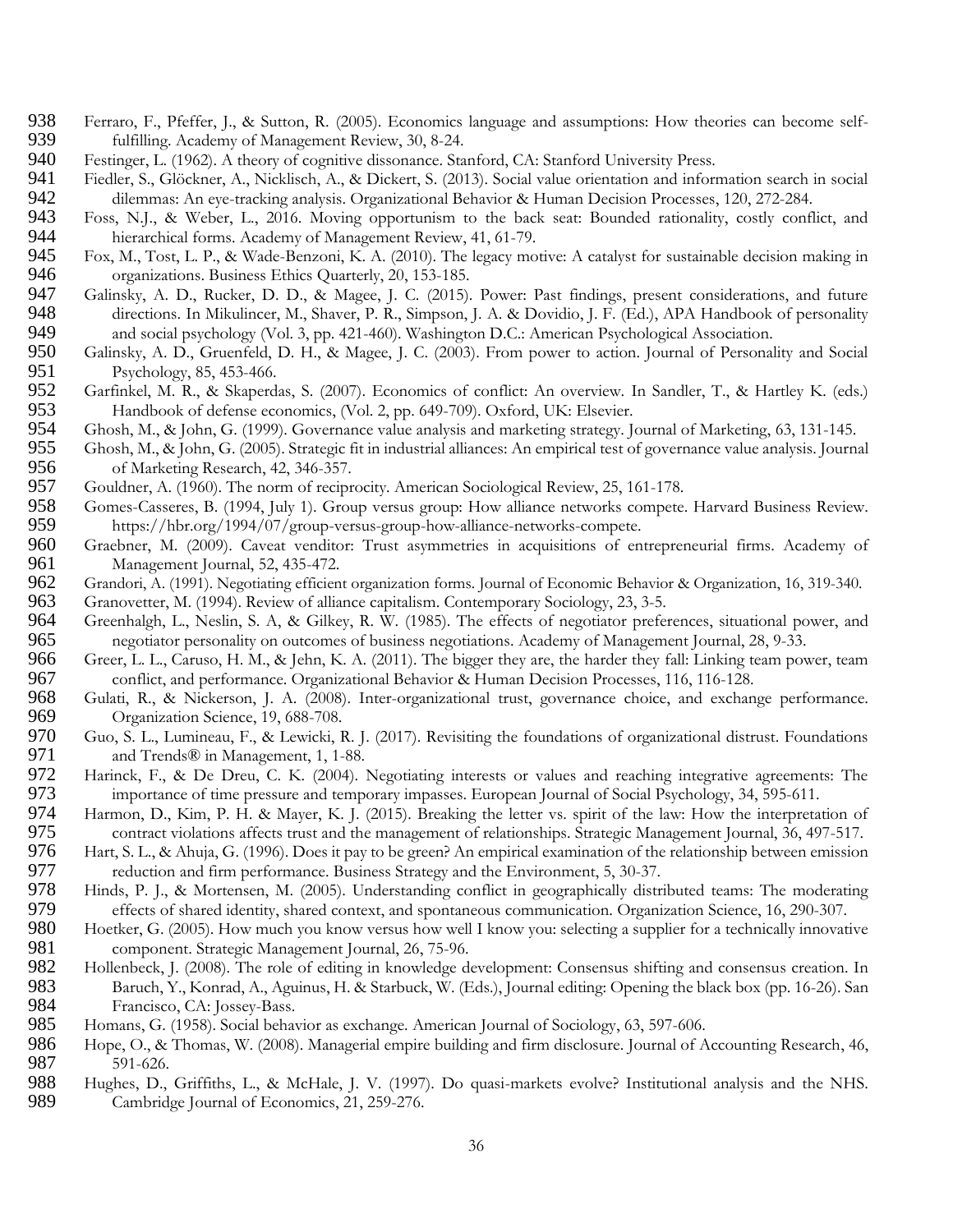- 990 Jehn, K. (1995). A multimethod examination of the benefits and detriments of intragroup conflict. Administrative Science Ouarterly. 40, 256-283. Science Quarterly, 40, 256-283.
- 992 Jehn, K. (1997). A qualitative analysis of conflict types and dimensions in organizational groups. Administrative Science<br>993 Ouarterly, 42, 530-557. 993 Quarterly, 42, 530-557.<br>994 Jehn, K. A., Chadwick, C., 8
- 994 Jehn, K. A., Chadwick, C., & Thatcher, S. (1997). To agree or not to agree: The effects of value congruence, individual demographic dissimilarity, and conflict on workgroup outcomes. International Journal of Conflict Management, 8, 996 287-305.<br>997 Jehn, K. A.,
- 997 Jehn, K. A., & Mannix, E. A. (2001). The dynamic nature of conflict: A longitudinal study of intragroup conflict and<br>998 group performance. Academy of Management Journal, 44, 238-251. 998 group performance. Academy of Management Journal, 44, 238-251.<br>999 Jehn. K. A., Northcraft, G. B., & Neale, M. A. (1999). Why differences
- 999 Jehn, K. A., Northcraft, G. B., & Neale, M. A. (1999). Why differences make a difference: A field study of diversity, 1000 conflict, and performance in workgroups. Administrative Science Quarterly, 44, 741-763.<br>1001 Johnson, M., Hollenbeck, J., Humphrey, S., Ilgen, D., Jundt, D., & Meyer, C. (2006).
- Johnson, M., Hollenbeck, J., Humphrey, S., Ilgen, D., Jundt, D., & Meyer, C. (2006). Cutthroat cooperation: 1002 Asymmetrical adaptation to changes in team reward structures. Academy of Management Journal, 49, 103-119.<br>1003 Keltner, D., & Robinson, R. J. (1993). Imagined ideological differences in conflict escalation and resolut
- Keltner, D., & Robinson, R. J. (1993). Imagined ideological differences in conflict escalation and resolution. 1004 International Journal of Conflict Management, 4, 249-262.<br>1005 Kerr, N. L., Rumble, A. C., Park, E. S., Ouwerkerk, J. W., Park
- Kerr, N. L., Rumble, A. C., Park, E. S., Ouwerkerk, J. W., Parks, C. D., Gallucci, M., & van Lange, P. A. (2009). How 1006 many bad apples does it take to spoil the whole barrel? Social exclusion and toleration for bad apples. Journal of 1007 Experimental Social Psychology, 45, 603-613. Experimental Social Psychology, 45, 603-613.
- 1008 Kimmel, M. J., Pruitt, D. G., Magenau, J. M., Konar-Goldband, E., & Carnevale, P. J. D. (1980). Effects of trust, 1009 aspiration, and gender on negotiation tactics. Journal of Personality & Social Psychology, 38, 9-2 aspiration, and gender on negotiation tactics. Journal of Personality & Social Psychology, 38, 9-22.
- 1010 King, W. C., & Hinson, T. D. (1994). The influence of sex and equity sensitivity on relationship preferences, assessment 1011 of opponent, and outcomes in a negotiation experiment. Journal of Management, 20, 605-624.
- 1012 Klein, K. J., Knight, A. P. Ziegert, J. C., Lim, B. C., & Saltz, J. L. (2011). When team members' values differ: The moderating role of team leadership. Organizational Behavior & Human Decision Processes, 114, 25-36. 1013 moderating role of team leadership. Organizational Behavior & Human Decision Processes, 114, 25-36.
- 1014 Kollock, P. (1998). Social dilemmas: The anatomy of cooperation. Annual Review of Sociology, 24, 183-214.<br>1015 Kotlikoff, L. J. (1995). Generational accounting. Cambridge, MA: National Bureau of Economic Research.
- 1015 Kotlikoff, L. J. (1995). Generational accounting. Cambridge, MA: National Bureau of Economic Research.
- 1016 Kray, L.J., & Thompson, L. L. (2005). Gender stereotypes and negotiation performance: An examination of theory and research. Organizational Behavior & Human Decision Processes, 26, 103-182. research. Organizational Behavior & Human Decision Processes, 26, 103-182.
- 1018 Kugler, T., & Bornstein, G. (2013). Social dilemmas between individuals and groups. Organizational Behavior & Human 1019 Decision Processes, 120, 191-205. Decision Processes, 120, 191-205.
- 1020 Lawler, E. (1992). The ultimate advantage. San Francisco, CA: Jossey-Bass.<br>1021 Lee, S., Mun, H., & Park, K. (2015). When is dependence on other organization
- 1021 Lee, S., Mun, H., & Park, K. (2015). When is dependence on other organizations burdensome? The effect of asymmetric dependence on internet firm failure. Strategic Management Journal 36, 2058-2074. 1022 dependence on internet firm failure. Strategic Management Journal 36, 2058-2074.<br>1023 Lee, M., Pitesa, M., Pillutla, M. M., & Thau, S. (2016). Male immortality: An evolutiona
- Lee, M., Pitesa, M., Pillutla, M. M., & Thau, S. (2016). Male immortality: An evolutionary account of sex differences in 1024 unethical negotiation behavior. Academy of Management Journal 60, 2014-2044.<br>1025 Leibbrandt, A., & List, J. A. (2015). Do women avoid salary negotiation? Evidence
- 1025 Leibbrandt, A., & List, J. A. (2015). Do women avoid salary negotiation? Evidence from a large-scale natural field 1026 experiment. Management Science, 61, 2016-2024.<br>1027 Levy, J., & Thompson, W. (2011). Causes of war. New
- Levy, J., & Thompson, W. (2011). Causes of war. New York, NY: Wiley.
- 1028 Lewicki, R.J., Barry, B., & Saunders, D.M. (2010). Negotiation, Chapter 3. Boston, MA: McGraw-Hill.<br>1029 Lewis, J. D., & Weigert, A. (1985). Trust as a social reality. Social Forces, 63, 967-985.
- Lewis, J. D., & Weigert, A. (1985). Trust as a social reality. Social Forces, 63, 967-985.
- 1030 Liang, H., Ren, B., & Sun, S. L. (2015). An anatomy of state control in the globalization of state-owned enterprises.<br>1031 Iournal of International Business Studies, 46, 223-240. 1031 Journal of International Business Studies, 46, 223-240.
- 1032 Litterer, J. A. (1966). Conflict in organization: A re-examination. Academy of Management Journal, 9, 178-186.<br>1033 Loewenstein, G. F., Thompson, L., & Bazerman, M. H. (1989). Social utility and decision making in int
- 1033 Loewenstein, G. F., Thompson, L., & Bazerman, M. H. (1989). Social utility and decision making in interpersonal contexts. Journal of Personality & Social Psychology, 57, 426-441. 1034 contexts. Journal of Personality & Social Psychology, 57, 426-441.<br>1035 Lount, R., Sheldon, O., Rink, F., & Phillips, K. (2015). Biased po
- Lount, R., Sheldon, O., Rink, F., & Phillips, K. (2015). Biased perceptions of racially diverse teams and their 1036 consequences for resource support. Organization Science, 26, 1351-1364.<br>1037 Luce, R., & Raiffa, H. (2012). Games and decisions: Introduction and critical s
- Luce, R., & Raiffa, H. (2012). Games and decisions: Introduction and critical survey. New York, NY: Dover.
- 1038 Lumineau, F. (2017). How contracts influence trust and distrust. Journal of Management 43, 1553-1577.
- 1039 Lumineau, F., Eckerd, S., & Handley, S. (2015). Inter-organizational conflicts: Research overview, challenges, and
- 1040 opportunities. Journal of Strategic Contracting & Negotiation, 1, 42-64.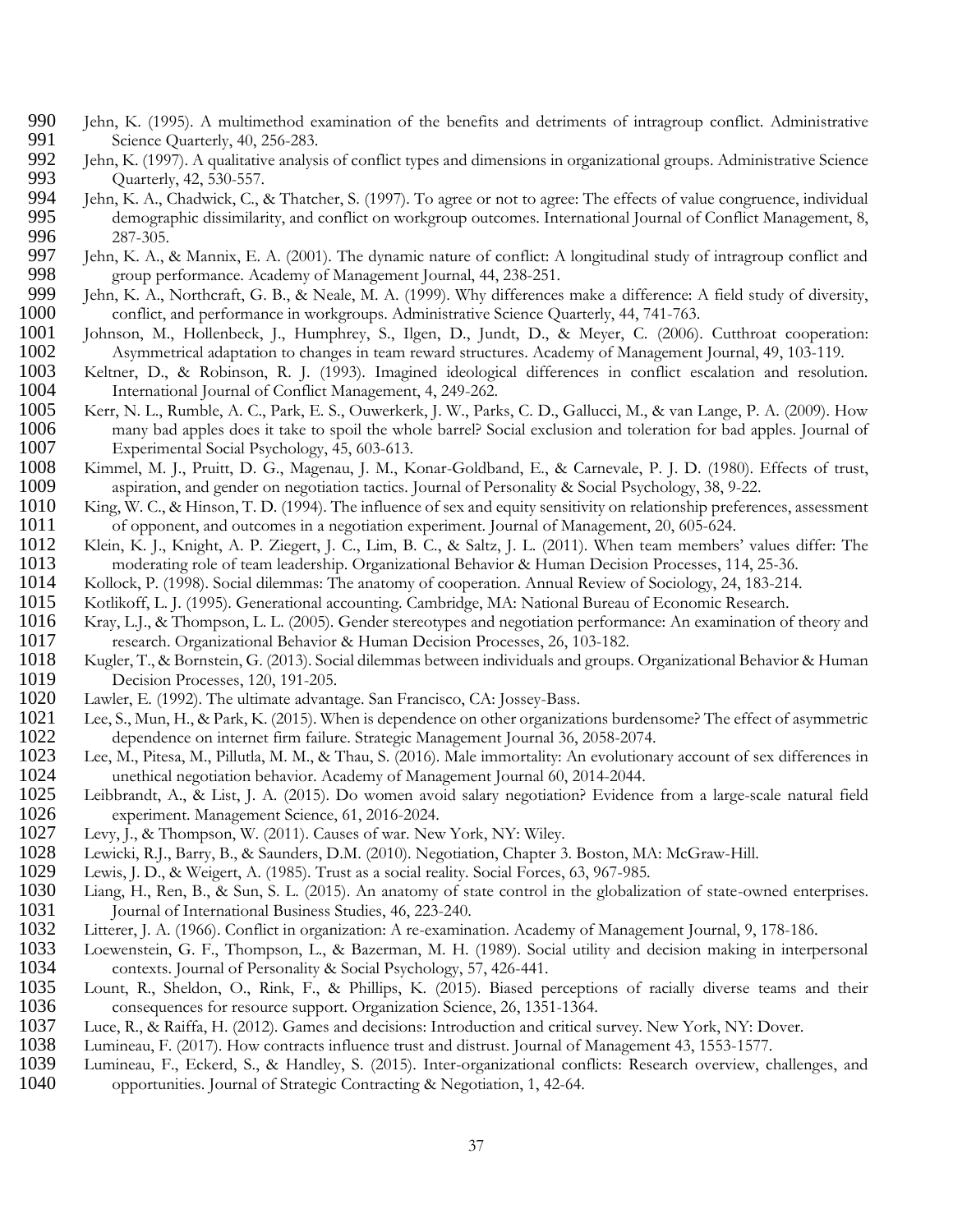- 1041 Lumineau, F., & Malhotra, D. (2011). Shadow of the contract: How contract structure shapes interfirm dispute 1042 resolution. Strategic Management Journal, 32, 532-555.
- 1043 Macher, J. T., & Richman, B. D. (2008). Transaction cost economics: An assessment of empirical research in the social sciences. Business & Politics, 10, 1-63. sciences. Business & Politics, 10, 1-63.
- 1045 McDowell, W., & Voelker, T. (2008). Information, resources and transaction cost economics: the effects of informal 1046 network centrality on teams and team performance. Iournal of Behavioral & Applied Management. 9, network centrality on teams and team performance. Journal of Behavioral & Applied Management, 9, 134-147.
- 1047 Magee, J. C., & Galinsky, A. D. (2008). Social hierarchy: The self-reinforcing nature of power and status. Academy of 1048 Management Annals, 2, 351-398. Management Annals, 2, 351-398.
- 1049 Major, B., & Konar, E. (1984) An investigation of sex differences in pay expectations and their possible causes. Academy 1050 of Management Journal, 27, 777-793. 1050 of Management Journal, 27, 777-793.<br>1051 Malhotra, D., & Lumineau, F. (2011). Ti
- 1051 Malhotra, D., & Lumineau, F. (2011). Trust and collaboration in the aftermath of conflict: The effects of contract 1052 structure. Academy of Management Journal, 54, 981-998. structure. Academy of Management Journal, 54, 981-998.
- 1053 Mannix, E. A., & Neale, M. A. (2005). What differences make a difference? The promise and reality of diverse teams in 1054 organizations. Psychological Science in the Public Interest, 6, 31-55.
- 1055 March, J. G. (1994). A primer of decision making: How decisions happen. New York, NY: Free Press.<br>1056 McCarter, M. W., & Northcraft, G. B. (2007). Happy together? Insights and implications of viewing
- McCarter, M. W., & Northcraft, G. B. (2007). Happy together? Insights and implications of viewing managed supply 1057 chains as a social dilemma. Journal of Operations Management, 25, 498-511.
- 1058 McCarter, M. W., Rockmann, K., & Northcraft, G. B. (2010). Is it even worth it? The effect of loss prospects in the outcome distribution of a public goods dilemma. Organizational Behavior & Human Decision Processes, 1 outcome distribution of a public goods dilemma. Organizational Behavior & Human Decision Processes, 111, 1-11.
- 1060 McCarter, M. W., Budescu, D. V., & Scheffran, J. (2011a). The give-or-take-some dilemma: An empirical investigation 1061 of a hybrid social dilemma. Organizational Behavior & Human Decision Processes, 116, 83-95.<br>1062 McCarter, M. W., Mahoney, J. T., & Northcraft, G. B. (2011b). Testing the waters: Using collect
- McCarter, M. W., Mahoney, J. T., & Northcraft, G. B. (2011b). Testing the waters: Using collective real options to 1063 manage the social dilemma of strategic alliances. Academy of Management Review, 36, 621-640.
- 1064 McCloskey, D. N., & Ziliak, S. (1996). The standard error of regressions. Journal of Economic Literature, 34, 97-114.
- 1065 McEvily, B., Zaheer, A., & Kamal, D. (2017). Mutual and exclusive: Dyadic sources of trust in inter-organizational 1066 exchange. Organization Science, 28, 74-92.
- 1067 Mellewigt, T., Thomas, A., Weller, I., & Zajac, E. J. (2017). Alliance or acquisition? A mechanisms-based, policy-1068 capturing analysis. Strategic Management Journal, 38, 2353-2369.
- 1069 Messick, D., & Brewer, M. (1983). Solving social dilemmas. In Wheeler, L. & Shaver, P. (Eds.), Review of personality 1070 and social psychology (Vol. 4, pp. 11-44). Beverly Hills, CA: Sage.
- 1071 Mitchell, W., & Singh, K. (1992). Incumbents' use of pre-entry alliances before expansion into new technical subfields 1072 of an industry. Journal of Economic Behavior & Organization 18, 347-372.<br>1073 Moore, D. A. (2004a). Myopic prediction, self-destructive secrecy, and the u
- Moore, D. A. (2004a). Myopic prediction, self-destructive secrecy, and the unexpected benefits of revealing final 1074 deadlines in negotiation. Organizational Behavior & Human Decision Processes, 94, 125-139.
- 1075 Moore, D. A. (2004b). The unexpected benefits of final deadlines in negotiation. Journal of Experimental Social 1076 Psychology, 40, 121-127.<br>1077 Morck, R., Shleifer, A., & Vish
- Morck, R., Shleifer, A., & Vishny, R. (1990). Do managerial objectives drive bad acquisitions? Journal of Finance, 45, 31-48.
- 1078 Mullery, C., Brenner, S., & Perrin, N. (1995). A structural analysis of corporate political activity: An application of MDS to the study of inter-corporate relations. Business & Society 34, 147-170. to the study of inter-corporate relations. Business & Society 34, 147-170.
- 1080 Neale, M. A. & Bazerman, M. H. (1983). The role of perspective-taking ability in negotiations under different forms of 1081 arbitration. Industrial & Labor Relations Review, 36, 378-388.<br>1082 Neale, M., & Northcraft, G. (1991). Behavioral negotiation theory.
- Neale, M., & Northcraft, G. (1991). Behavioral negotiation theory. Research in Organizational Behavior, 13, 147-190.
- 1083 Netzer, L., Van Kleef, G. A., & Tamir, M. (2015). Interpersonal instrumental emotion regulation. Journal of 1084 Experimental Social Psychology, 58, 124-135. Experimental Social Psychology, 58, 124-135.
- 1085 Nickerson, J.A., Hamilton, B., & Wada, T. (2001). Market position, resource profile, and governance. Strategic 1086 Management Journal, 22, 251-273.
- 1087 Nishii, L. H. (2013). The benefits of climate for inclusion for gender-diverse groups. Academy of Management Journal, 1088 56, 1754-1774.
- 1089 Noordewier, T., John, G., & Nevin, J. (1990). Performance outcomes of purchasing arrangements in industrial buyer-1090 vendor relationships. Journal of Marketing, 54, 80-93.
- 1091 Northcraft, G. B., & Neale, M. A. (1987). Experts, amateurs, and real estate: An anchoring-and-adjustment perspective<br>1092 on property pricing decisions. Organizational Behavior & Human Decision Processes, 39, 84-97. 1092 on property pricing decisions. Organizational Behavior & Human Decision Processes, 39, 84-97.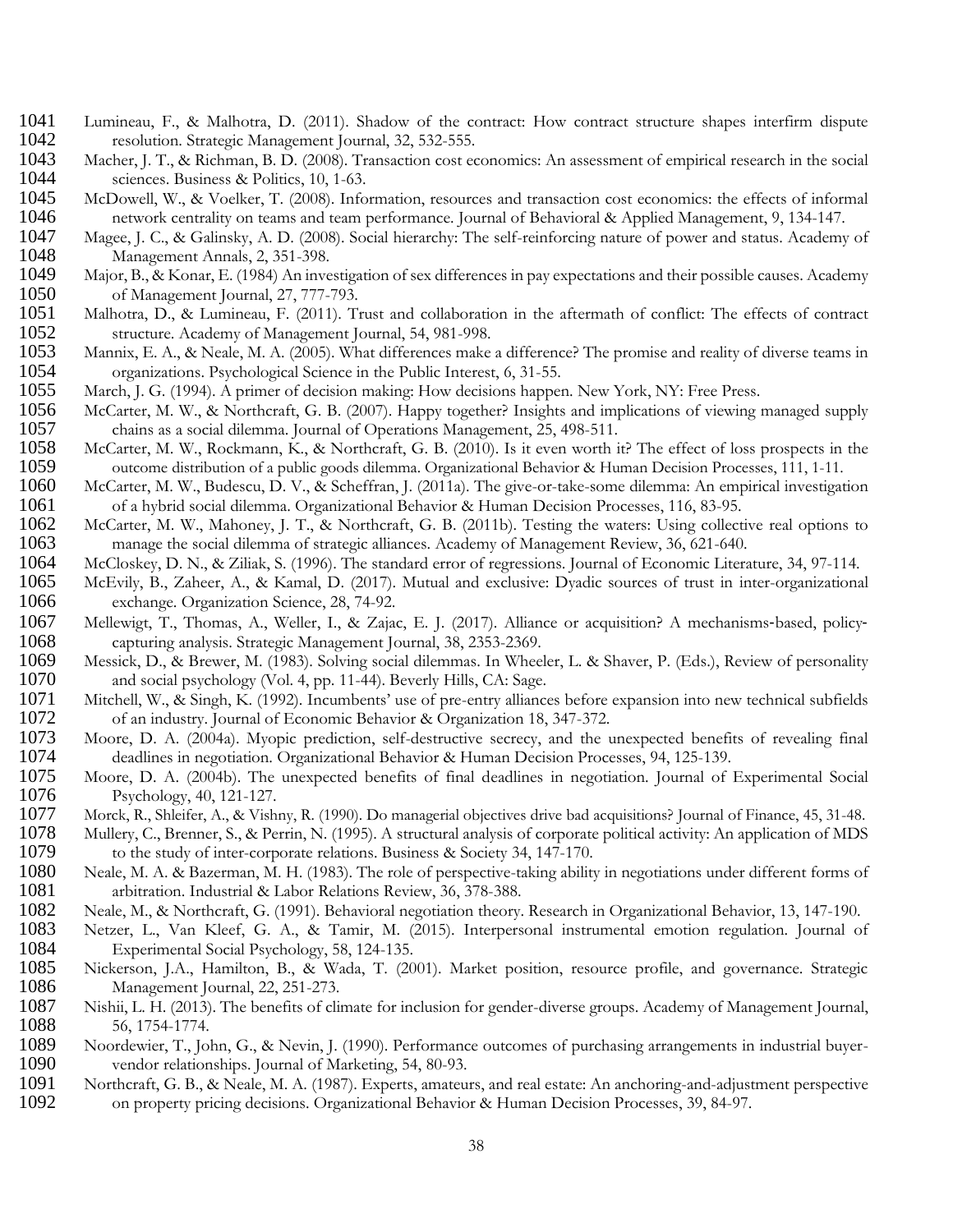- 1093 Nyaga, G., Lynch, D., Marshall, D., & Ambrose, E. (2013). Power asymmetry, adaptation and collaboration in dyadic relationships involving a powerful partner. Journal of Supply Chain Management, 49, 42-65.
- 1095 Okhuysen, G., Galinsky, A., & Uptigrove, T. (2003). Saving the worst for last: The effect of time horizon on the efficiency of negotiating benefits and burdens. Organizational Behavior & Human Decision Processes, 91, efficiency of negotiating benefits and burdens. Organizational Behavior & Human Decision Processes, 91, 269-279.
- 1097 Osborn, R., & Baughn, C. (1990). Forms of inter-organizational governance for multinational alliances. Academy of Management Journal 33, 503-519.
- 1099 Oxley, J. E. (1999). Institutional environment and the mechanisms of governance: the impact of intellectual property<br>1100 protection on the structure of inter-firm alliances. Journal of Economic Behavior & Organizatio protection on the structure of inter-firm alliances. Journal of Economic Behavior & Organization, 38, 283-309.
- 1101 Park, S. H., & Russo, M. V. (1996). When competition eclipses cooperation: An event history analysis of joint venture failure. Management Science 42, 875-890. failure. Management Science 42, 875-890.
- 1103 Park, S., & Ungson, G. (2001). Interfirm rivalry and managerial complexity. Organization Science, 12, 37-53.<br>1104 Perry-Smith, J., & Shalley, C. (2003). The social side of creativity: A static and dynamic social netwo
- 1104 Perry-Smith, J., & Shalley, C. (2003). The social side of creativity: A static and dynamic social network perspective. 1105 Academy of Management Review, 28, 89-106.<br>1106 Pfeffer, J. (1973). Size, composition, and function of
- Pfeffer, J. (1973). Size, composition, and function of hospital boards of directors: A study of organization-environment 1107 linkage. Administrative Science Quarterly, 18, 349-364.<br>1108 Pfeffer, J. (1972a). Size and composition of corporate boat
- Pfeffer, J. (1972a). Size and composition of corporate boards of directors. Administrative Science Quarterly, 17, 218-1109 228.
- 1110 Pfeffer, J., (1972b). Merger as a response to organizational interdependence. Administrative Science Quarterly, 17, 382-394.
- 1111 Pfeffer, J., & Nowak, P. (1976). Joint ventures and inter-organizational interdependence. Administrative Science 1112 Quarterly, 20, 398-418.
- 1113 Pfeffer, J., & Salancik, G. (1978). The external control of organizations: A resource dependence perspective. Stanford, 1114 CA: Stanford University Press. CA: Stanford University Press.
- 1115 Pinkley, R. L. (1990). Dimensions of conflict frame: disputant interpretations of conflict. Journal of Applied Psychology, 1116 75, 117-126<br>1117 Pinkley, R. L. (1
- 1117 Pinkley, R. L. (1995). The impact of knowledge regarding alternatives to settlement in a dyadic negotiation: Whose<br>1118 knowledge counts? Journal of Applied Psychology, 80, 403-417. knowledge counts? Journal of Applied Psychology, 80, 403-417.
- 1119 Pinkley, R. L., Neale, M. A., & Bennett, R. J. (1994). The impact of alternatives to settlement in dyadic negotiation. 1120 Organizational Behavior & Human Decision Processes, 57, 97-116.
- 1121 Polidoro, F., Ahuja, G., & Mitchell, W. (2011). When the social structure overshadows competitive incentives: The effects of network embeddedness on joint venture dissolution. Academy of Management Iournal, 54, 203-22 effects of network embeddedness on joint venture dissolution. Academy of Management Journal, 54, 203-223.
- 1123 Polzer, J. (1996). Intergroup negotiations. Journal of Conflict Resolution, 40, 678-698.
- 1124 Pondy, L. (1967). Organizational conflict: Concepts and models. Administrative Science Quarterly, 12, 296-320.
- 1125 Poppo, L., & Zenger, T. (2002). Do formal contracts and relational governance function as substitutes or complements?<br>1126 Strategic Management Iournal. 23. 707-725. Strategic Management Journal, 23, 707-725.
- 1127 Portney, P., & Weyant, J. (1999). Discounting and intergenerational equity. Washington DC: Resources for the Future.
- 1128 Pratt, M. G. (2008). Fitting oval pegs into round holes: Tensions in evaluating and publishing qualitative research in 1129 top-tier North American journals. Organizational Research Methods, 11, 481-509. 1129 top-tier North American journals. Organizational Research Methods, 11, 481-509.<br>1130 Pruitt, D. G. (1981). Negotiation behavior. New York, NY: Academic Press.
- Pruitt, D. G. (1981). Negotiation behavior. New York, NY: Academic Press.
- 1131 Pruitt, D. & Rubin, J. (1986). Social conflict: Escalation, impasse, and resolution. Reading, MA: Addison-Wesley.<br>1132 Ring, P. S., & Van de Ven, A. H. (1994). Developmental processes of cooperative interorganizationa
- 1132 Ring, P. S., & Van de Ven, A. H. (1994). Developmental processes of cooperative interorganizational relationships.<br>1133 Academy of Management Review, 19, 90-118. 1133 Academy of Management Review, 19, 90-118.<br>1134 Rizzo, J. R., House, R. J., & Lirtzman, S. I. (1970).
- Rizzo, J. R., House, R. J., & Lirtzman, S. I. (1970). Role conflict and ambiguity in complex organizations. Administrative 1135 Science Quarterly, 15, 150-163.
- 1136 Robinson, R. J., & Kray, L. J. (2001). Status versus quo: Naïve realism and the search for social change and perceive<br>1137 legitimacy. In Jost, J. T., & Major, B. (Eds.), The psychology of legitimacy: Emerging perspec 1137 legitimacy. In Jost, J. T., & Major, B. (Eds.), The psychology of legitimacy: Emerging perspectives on ideology, 1138 justice, and intergroup relations (pp. 135-154). Cambridge: Cambridge University Press.
- 1139 Robinson, R. J., Keltner, D., Ward, A., & Ross, L. (1995). Actual versus assumed differences in construal: 'Naïve realism' 1140 in intergroup perception and conflict. Journal of Personality & Social Psychology, 68, 404-417.
- 1141 Rockmann, K. W., & Northcraft, G. B. (2008). To be or not to be trusted: The influence of media richness on defection 1142 and deception. Organizational Behavior & Human Decision Processes. 107, 106-122. and deception. Organizational Behavior & Human Decision Processes, 107, 106-122.
- 1143 Rousseau, D., Sitkin, S., Burt, R., & Camerer, C. (1998). Not so different after all: A cross-discipline view of trust. 1144 Academy of Management Review, 23, 393-404.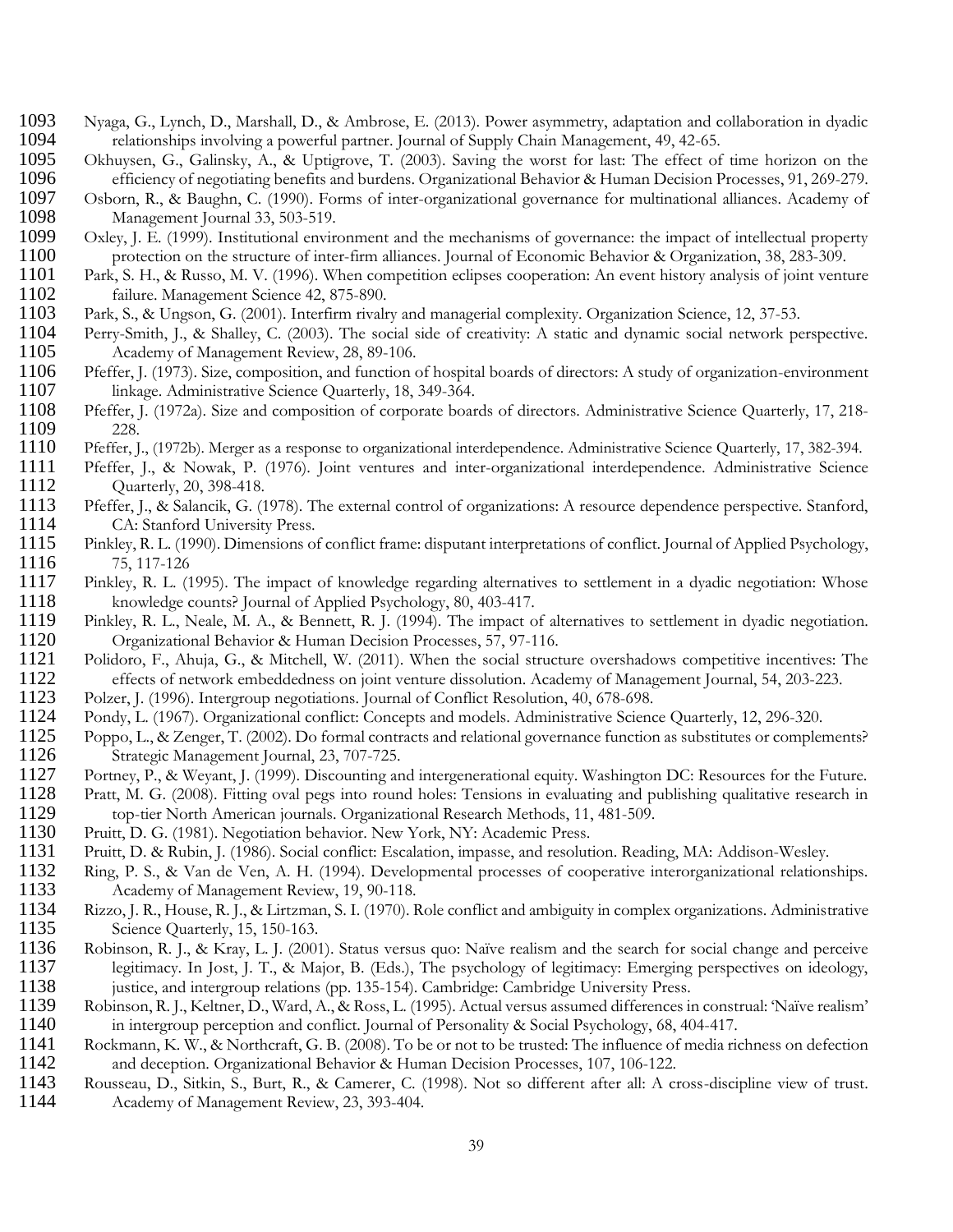- 1145 Rubin, K. H., & Brown, I. D. (1975). A life-span look at person perception and its relationship to communicative 1146 interaction. Journal of Gerontology, 30, 461-468.
- 1147 Rubin, J. Z., Pruitt, D. G., & Kim, S. H. (1994). Social conflict: Escalation, stalemate, and settlement. New York, NY: McGraw-Hill.
- 1149 Sally, D. (1995). Conversation and cooperation in social dilemmas. Rationality & Society, 7, 58-92.<br>1150 Salancik, G., & Pfeffer, J. (1980). Effects of ownership and performance on executive tenure
- Salancik, G., & Pfeffer, J. (1980). Effects of ownership and performance on executive tenure in US corporations. 1151 Academy of Management Journal, 23, 653-664.<br>1152 Schweinsberg, M., Ku, G., Wang, C. S., & Pillutla,
- 1152 Schweinsberg, M., Ku, G., Wang, C. S., & Pillutla, M. M. (2012). Starting high and ending with nothing: The role of 1153 anchors and power in negotiations. Journal of Experimental Social Psychology, 48, 226-231.<br>1154 Scott, W., & Davis, G. (2003). Organizations and organizing. Newark, NJ: Pearson.
- Scott, W., & Davis, G. (2003). Organizations and organizing. Newark, NJ: Pearson.
- 1155 Sharma, S., Bottom, W. P., & Elfenbein, H. A. (2013). On the role of personality, cognitive ability, and emotional 1156 intelligence in predicting negotiation outcomes: A meta-analysis. Organizational Psychology Revie 1156 intelligence in predicting negotiation outcomes: A meta-analysis. Organizational Psychology Review, 3, 293-336.<br>1157 Shaver, J. M. (2008). Organizational significance. Strategic Organization, 6, 185-193.
- 1157 Shaver, J. M. (2008). Organizational significance. Strategic Organization, 6, 185-193.
- 1158 Silverman, B. (1999). Technological resources and the direction of corporate diversification: Toward an integration of 1159 the resource-based view and transaction cost economics. Management Science, 45, 1109-1124.<br>1160 Silverman, B. (2002). Organizational economics. In Baum, J.A.C. (ed.), Blackwell companion to organization
- Silverman, B. (2002). Organizational economics. In Baum, J.A.C. (ed.), Blackwell companion to organizations, (pp. 233-1161 256). Hoboken, NJ: Blackwell.
- 1162 Simon, H. A. (1957). Models of man. Oxford, UK: Wiley.
- 1163 Simon, H. A. (1982). Models of bounded rationality. Cambridge, MA: MIT Press.<br>1164 Sinaceur, M., Adam, H., Van Kleef, G. A., & Galinsky, A. D. (2013). The adva
- Sinaceur, M., Adam, H., Van Kleef, G. A., & Galinsky, A. D. (2013). The advantages of being unpredictable: How 1165 emotional inconsistency extracts concessions in negotiation. Journal of Experimental Social Psychology, 49, 498-508.<br>1166 Sinaceur, M., Van Kleef, G. A., Neale, M. A., Adam, H., & Haag, C. (2011). Hot or cold: Is comm
- Sinaceur, M., Van Kleef, G. A., Neale, M. A., Adam, H., & Haag, C. (2011). Hot or cold: Is communicating anger or 1167 threats more effective in negotiation? Journal of Applied Psychology, 96, 1018-1032.
- 1168 Smith, K. G., Carroll, S. J., & Ashford, S. J. (1995). Intra-and interorganizational cooperation: Toward a research agenda.<br>1169 Academy of Management Journal, 38, 7-23. 1169 Academy of Management Journal, 38, 7-23.<br>1170 Staw, B. M. (1991). Dressing up like an organiz
- Staw, B. M. (1991). Dressing up like an organization: When psychological theories can explain organizational action. 1171 **Journal of Management**, 17, 805-819.
- 1172 Stuhlmacher, A., & Walters, A. (1999). Gender differences in negotiation outcome. Personnel Psychology, 52, 653-677.
- 1173 Sullivan, C. C. (2002). Finding the thou in the I: Countertransference and parallel process analysis in organizational 1174 research and consultation. Journal of Applied Behavioral Science, 38, 375-392.<br>1175 Sutcliffe. K., & Zaheer. A. (1998). Uncertainty in the transaction environment. Strat
- Sutcliffe, K., & Zaheer, A. (1998). Uncertainty in the transaction environment. Strategic Management Journal, 19, 1-23.
- 1176 Swaab, R. I., Galinsky, A. D., Medvec, V., & Diermeier, D. A. (2012). The communication orientation model: Explaining 1177 the diverse effects of sight, sound, and synchronicity on negotiation and group decision-making outcomes.<br>1178 Personality & Social Psychology Review. 16, 25-53. Personality & Social Psychology Review, 16, 25-53.
- 1179 Tannen D. (1990). You just don't understand: Men and women in conversation. New York, NY: Ballantine Books.
- 1180 Tepper, B. J., Moss, S. E., & Duffy, M. K. (2011). Predictors of abusive supervision: Supervisor perceptions of deep-<br>1181 level dissimilarity, relationship conflict, and subordinate performance. Academy of Management 1181 level dissimilarity, relationship conflict, and subordinate performance. Academy of Management Journal, 54, 279-294.
- 1182 Tenbrunsel, A. (1998). Misrepresentation and expectations of misrepresentation in an ethical dilemma: The role of 1183 incentives and temptation. Academy of Management Journal, 41, 330-339.
- 1184 Tenbrunsel, A., Wade-Benzoni, K. A., Tost, L., Medvec, V., Thompson, L., & Bazerman, M. (2009). The reality and<br>1185 myth of sacred issues in negotiations. Negotiation & Conflict Management Research, 2, 263-284. 1185 myth of sacred issues in negotiations. Negotiation & Conflict Management Research, 2, 263-284.<br>1186 Thibaut, N., & Kelley, H. (1959). The social psychology of groups. New York, NY: Transaction Publi
- 1186 Thibaut, N., & Kelley, H. (1959). The social psychology of groups. New York, NY: Transaction Publishers
- 1187 Thompson, J. D. (1960). Organizational management of conflict. Administrative Science Quarterly, 4, 389-409.<br>1188 Thompson, J. D. (1967). Organizations in action. New York, NY: McGraw-Hill.
- 1188 Thompson, J. D. (1967). Organizations in action. New York, NY: McGraw-Hill.<br>1189 Thompson, L. (2015). The mind and heart of the negotiator. London, UK: Pears
- Thompson, L. (2015). The mind and heart of the negotiator. London, UK: Pearson.
- 1190 Thompson, L. (1991). Information exchange in negotiation. Journal of Experimental Social Psychology, 27, 161-179.<br>1191 Thompson, L., Jiunwen, W., & Gunia, B. (2010). Negotiation. Annual Review of Psychology, 61, 491-5
- 1191 Thompson, L., Jiunwen, W., & Gunia, B. (2010). Negotiation. Annual Review of Psychology, 61, 491-515.<br>1192 Thompson, V. (1961). Hierarchy, specialization, and organizational conflict. Administrative Science Ouarterly,
- 1192 Thompson, V. (1961). Hierarchy, specialization, and organizational conflict. Administrative Science Quarterly, 5, 485-521
- 1193 Tng, H.-Y., & Au, A. K. C. (2014). Strategic display of anger and happiness in negotiation: The moderating role of 1194 perceived authenticity. Negotiation Iournal, 30, 301-327. perceived authenticity. Negotiation Journal, 30, 301-327.
- 1195 Tost, L. P., Wade-Benzoni, K. A., & Johnson, H. H. (2015). Noblesse oblige emerges (with time): Power enhances 1196 intergenerational beneficence. Organizational Behavior & Human Decision Processes, 128, 61-73.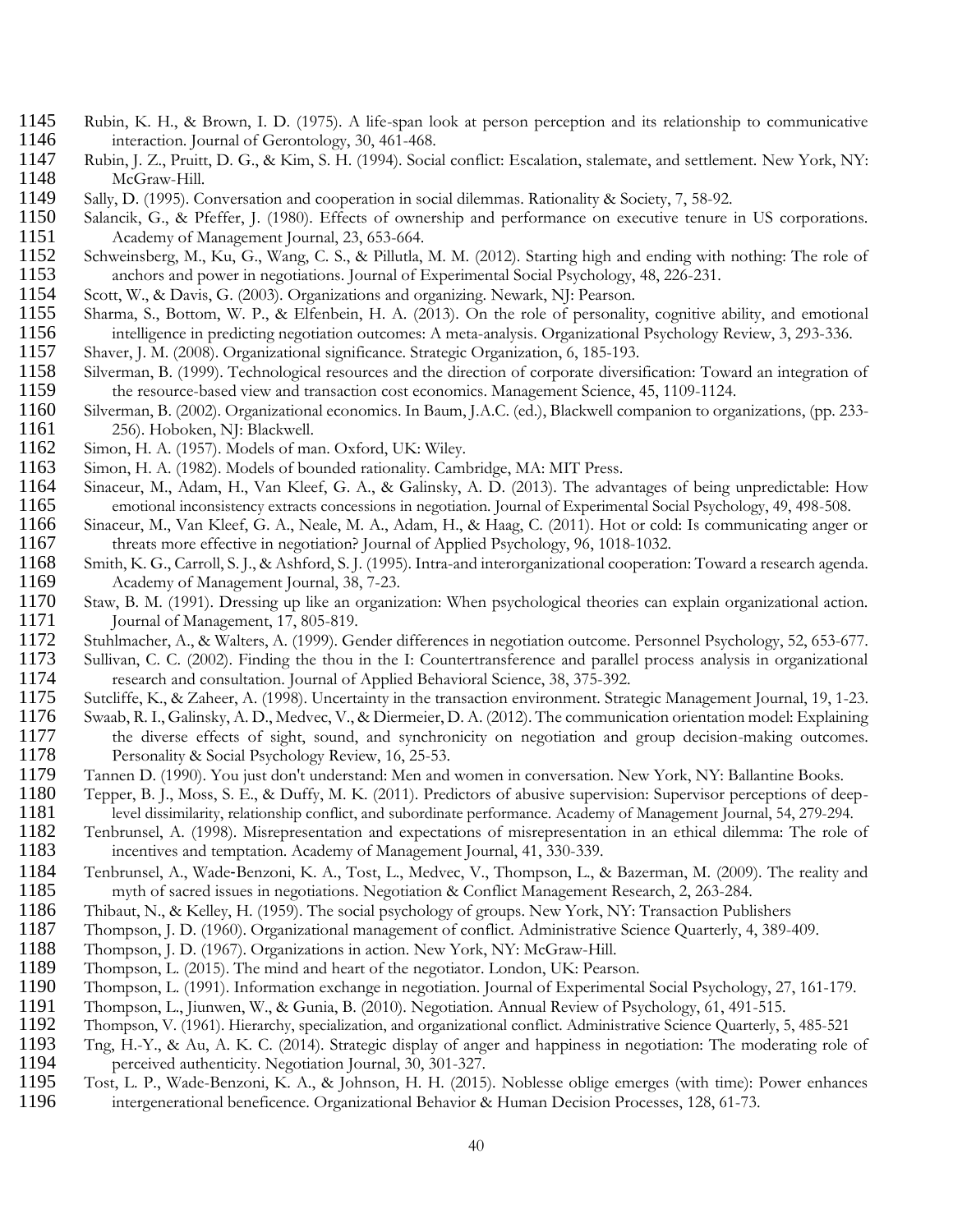- 1197 Tuller, H. M., Bryan, C. J., Heyman, G. D., & Christenfeld, N. J. S. (2015). Seeing the other side: Perspective taking and the moderation of extremity. Iournal of Experimental Social Psychology, 59, 18-23. the moderation of extremity. Journal of Experimental Social Psychology, 59, 18-23.
- 1199 Van de Ven, A., & Delbecq, A. L. (1971). Nominal versus interacting group processes for committee decision-making 1200 effectiveness. Academy of Management Journal, 14, 203-212. effectiveness. Academy of Management Journal, 14, 203-212.
- 1201 Van den Assem, M. J., Van Dolder, D., & Thaler, R. H. (2012). Split or steal? Cooperative behavior when the stakes are 1202 large. Management Science. 58, 2-20. large. Management Science, 58, 2-20.
- 1203 Van Kleef, G. A., Anastasopoulou, C., & Nijstad, B. A. (2010). Can expressions of anger enhance creativity? A test of 1204 the emotions as social information (EASI) model. Journal of Experimental Social Psychology, 46 the emotions as social information (EASI) model. Journal of Experimental Social Psychology, 46, 1042-1048.
- 1205 Van Lange, P. A., Joireman, J., Parks, C. D., & Van Dijk, E. (2013). The psychology of social dilemmas: A review. 1206 Organizational Behavior & Human Decision Processes, 120, 125-141.
- 1207 Vroom, V. H., & Yetton, P. W. (1973). Leadership and decision-making. Pittsburgh, PA: University of Pittsburg Press.
- 1208 Wade-Benzoni, K. A. (2002). A golden rule over time. Academy of Management Journal, 45, 1011-1028.
- 1209 Wade-Benzoni, K. A. (2003). Intergenerational identification and cooperation in organizations and society. In M. Neale, 1210 E. Mannix & A. Tenbrunsel (Ed.), Research on managing groups and teams (Vol. 5, pp. 257-277) E. Mannix & A. Tenbrunsel (Ed.), Research on managing groups and teams (Vol. 5, pp. 257-277). Greenwich, CT: 1211 JAI Press.<br>1212 Wade-Benzoni
- Wade-Benzoni, K. A. (2006). Legacies, immortality, and the future: The psychology of intergenerational altruism. In A. 1213 E. Tenbrunsel (Ed.), Research on managing groups and teams (Vol. 8, pp. 247-270). Greenwich, CT: JAI Press.
- 1214 Wade-Benzoni, K. A. (2008). Maple trees and weeping willows: The role of time, uncertainty, and affinity in 1215 intergenerational decisions. Negotiation & Conflict Management Research, 1, 220-245.<br>1216 Wade-Benzoni, K. A., Hernandez, M., Medvec, V., & Messick, D. M. (2008). In fairness to f
- Wade-Benzoni, K. A., Hernandez, M., Medvec, V., & Messick, D. M. (2008). In fairness to future generations: The role 1217 of egocentrism, uncertainty, power, and stewardship in judgments of intergenerational allocations. Journal of 1218 Experimental Social Psychology. 44. 233-245. Experimental Social Psychology, 44, 233-245.
- 1219 Wade-Benzoni, K. A., Okumura, T., Brett, J., Moore, D., Tenbrunsel, A., & Bazerman, M. (2002). Cognitions and<br>1220 behavior in asymmetric social dilemmas: A comparison of two cultures. Journal of Applied Psychology, 8 1220 behavior in asymmetric social dilemmas: A comparison of two cultures. Journal of Applied Psychology, 87, 87-95.<br>1221 Wade-Benzoni, K. A., Sondak, H., & Galinsky, A. D. (2010). Leaving a legacy: Intergenerational alloc
- 1221 Wade-Benzoni, K. A., Sondak, H., & Galinsky, A. D. (2010). Leaving a legacy: Intergenerational allocations of benefits and burdens. Business Ethics Quarterly, 20, 7-34. and burdens. Business Ethics Quarterly, 20, 7-34.
- 1223 Wade-Benzoni, K. A., Tenbrunsel, A. E., & Bazerman, M. H. (1996). Egocentric interpretations of fairness in 1224 asymmetric, environmental social dilemmas: Explaining harvesting behavior and the role of communication. asymmetric, environmental social dilemmas: Explaining harvesting behavior and the role of communication. 1225 Organizational Behavior & Human Decision Processes, 67, 111-126.<br>1226 Wade-Benzoni, K. A., & Tost, L. P. (2009). The egoism and altruism of in
- Wade-Benzoni, K. A., & Tost, L. P. (2009). The egoism and altruism of intergenerational behavior. Personality & Social 1227 Psychology Review, 13, 165-193.<br>1228 Wade-Benzoni, K. A., Tost, L. P., He
- 1228 Wade-Benzoni, K. A., Tost, L. P., Hernandez, M., & Larrick, R. P. (2012). It's only a matter of time: Death, legacies, 1229 and intergenerational decisions. Psychological Science, 23, 704-709. 1229 and intergenerational decisions. Psychological Science, 23, 704-709.<br>1230 Walton, R., & McKersie, R. (1965). A behavioral theory of labor negotiat
- Walton, R., & McKersie, R. (1965). A behavioral theory of labor negotiations: An analysis of a social interaction system. 1231 Ithaca, NY: Cornell University Press.<br>1232 Wang, L., Northcraft, G. B., & Van Kle
- Wang, L., Northcraft, G. B., & Van Kleef, G. A. (2012). Beyond negotiated outcomes: The hidden costs of anger 1233 expression in dyadic negotiation. Organizational Behavior & Decision Processes, 119, 54-63.<br>1234 Weber, L., & Maver, K. (2014). Transaction cost economics and the coenitive perspective: Investig
- Weber, L., & Mayer, K. (2014). Transaction cost economics and the cognitive perspective: Investigating the sources and 1235 governance of interpretive uncertainty. Academy of Management Review, 39, 344-363.<br>1236 Weber, J. M., & Murnighan, J. K. (2008). Suckers or saviors? Consistent contributors in s
- Weber, J. M., & Murnighan, J. K. (2008). Suckers or saviors? Consistent contributors in social dilemmas. Journal of 1237 Personality & Social Psychology, 95, 1340-1353.<br>1238 Weber, J. M., Kopelman, S., & Messick, D. M. (20)
- Weber, J. M., Kopelman, S., & Messick, D. M. (2004). A conceptual review of decision making in social dilemmas: 1239 Applying a logic of appropriateness. Personality & Social Psychology Review, 8, 281-307.<br>1240 Wernerfelt, B. (1984). A resource-based view of the firm. Strategic Management Journal, 5, 17
- 1240 Wernerfelt, B. (1984). A resource-based view of the firm. Strategic Management Journal, 5, 171-180.<br>1241 White, G. O., Joplin, J. R., & Feras Salama, M. (2007). Contracts and conflict resolution strategies in
- 1241 White, G. O., Joplin, J. R., & Feras Salama, M. (2007). Contracts and conflict resolution strategies in foreign ventures:<br>1242 A transaction cost perspective. International Journal of Conflict Management, 18, 376-390. 1242 A transaction cost perspective. International Journal of Conflict Management, 18, 376-390.
- 1243 Williamson, O. (2000). The new institutional economics. Journal of Economic Literature, 38, 595-613.<br>1244 Williamson, O. (1993). Calculativeness, trust, and economic organization. Journal of Law & Economics
- Williamson, O. (1993). Calculativeness, trust, and economic organization. Journal of Law & Economics, 36, 453-486.
- 1245 Williamson, O. (1991). Comparative economic organization: The analysis of discrete structural alternatives.<br>1246 Administrative Science Ouarterly 36, 269-296. Administrative Science Quarterly, 36, 269-296.
- 1247 Williamson, O. (1985). The economic institutions of capitalism. New York, NY: Free Press.<br>1248 Williamson, O. (1983). Credible commitments. American Economic Review, 73, 519-540.
- 1248 Williamson, O. (1983). Credible commitments. American Economic Review, 73, 519-540.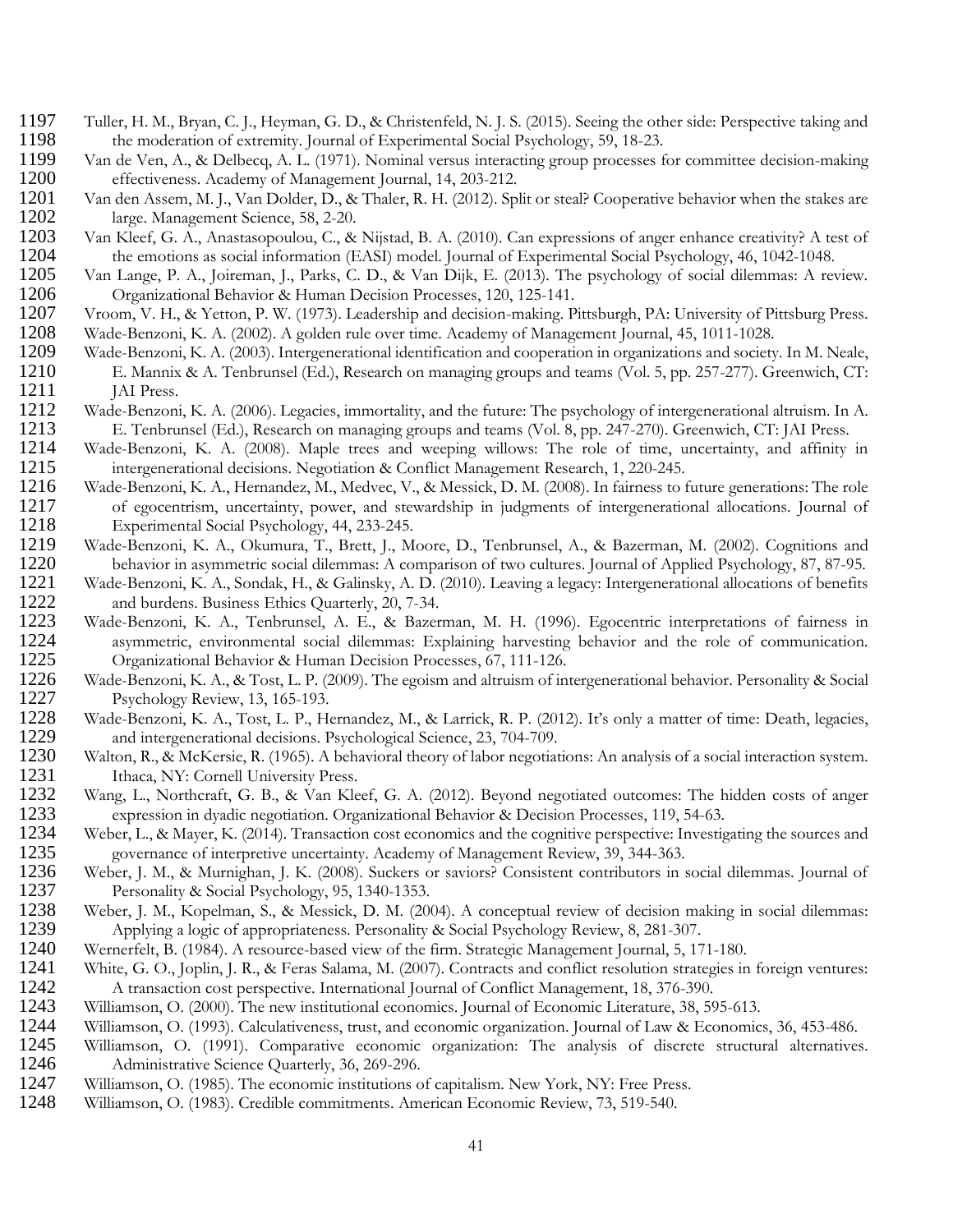- 1249 Williamson, O. (1981). The economics of organization. American Journal of Sociology, 87, 548-577.<br>1250 Williamson, O. (1979). Transaction cost economics. Journal of Law & Economics, 22, 223-261.
- 1250 Williamson, O. (1979). Transaction cost economics. Journal of Law & Economics, 22, 223-261.
- 1251 Williamson, O. (1975). Markets and hierarchies: Analysis and antitrust implications. New York, NY: Free Press.<br>1252 Wolfe, R., & McGinn, K. (2005). Perceived relative power and its influence on negotiations. Group Dec
- 1252 Wolfe, R., & McGinn, K. (2005). Perceived relative power and its influence on negotiations. Group Decision & 1253 Negotiation, 14, 3-20. 1253 Negotiation, 14, 3-20.<br>1254 Xia, J., & Li, S. (2013). The
- 1254 Xia, J., & Li, S. (2013). The divestiture of acquired subunits. Strategic Management Journal, 34, 131-148.
- 1255 Yamagishi, T., Mifune, N., Li, Y., Shinada, M., Hashimoto, H., Horita, Y., Miura, A., & Simunovic, D. (2013). Is<br>1256 behavioral pro-sociality game-specific? Pro-social preference and expectations of prosociality. Org behavioral pro-sociality game-specific? Pro-social preference and expectations of prosociality. Organizational 1257 Behavior & Human Decision Processes, 120, 260-271.<br>1258 Zaheer, A., McEvily, B., & Perrone, V. (1998). Does trust
- Zaheer, A., McEvily, B., & Perrone, V. (1998). Does trust matter? Exploring the effects of inter-organizational and 1259 interpersonal trust on performance. Organization Science, 9, 141-159.<br>1260 Zellars, K. L., Tepper, B. J., & Duffy, M. K. (2002). Abusive supervision
- 1260 Zellars, K. L., Tepper, B. J., & Duffy, M. K. (2002). Abusive supervision and subordinates' organizational citizenship<br>1261 behavior. Journal of Applied Psychology, 87, 1068-1076. 1261 behavior. Journal of Applied Psychology, 87, 1068-1076.<br>1262 Zeng, M., & Chen, X. P. (2003). Achieving cooperation in mul
- Zeng, M., & Chen, X. P. (2003). Achieving cooperation in multiparty alliances: A social dilemma approach to partnership 1263 management. Academy of Management Review, 28, 587-605.<br>1264 Zhao, H., Luo, Y., & Suh, T. (2004). Transaction cost determinan
- Zhao, H., Luo, Y., & Suh, T. (2004). Transaction cost determinants and ownership-based entry mode choice: A meta-1265 analytical review. Journal of International Business Studies, 35, 524-544.
- 1266 Zhang, Q., Ting-Toomey. S., & Oetzel, J. G. (2014). Linking emotion to the conflict face-negotiation theory. Human 1267 Communication Research, 40, 373-395.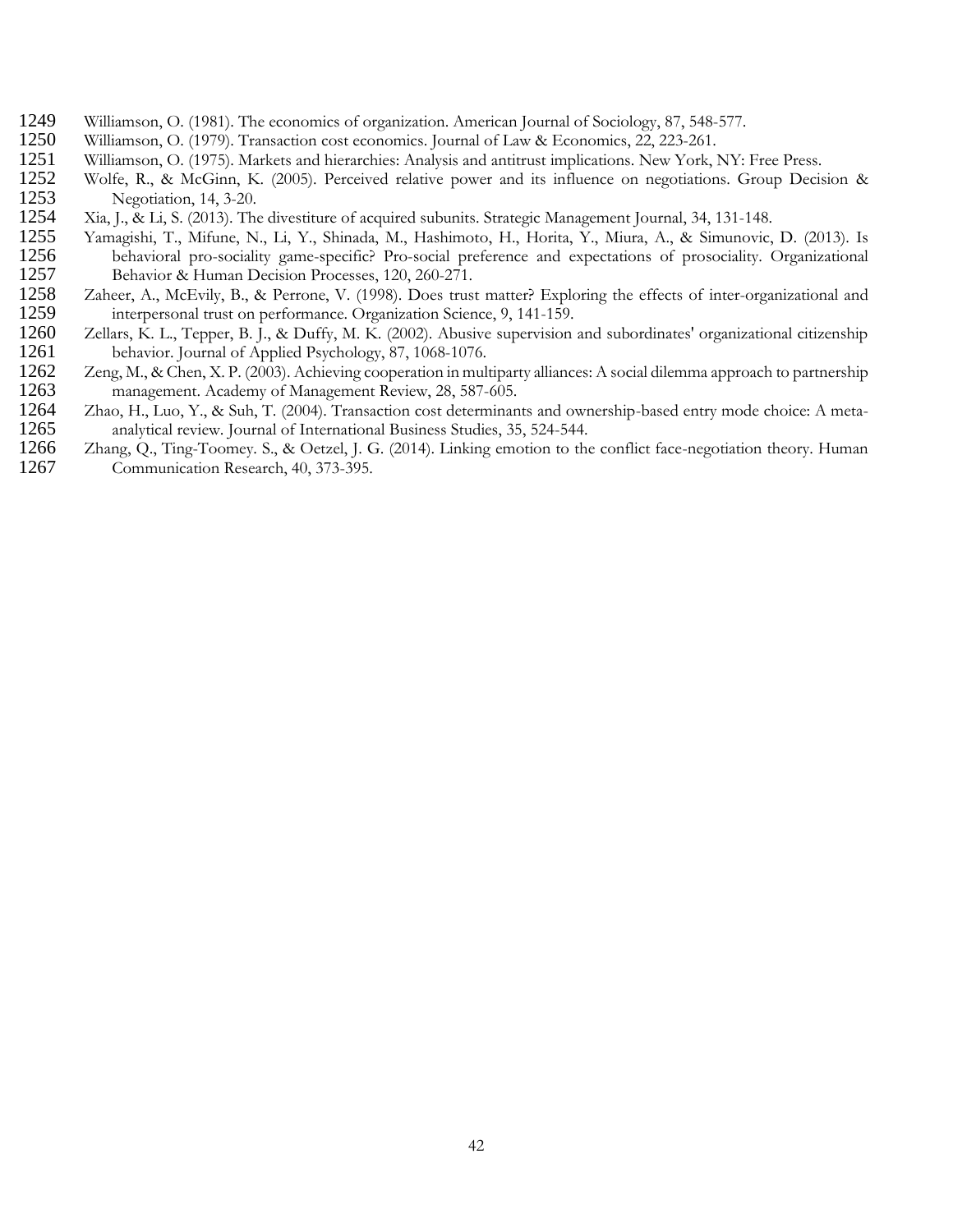# 1268 **Notes**

<sup>1</sup> While the management field has many top-tier scholarly outlets for research, our review primarily covers articles published in top-tier North American management journals. Our reasoning patterns after Pratt's (2008) in his review of best practices in qualitative management research: publishing in the *Academy of Management Journal*, *Academy of Management Review*, *Administrative Science Quarterly*, *Organization Science*, and *Organizational Behavior & Human Decision Processes* would advance an academic toward tenure and promotion in any business school in the world. Journals like *Journal of Applied Psychology*, *Journal of Personality & Social Psychology*, *Management Science*, *Journal of Operations Management*, and *Strategic Management Journal,* while also prestigious in management, are kept to a minimum in the review because they also represent flagship journals in fields of psychology, social psychology, management science, operations research, and strategy.

<sup>2</sup> Occasionally, some scholars draw a line between intergroup and intragroup conflict, with intragroup conflict only occurring *within* organizations and intergroup conflict only occurring *among* organizations (e.g. Smith et al., 1995). Indeed, across the expanse of management studies, some literatures conceptualize a group in this way, focusing on a collective of people within an organization; e.g. the group process (e.g. Van de Ven & Delbecq, 1971) and strategic group decision making literatures (e.g. Cool & Schendel, 1987). However, the current paper follows the broader conceptualization of groups suggested by the writings of Sullivan (2002) and Staw (1991): a group is any collective of agents – be they humans, departments, firms, communities, or generations – who are interdependently connected.

<sup>3</sup> Indeed, each of the models we review have their own reviews. The curious student may consider the following sample reviews that primarily describe each literatures' findings: the diversity-conflict model (e.g. Mannix & Neale, 2005), social dilemma models (e.g. Van Lange et al., 2013), the behavioral-negotiation model (e.g. Thompson et al., 2010), the social exchange model (e.g. Cropanzano & Mitchell, 2005), and the transaction cost economics model (e.g. Silverman, 2002).

<sup>4</sup> Early management papers researching conflict likened conflict to war through various terms and descriptors; e.g. battles, attack, hurt, and harm (e.g. Thompson, 1961). These terms, for the most part, declined in use during the 1970s, were near extinct by the 1990s, and now appear but occasionally in management research in such developing areas as territoriality in organizations (e.g. Brown et al., 2005) and hypercompetition (e.g. D'aveni & Gunther, 2010). Therefore, we do not address war research in the current review of the management literature.

<sup>5</sup> Recent scholarship merged the ideas of give-some and take-some dilemmas into a hybrid social dilemma termed the give-or-take-some dilemma (McCarter et al., 2011a; Budescu & McCarter, 2012). Its considerable newness and dearth of research, while providing much room for exploration, makes the give-or-take-some dilemma not a focus of the current review. For further discussion about the give-or-take-some dilemma, the reader may benefit from Van Lange et al.'s (2013) review of the psychology of social dilemmas.

<sup>6</sup> The reader may find of interest work utilizing the social exchange model to understand intragroup in the context of organizational justice, workplace politics, incivility, and abusive supervision (e.g. Cropanzano & Mitchell, 2005; Zellars, Tepper, & Duffy, 2002).

<sup>7</sup> The reader may find of interest Gary Bornstein's work on increasing cooperation within groups by increasing conflict between them (e.g. Bornstein & Ben-Yossef, 1994; Bornstein et al., 1990). These experiments are not reviewed in the current paper because they examine conflict between groups and not within them.

<sup>8</sup> Social dilemma models distinguish between opportunistic and defensive conflict or defection (e.g. McCarter et al., 2010; McCarter et al., 2011b; Rockmann & Northcraft, 2008). However, the multidimensionality of conflict here is between why a person chooses a course of action that harms the collective and not a course that can benefit the collective through conflict.

 $\overline{a}$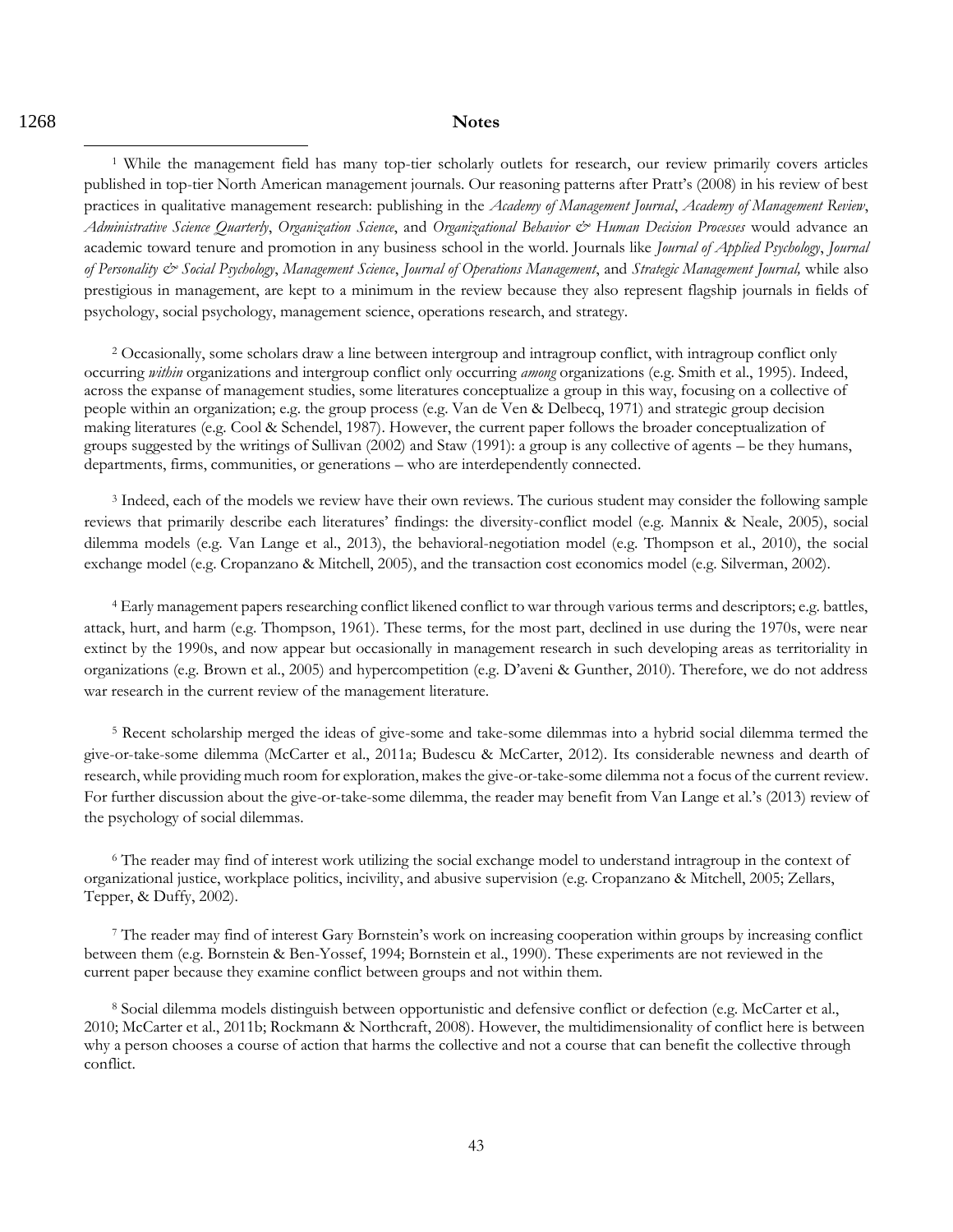**Table 1: Research on Intragroup Conflict in Management**

| Topic                                               | <b>Description</b>                                                                                                                                                                                                                                                                                                                                                                                                                                                                                                                                                                                               |
|-----------------------------------------------------|------------------------------------------------------------------------------------------------------------------------------------------------------------------------------------------------------------------------------------------------------------------------------------------------------------------------------------------------------------------------------------------------------------------------------------------------------------------------------------------------------------------------------------------------------------------------------------------------------------------|
| 1) The definition of conflict is                    | a dynamic process whereby at least one agent feels, perceives, or behaves in opposition toward<br>another agent.                                                                                                                                                                                                                                                                                                                                                                                                                                                                                                 |
| 2) Main models of intragroup conflict include       | · diversity-conflict model<br>· behavioral negotiation model<br>· social dilemma models<br>· social exchange model, and<br>• transaction cost model                                                                                                                                                                                                                                                                                                                                                                                                                                                              |
| 3) Foundational publications for each model include | • general conflict research: Thompson (1960); Cyert & March (1963); Litterer (1966);<br>and Pondy (1967)<br>· diversity-conflict model: Jehn (1995, 1997); and Jehn, Northcraft, & Neale (1999)<br>· behavioral negotiation model: Walton & McKersie (1965); Pruitt & Rubin (1986); and Neale<br>& Northcraft (1991)<br>· social dilemma model: Dawes (1980); Messick & Brewer (1983); Kollock (1998); and Weber,<br>Kopelman, & Messick (2004)<br>· social exchange model: Emerson (1962); Blau (1964); and Pfeffer & Salancik (1978)<br>• transaction cost economics model: Coase (1937) and Williamson (1975) |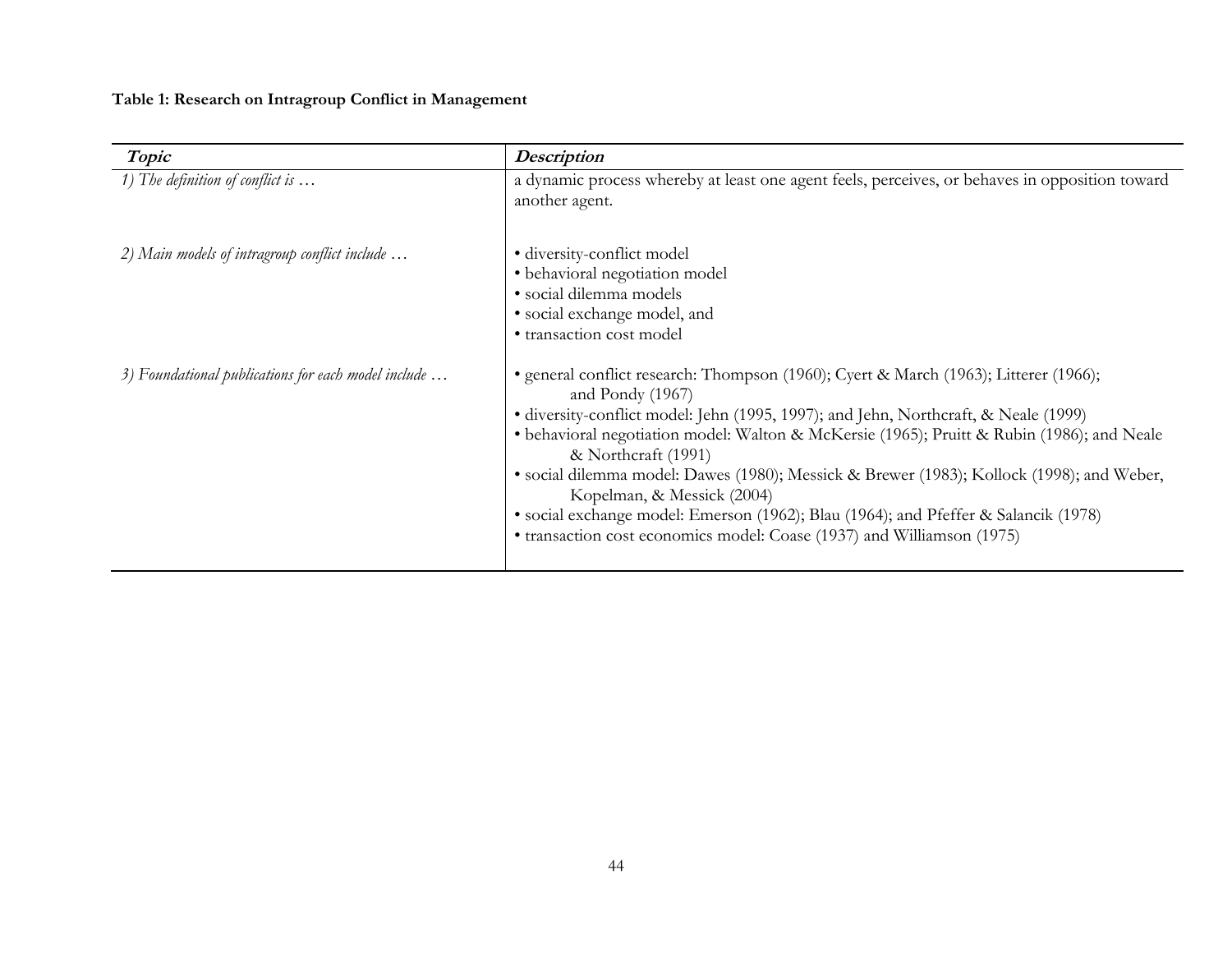| <b>Comparison Categories</b>                   | Diversity-Conflict<br>Models                                                                                                                                           | Social Dilemma<br>Models                                                                                                                                        | Behavioral Negotiation<br>Models                                                                                                                                                    | Social Exchange<br>Models                                                                                                     | <b>Transaction Cost</b><br>Models                                                                                                                                         |
|------------------------------------------------|------------------------------------------------------------------------------------------------------------------------------------------------------------------------|-----------------------------------------------------------------------------------------------------------------------------------------------------------------|-------------------------------------------------------------------------------------------------------------------------------------------------------------------------------------|-------------------------------------------------------------------------------------------------------------------------------|---------------------------------------------------------------------------------------------------------------------------------------------------------------------------|
| Key ideas include                              | Promote certain kinds<br>of conflict (e.g. task<br>conflict) while<br>discouraging others;<br>e.g. relational and<br>status conflict through<br>group characteristics. | Decrease conflict through<br>structural and motivational<br>solutions that encourage<br>strategies that benefit the<br>collective as well as the<br>individual. | Leverage conflict through<br>integrative negotiation<br>where the parties value the<br>issues differently, creating<br>more value to divide<br>through distributive<br>negotiation. | Desire for independence<br>motivates conflict where<br>parties are interdependent<br>for their access to shared<br>resources. | Efficient contract design<br>mitigates conflict and<br>facilitates order. Risk of<br>opportunism, motivates<br>actors to seek appropriate<br>safeguards against conflict. |
| Conflict primarily viewed<br>as resulting in a | Mix of positive and<br>negative outcomes                                                                                                                               | Negative outcome                                                                                                                                                | Mix of positive and negative<br>outcomes                                                                                                                                            | Mix of positive and negative<br>outcomes                                                                                      | Negative outcome                                                                                                                                                          |
| Analytic units are                             | Individual and group<br>level                                                                                                                                          | Individual and group level                                                                                                                                      | Individual and dyad                                                                                                                                                                 | Dyad and Network                                                                                                              | Transaction                                                                                                                                                               |
| Methodologies include                          | Individual and team-<br>level field surveys, and<br>laboratory experiments                                                                                             | Individual and team-level<br>laboratory experiments                                                                                                             | Individual and dyad-level<br>laboratory experiments                                                                                                                                 | Case studies and large<br>sample field studies                                                                                | Large sample field studies<br>and laboratory experiments                                                                                                                  |
| Disciplinary foundation<br>based in $\ldots$   | Organizational<br>behavior                                                                                                                                             | Social psychology                                                                                                                                               | Organizational behavior /<br>Social psychology                                                                                                                                      | Social psychology /<br>Sociology / Organizational<br>theory                                                                   | Economics                                                                                                                                                                 |

# **Table 2: A Comparison among Five Models of Intragroup Conflict in Management Studies**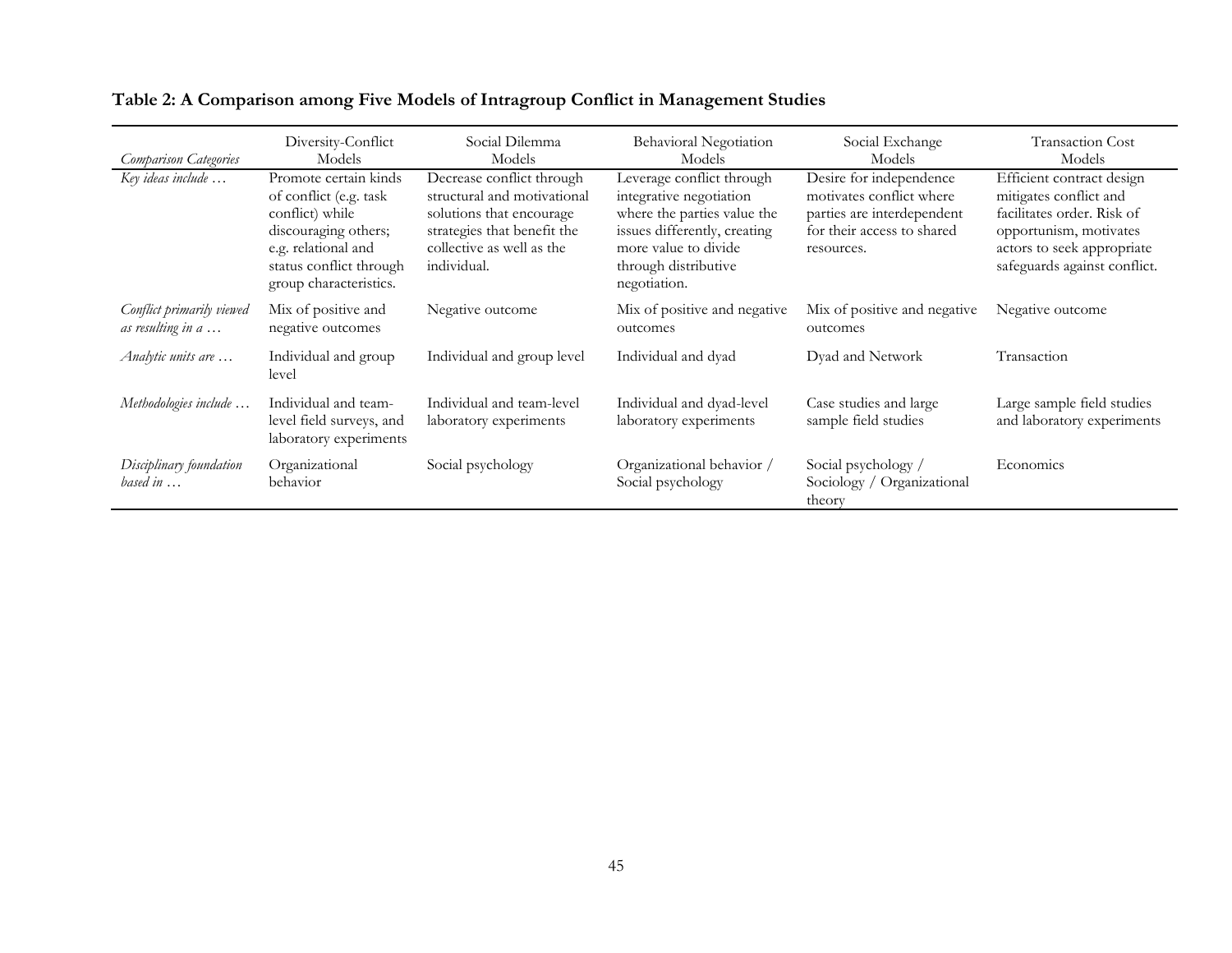**Figure 1: Conflict-Related Papers in Top North-American Management Journals, 1990-2015**



*Note:* The figure was generated based on five journals *Academy of Management Journal, Academy of Management Review, Administrative Science Quarterly, Organizational Science,* and *Organizational Behavior & Human Decision Processes*. The search terms – e.g. conflict, cooperation, social dilemma, negotiation, and alliance – commonly associated with models of conflict in management. Web of Science searches for articles within the given journals with these terms in the title were performed on 29 September 2016.